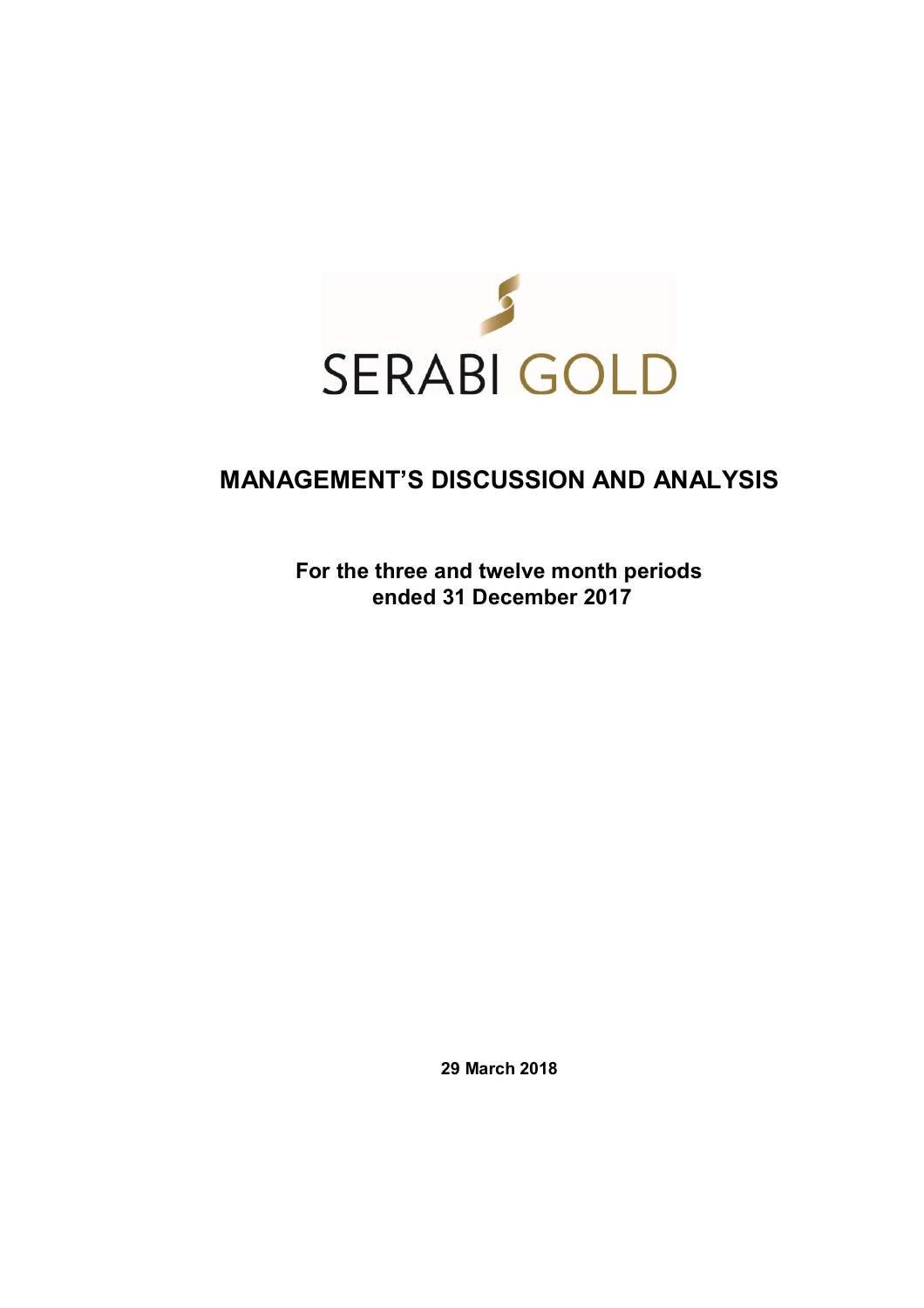# **SERABI GOLD PLC Management's Discussion and Analysis for the three and twelve month periods ended 31 December 2017**

## **Introduction**

This Management's Discussion and Analysis ("MD&A"), dated 29 March 2018, provides a review of the performance of Serabi Gold plc ("Serabi", the "Company" or the "Group"). It includes financial information from, and should be read in conjunction with, the Group's annual report and audited consolidated financial statements and the Group's MD&A for the 12 month period ended 31 December 2017.

For further information on the Group, reference should be made to its public filings (including its most recently filed annual information form ("AIF") which is available on SEDAR at www.sedar.com. Technical reports, press releases and other information including the AIF are also available on the Group's website www.serabigold.com.

Please refer to the cautionary notes at the end of this MD&A.

The Group reports its financial position, results of operations and cash flows in United States dollars (unless otherwise stated) and in accordance with International Financial Reporting Standards ("IFRS") in force at the reporting date and their interpretations issued by the International Accounting Standards Board ("IASB") and adopted for use within the European Union and with IFRS and their interpretations issued by the IASB. The consolidated financial statements have also been prepared in accordance with those parts of the UK Companies Act 2006 applicable to companies reporting under IFRS.

#### **Overview**

The Company is a United Kingdom registered and domiciled gold mining and development company based in London, England. The Group's has a current 40,000 ounce per annum producing gold operation in the Tapajos region in the State of Para in Brazil. This is held through its wholly owned subsidiaries Serabi Mineração S.A. and Gold Aura do Brasil Mineração Ltda. On 21 December 2017, the Group also acquired the Coringa Gold Project ("Coringa") also located in the Tapajos Region approximately 200 kilometres to the south of the JDO Project area. This interest is held through a wholly owned subsidiary Chapleau Exploração Mineral Ltda ("Chapleau Brazil")

The current mining operations within the Palito Complex are over the Palito orebody ("Palito") and the Sao Chico orebody ("Sao Chico") and lie within the larger Jardim do Ouro project area ("JDO Project") which comprises a series of contiguous exploration licences covering an area of over 40,000 hectares, and lies on the 50 kilometres wide north west to south east trending Tocantinzinho Trend, a major controlling structural feature in the Tapajos region. The vast majority of the hard rock mineral resources discovered to date in the Tapajos region lie on this trend.

The Palito operation is fully permitted and has a mining licence issued in October 2007, covering 1,150 hectares. Remediation work commenced in October 2012, developing the existing underground mine and renovating the process plant. Commissioning of the process plant started in December 2013 with the first consignments of gold/copper concentrate transported from the Palito Mine in February 2014. On 23 July 2014, the Group declared that the Palito Mine had achieved commercial production with effect from 1 July 2014.

The gold at Palito is associated with occurrences of copper and iron and is hosted in quartz veins with bonanza gold grades associated with massive chalcopyrite-pyrite blowouts within the quartz veins. Gold recovery is undertaken by crushing and grinding prior to passing the ore through a flotation plant producing a copper/gold concentrate which can account for up to approximately 60 per cent to 70 per cent of the gold recovered from the Palito orebody. The residual tailings from the flotation process, which also recovers over 90 per cent of the copper content of the ore, are then passed to a conventional Carbon in Pulp ("CIP") plant which can recover approximately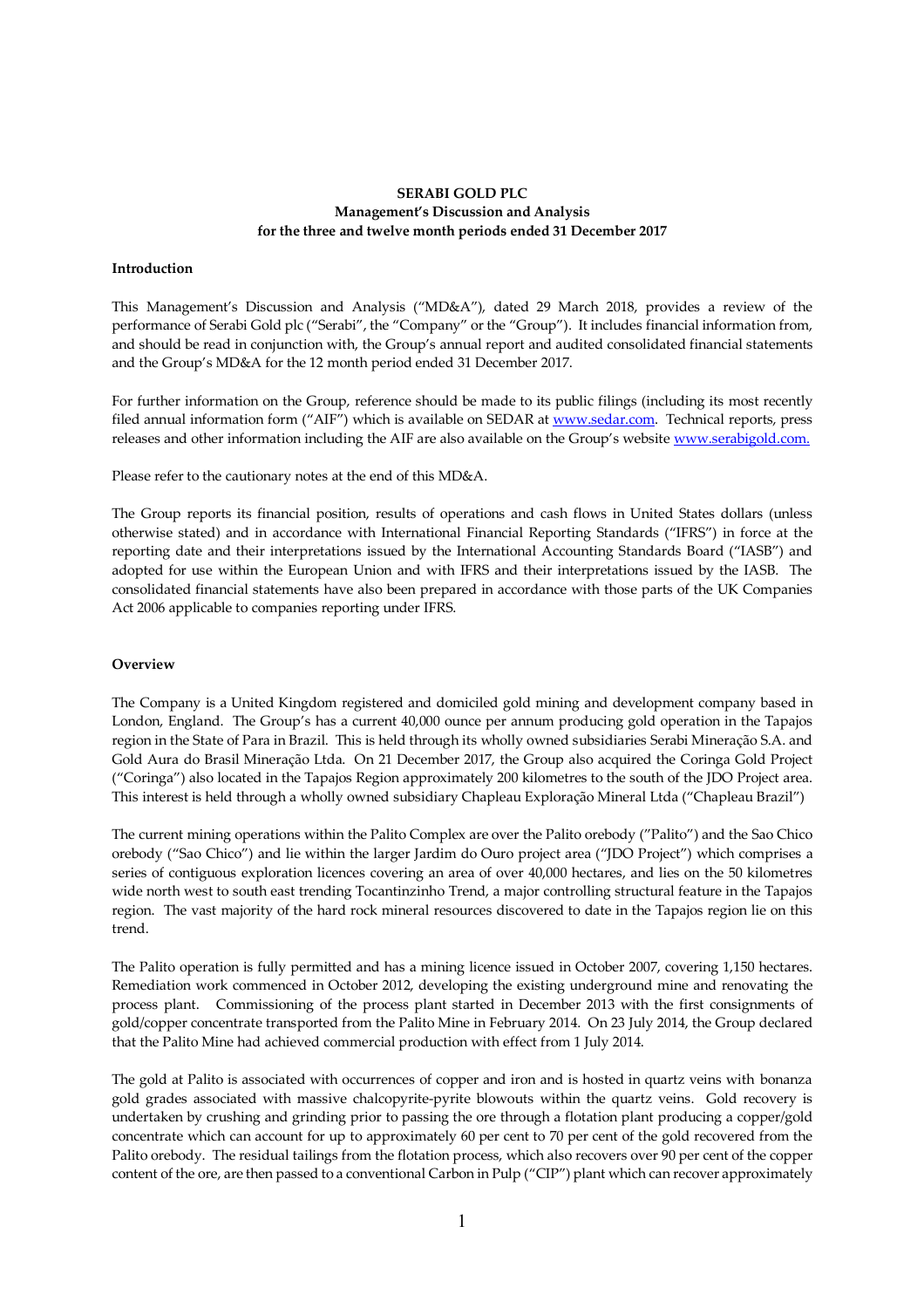65 per cent to 70 per cent of the residual gold. Overall gold recovery from the Palito orebody is approximately 92 per cent.

The Sao Chico orebody is a high-grade deposit located approximately 30 kilometres, by road, from the Palito deposit. Initial development of the mine portal and ramp was undertaken during 2015 with the Main Vein intersected in January 2015. By the end of December 2015, the ramp development provided access to three development levels and the production of ore from the first stopes was underway. Commercial production at Sao Chico was declared as of 1 January 2016. Ore from the Sao Chico deposit is transported by truck to a central gold process plant located adjacent to the Palito orebody.

The gold of the Sao Chico orebody is hosted within a mineralised alteration zone including moderately high concentrations of pyrite, galena, and sphalerite, although the gold is not directly associated with the latter two minerals. The gold mineralisation is amenable to direct cyanidation. The ore passes initially to a gravity concentrator after milling, with the concentrate produced being passed through the In-Line Leach Reactor ("ILR"), where gold is leached, and then recovered through conventional electro winning and smelting processes to produce bars of gold doré. The ILR is a small but very intensive, closed cyanide leaching process for treating very high gold content material, typically to leach high grade gravity concentrate. The gravity circuit currently recovers up to 60 per cent of the gold. The tailings from this ILR process continue to pass to the CIP recovery plant where they are blended with the flotation tailings generated from the processing of the Palito ore. Overall gold recovery from the Sao Chico orebody is approximately 93 per cent.

On 23 March 2018 the Company entered into a Subscription Agreement with Greenstone Resources II LP ("Greenstone"). Greenstone has conditionally agreed to subscribe ("the Subscription") for 297,759,419 New Ordinary Shares ("the Subscription Shares") at a price of 3.6 pence per share (the "Subscription Price"). The New Ordinary Shares to be issued pursuant to the Subscription will rank pari passu with the existing Ordinary Shares. Application will be made to the London Stock Exchange for the Subscription Shares to be admitted to trading on AIM ("Admission") and listed for trading on the TSX. Completion of the Subscription and Admission is expected to take place at 8:00 a.m. on or around 12 April 2018.

In January 2018 the Group released a technical report (the NI 43-101 Technical Report Palito Mining Complex, Brazil) prepared by its consultants, SRK Consultants (US) Inc ("SRK") (the "Palito Complex Technical Report") which provided updated estimates of the Mineral Reserves and Mineral Resources for each of the Palito and Sao Chico orebodies. The report estimated as of 30 June 2017, an NI 43-101 compliant Proven and Probable Reserves for the Palito ore body of 157,000 ounces of gold at an average grade of 7.99 g/t and included within a Measured and Indicated mineral resource of 271,000 ounces of gold and an Inferred mineral resources of 177,000 ounces of gold and for the Sao Chico orebody an NI 43-101 compliant Proven and Probable Reserves of 24,000 ounces of gold at an average grade of 8.43 g/t, included within a Measured and Indicated mineral resource of 36,000 ounces of gold and an Inferred mineral resources of 54,000 ounces of gold.

Coringa was acquired by the Group from Anfield Gold Corp. ("Anfield") on 21 December 2017 (the "Acquisition"). Management considers that Coringa is very much a "carbon-copy" of Palito in terms of the geology, size and mining operations that will be used. Coringa is an advanced development project and a feasibility study prepared by MTB Project Management Professionals of Colorado USA for Anfield and Chapleau Resources Ltd ("Chapleau"), published in September 2017 ("the Coringa FS") estimated:

- Gold production of approximately 32,000 oz per year averaged over a 4.8 year mine life;
- Average life of mine process fully-diluted gold grade of 6.5 g/t;
- Post-tax internal rate of return of 30.1 per cent.;
- Post-tax net present value of US\$30.5 million at a 5 per cent. discount rate;
- Remaining capital costs of US\$28.8 million;
- Average net cash operating costs of US\$585/oz and all-in sustaining costs of US\$786/oz; and
- Probable mineral reserves of 161,000 oz of gold and 324,000 oz of silver.

Serabi has made an initial payment to Anfield in respect of the Acquisition of US\$5 million in cash ("Initial Consideration"). A further US\$5 million in cash is payable within three months of 21 December 2017 and a final payment of US\$12 million in cash will be due upon the earlier of either the first gold being produced or 24 months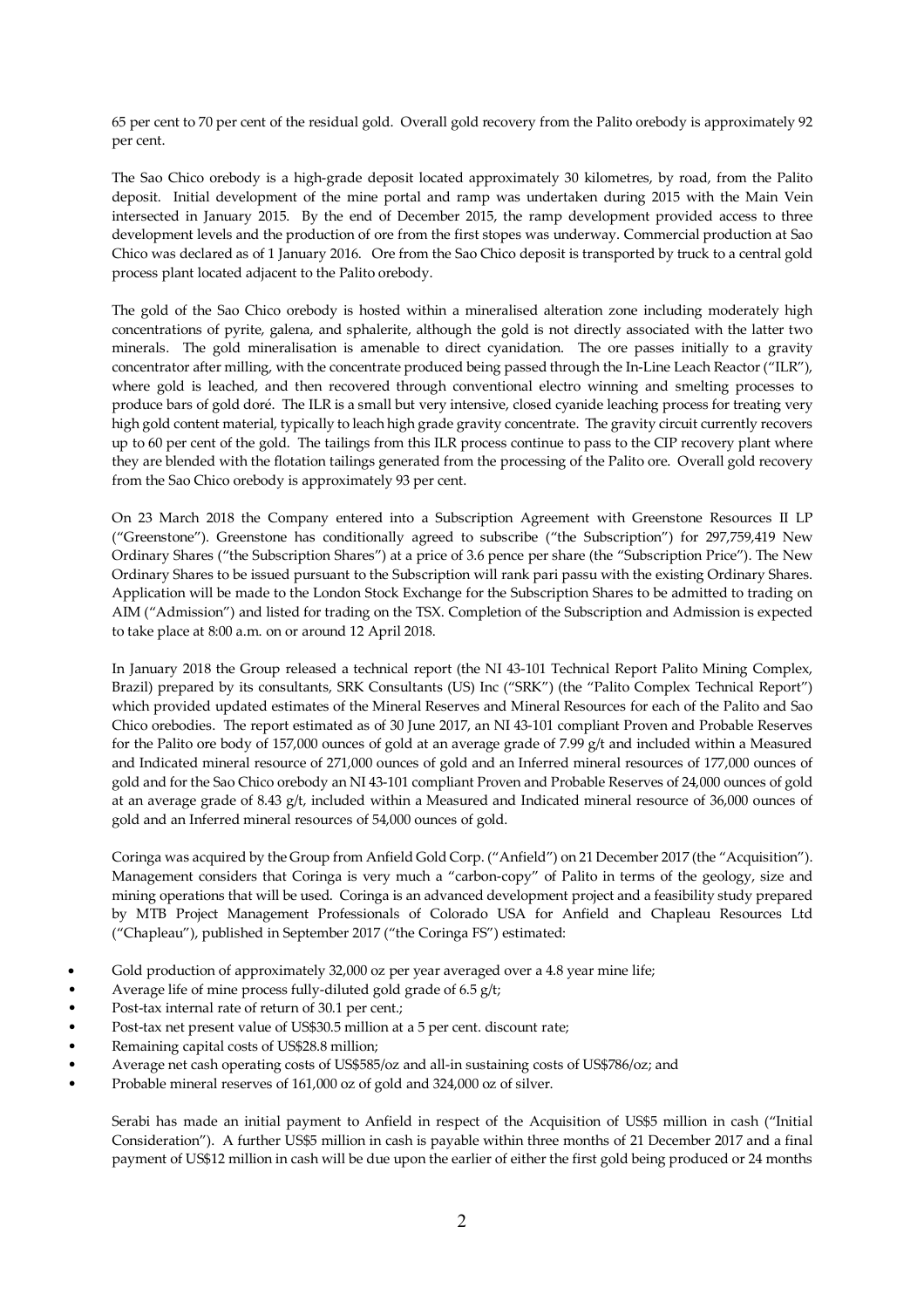from 21 December 2017 (both payments together being the "Deferred Consideration"). The total proposed consideration for the acquisition amounts to US\$22 million in aggregate.

The Group holds other exploration licences within the Tapajos region covering approximately 18,000 hectares. Exploration work undertaken by the Group on these licences is at an early stage.

The Group has not undertaken any issues of new equity during 2017. On 30 June 2017, the Group entered into a credit facility for US\$5 million with the Sprott Resource Lending Partnership ("Sprott") to provide development and working capital for Palito and Sao Chico. This facility included an amount of US\$1.37 million that was outstanding under a previous credit facility with Sprott, entered into on 26 September 2014, with the remaining funds being received on 5 July 2017. On 19 January 2018 the facility was increased to US\$8 million to provide additional working capital to the Group and in particular to reimburse the funds used to settle the Initial Consideration.

The Company's shares trade on the Toronto Stock Exchange ("TSX") under the symbol "SBI" and on AIM, a market operated by the London Stock Exchange, under the symbol "SRB". The Company is incorporated under the laws of England and Wales and is a reporting issuer in British Columbia, Alberta and Ontario.

| SUMMARY FINANCIAL STATISTICS FOR THE THREE AND TWELVE MONTHS ENDING 31 DECEMBER 2017 |                         |                 |                |                |
|--------------------------------------------------------------------------------------|-------------------------|-----------------|----------------|----------------|
|                                                                                      | 3 months to             | 12 months to    | 3 months to    | 12 months to   |
|                                                                                      | 31 December             | 31 December     | 31 December    | 31 December    |
|                                                                                      | 2017                    | 2017            | 2016           | 2016           |
|                                                                                      | US\$                    | US\$            | US\$           | US\$           |
| Revenue                                                                              | 12,224,818              | 48,449,868      | 10,472,823     | 52,593,751     |
| <b>Cost of Sales</b>                                                                 | 8,407,318               | 32,965,498      | 7,077,485      | 32,906,426     |
| Depreciation and amortisation charges                                                | 2,919,436               | 10,465,283      | 1,832,637      | 8,384,738      |
| Gross profit                                                                         | 898,064                 | 5,019,087       | 1,562,701      | 11,302,587     |
|                                                                                      |                         |                 |                |                |
| (Loss) / profit before tax                                                           | (1,408,368)             | (1,745,503)     | (435, 552)     | 1,870,179      |
| (Loss) / profit after tax                                                            | (1,627,274)             | (2,397,903)     | 2,958,630      | 4,430,292      |
| Earnings per ordinary share (basic)                                                  | $(0.230 \text{ cents})$ | $(0.343$ cents) | $0.423$ cents  | $0.659$ cents  |
| Average gold price received                                                          | US\$1,265               | US\$1,244       | US\$1,207      | US\$1,245      |
|                                                                                      |                         |                 |                |                |
|                                                                                      |                         |                 | As at          | As at          |
|                                                                                      |                         |                 | 31 December    | 31 December    |
|                                                                                      |                         |                 | 2017           | 2016           |
| Cash and cash equivalents                                                            |                         |                 | 4,093,866      | 4,160,923      |
| Net assets                                                                           |                         |                 | 60,770,712     | 63,378,973     |
| Cash Cost and All-In Sustaining Cost<br>(''AISC'')                                   |                         |                 |                |                |
|                                                                                      |                         |                 | 12 months to   | 12 months to   |
|                                                                                      |                         |                 | 31 December    | 31 December    |
|                                                                                      |                         |                 | 2017           | 2016           |
| Gold production for cash cost and AISC<br>purposes                                   |                         |                 | 37,004         | 39,390         |
|                                                                                      |                         |                 |                |                |
| <b>Total Cash Cost of production (per ounce)</b>                                     |                         |                 | <b>US\$799</b> | <b>US\$770</b> |
| Total AISC of production (per ounce)                                                 |                         |                 | US\$1,071      | <b>US\$965</b> |
|                                                                                      |                         |                 |                |                |

#### **Key Financial Information**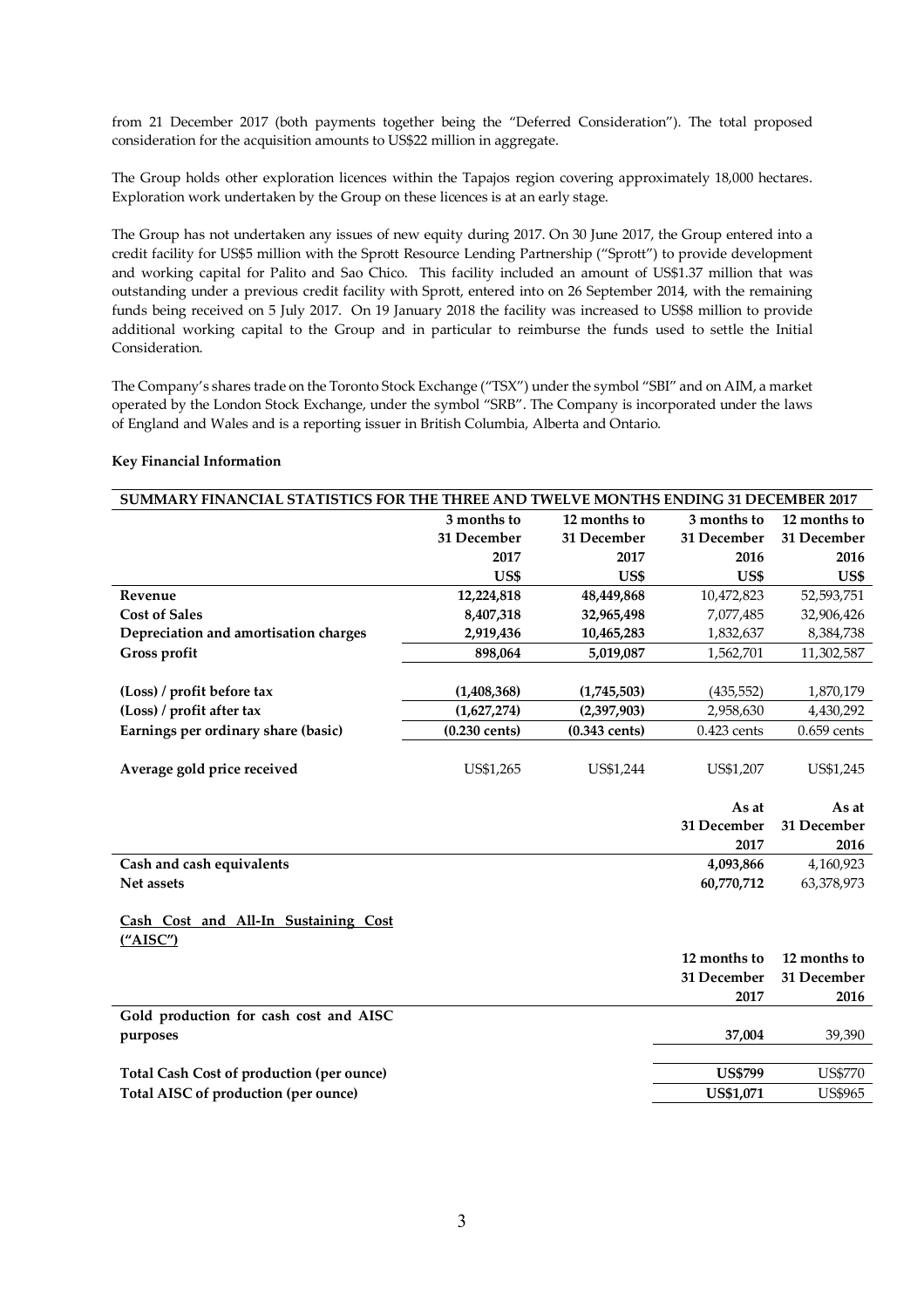# **Key Operational Information**

|                                       |                | oommini Trobochon omnibhco fon mill foon qommillio to of<br>DECEMBER 2017 |        |        |        |                 |        |        |        |        |         |
|---------------------------------------|----------------|---------------------------------------------------------------------------|--------|--------|--------|-----------------|--------|--------|--------|--------|---------|
|                                       |                | Qtr 1                                                                     | Qtr 2  | Qtr 3  | Qtr 4  | Year to<br>Date | Qtr 1  | Qtr 2  | Qtr 3  | Qtr 4  | Total   |
|                                       |                | 2017                                                                      | 2017   | 2017   | 2017   | 2017            | 2016   | 2016   | 2016   | 2016   | 2016    |
| Horizontal<br>development - Total     | Metres         | 2,251                                                                     | 1,855  | 2,996  | 2,762  | 9,864           | 2,925  | 2,941  | 2,649  | 2,694  | 11,209  |
| Mined ore - Total                     | Tonnes<br>Gold | 36,918                                                                    | 42,075 | 41,263 | 49,011 | 168,876         | 37,546 | 33,606 | 43,133 | 44,579 | 158,864 |
|                                       | grade<br>(g/t) | 10.12                                                                     | 7.80   | 9.80   | 8.25   | 8.92            | 11.02  | 9.56   | 9.61   | 8.94   | 9.74    |
| Milled ore                            | Tonnes<br>Gold | 46,663                                                                    | 43,905 | 44,954 | 43,345 | 172,565         | 36,615 | 39,402 | 42,464 | 40,485 | 158,966 |
|                                       | grade<br>(g/t) | 7.09                                                                      | 6.26   | 7.21   | 7.27   | 7.11            | 8.58   | 8.17   | 8.08   | 7.60   | 8.11    |
| Gold production <sup>(1)</sup><br>(2) | Ounces         | 9,861                                                                     | 8,148  | 9,657  | 9,337  | 37,004          | 9,771  | 9,896  | 10,310 | 9,413  | 39,390  |

# SUMMARY PRODUCTION STATISTICS FOR THE FOUR OUARTERS TO 31

(1) Gold production figures are subject to amendment pending final agreed assays of the gold content of the copper/gold concentrate and gold doré that is delivered to the refineries.

(2) Gold production totals for 2017 include treatment of 4,568 tonnes of flotation tails (2016 full year : 16,716 tonnes)

# **Financial Highlights**

- Concluding a new US\$8 million loan with Sprott Resource Lending Partnership ("Sprott").
- Announcement in March 2018 of a share subscription by Greenstone Resources LP raising US\$15 million.

# **2018 Guidance**

 Management does not anticipate a major shift in mine performance and therefore hard rock gold production, in 2018 compared with 2017. However, with the ability to process increased levels of stockpiled flotation tails in 2018, management expects that gold production for 2018 will exceed that of 2017 and be up to 40,000 ounces.

# **Operational Highlights**

- Total gold production for 2017 of 37,004 ounces.
- Mine production in 2017 totalling 168,876 tonnes at 8.92 g/t of gold.
- 172,565 tonnes processed through the plant for the combined mining operations, with an average grade of 7.11 g/t of gold.
- 9,864 metres of horizontal mine development completed in the year.
- Completion of new estimation of Mineral Reserves and Resources for the Palito Mining Complex. Total Mineral Reserves estimated at 181,000 ounces within a total Mineral Resources of 538,000 ounces.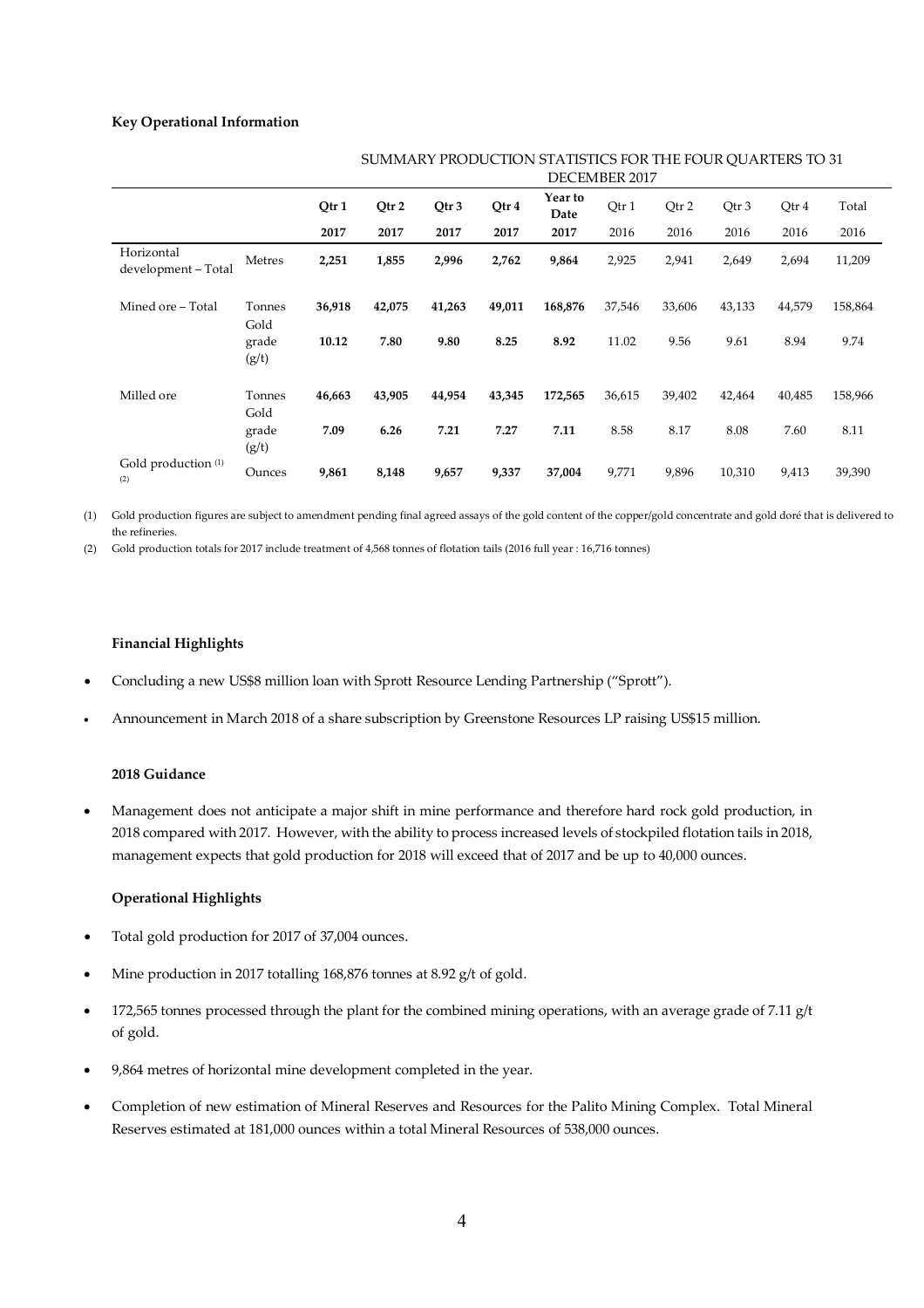- The acquisition of Chapleau Resources Ltd and its wholly owned Coringa gold deposit with a mineral resource of 370,000 ounce.
- Commencement of an initial 8,000 metre surface drill programme at Palito in December 2017.
- Successful test work to evaluate the benefits or ore-sorting to improve process plant efficiency.
- Palito development and production continues to focus on the four main sectors of Senna, Pipocas, G3 and Mogno, whilst in the Sao Chico orebody, the main ramp has now reached level 10mRL, approximately 245 vertical metres below surface.

# **Outlook and Strategy**

# **Operations**

The Palito Mine is currently operating across four key mining sectors and the current mining plans for the next two years take into account only eight of the 26 veins that comprise the Measured, Indicated and Inferred resources of the Palito Mine. Underground drilling of the Palito orebody is helping to identify mineralisation at depth, making the rate and location of future mine development more efficient and also identifying additional smaller parallel vein structures that could be accessed from existing mine development.

Within the Palito orebody, the G3 vein is the most developed of the 26 veins, developed to a depth of approaching 300 metres and over a strike length of over one kilometre. Management consider that there is strong potential for the Palito veins to continue both at depth and along strike to the southeast and the northwest, as far as the Currutela and Copper Hill discoveries respectively, opening up a potential four kilometre strike length of mineralisation.

At Sao Chico the mine development has, to date, focused on the central ore shoot of the Main Vein. The Sao Chico orebody, whilst contributing to the Group's gold production, was primarily in development during 2015 and much of 2016, as the Group sought to ensure that it secured a rolling medium-term production plan for up to two years into the future. It was only later in 2016 that levels of stoping activity began to increase. The Group is driving development galleries east and west towards additional ore shoots that have been identified by surface drilling. Management is confident that these ore shoots will provide additional mineable ore at Sao Chico. Underground drilling is being undertaken at Sao Chico for short term operational and mine planning purposes focussing on the deeper part of the mine, and the depth of the central ore zone.

The Group has been conducting extensive test work to assess the benefits of ore-sorting to further enhance ore feed grade and to reduce waste entering the process plant. This will also free plant capacity for future organic growth. Test on the Palito ore have been extremely encouraging and the final design and acquisition process is being completed. With the time for manufacture, shipping and commissioning it is not expected that this process change will have any significant impact during 2018.

#### Near-term production growth for the Palito Complex

Management continues to evaluate the Group's options for expanding its gold production in the Palito Complex and also the wider JDO Project area. Mine-site geophysical studies undertaken during the third quarter of 2016 over the Currutela and Piaui discoveries and other areas close to the current Palito orebody are now being followed up with an initial 8,000 metre surface drilling programme which commenced in November 2017. This is the first phase of a larger exploration and evaluation drill programme that management would like to undertake and which it feels could, on or before completion, provide sufficient confidence to justify commencement of new mine portals and underground exploration development drives. These would be used to access and fully evaluate any new discoveries that are considered to have potential to be commercially viable. In time, these discoveries could become new near-mine satellite deposits adding incremental production.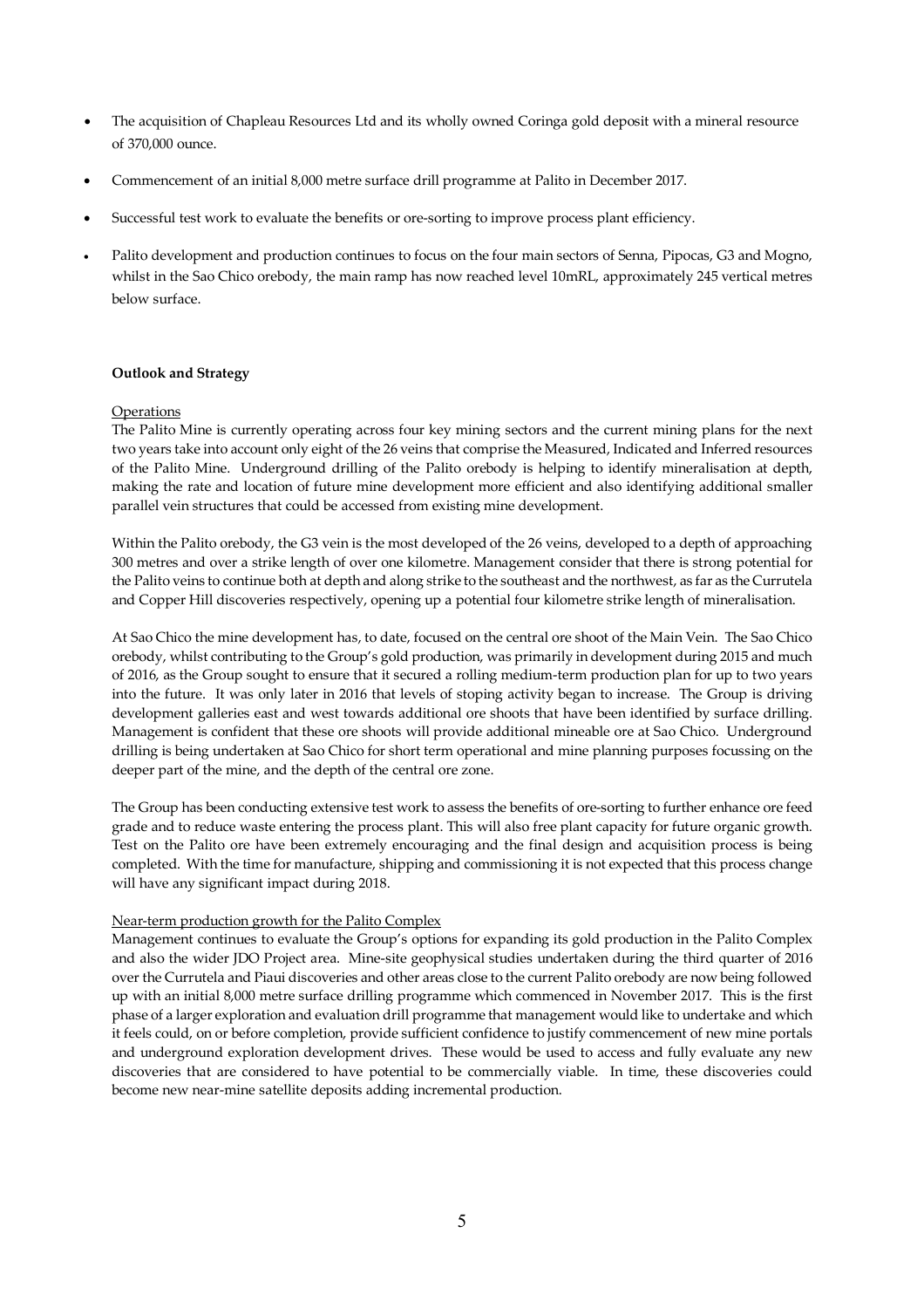

Indicative locations and allocation of the 8,000 metre drill programme

# Other Palito Complex Exploration

The Group has also commenced mine-site surface geophysics programmes around the Sao Chico deposit. Management considers that the mineralisation at Sao Chico is hosted in a regional shear zone and have used geophysics to help identify additional deposits that may lie along a five kilometre strike zone around the current Sao Chico deposit. Again, in time, this exploration work may lead to the identification of additional near-mine satellite mining opportunities.

All exploration activity had been on-hold since the end of 2011 when the Group took the strategic decision to focus its immediate efforts on bringing the Palito Mine back into production. Whilst currently the immediate focus of management is to evaluate the near-mine potential within two to three kilometres of its existing operation, on a wider regional basis the Group is developing plans to progress the evaluation of its whole tenement package.

The Group has flown 14,650 hectares of airborne electro-magnetic ("VTEM") geophysical surveys and these initial aerial surveys have highlighted many areas of interest and exploration opportunities to pursue in due course as and when adequate funding is available. The Group is cognisant that the exploration tenements it holds are only granted for limited terms and is therefore keen to implement a regional exploration programme to highlight the tenement areas that should be prioritised as having the highest potential as soon as it can make available adequate funds. With a number of historic garimpo operations lying within the Group's tenements, management is confident that, in the fullness of time, it will be able to make further discoveries all of which could have the potential to be additional satellite operations lying within 15 kilometres of its current Palito or Sao Chico operations and contribute further resource and production growth.

Through this combination of near-mine and regional exploration and evaluation, the Group expects to establish a strong pipeline of development opportunities that will allow the Group to grow its production base at a low capital cost, leverage off existing infrastructure and resources to minimise development and operational costs and, with high grades and low volumes, have a low environmental impact.

Except for the 8,000 metre programme that commenced in November 2017 at Palito, at this current time, no other surface drilling or other surface exploration activities are currently committed on any other exploration properties of the Group.

#### Coringa

Serabi is continuing the work started by Anfield on the permitting and licencing process and will pursue the formal approval of the Environmental Impact Study ("EIS") and undertake any supplementary work or reports that may be requested. The Group will review the cost estimates contained in the Coringa Feasibility Study and optimise these, prepare its own mine development plans and evaluate alternative construction development and processing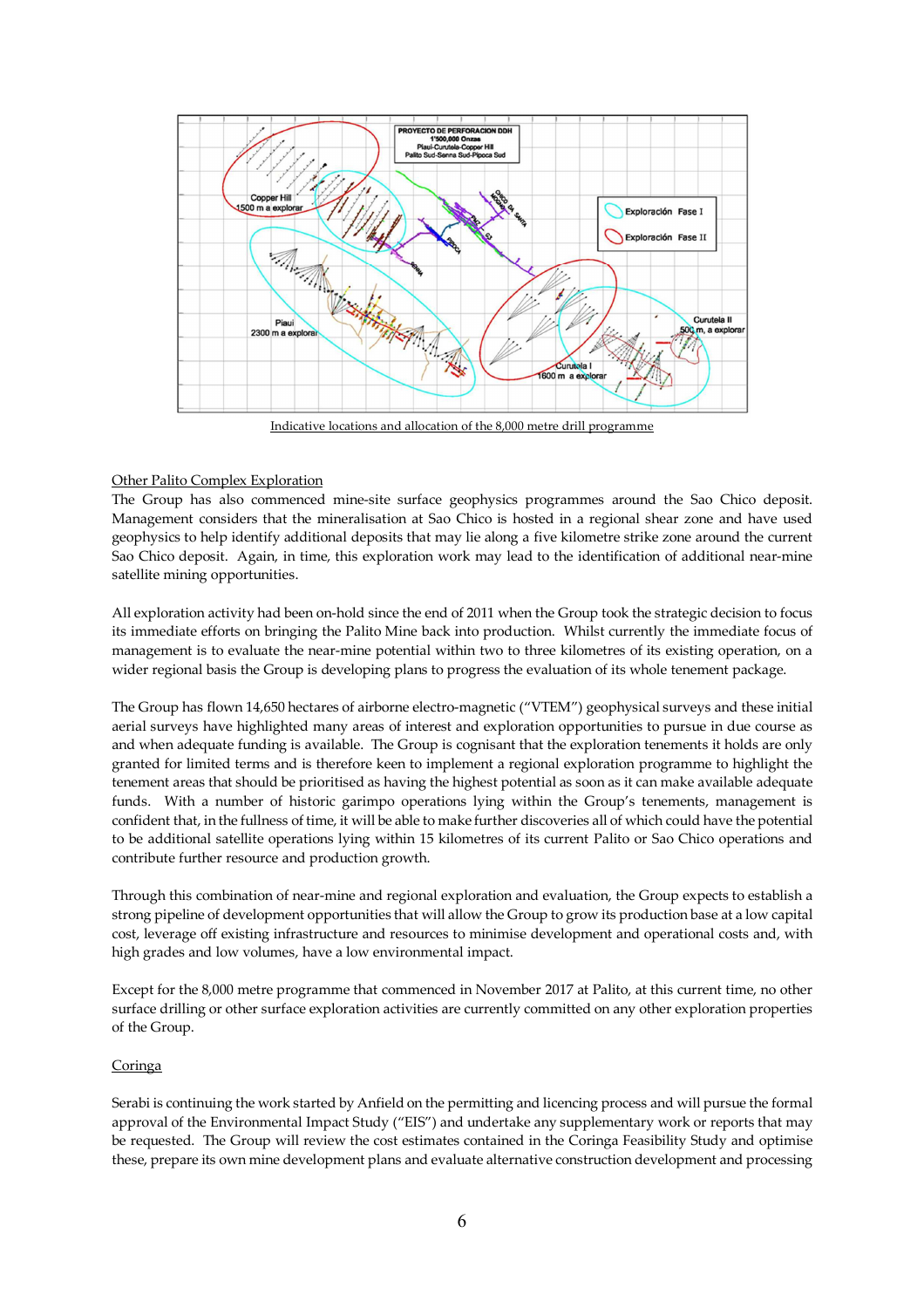options that Serabi's management consider could enhance the economics of the project. Coringa has been placed on care and maintenance whilst the permitting process is completed.

Management has, and will continue to evaluate, other value adding, cost effective opportunities within Brazil that it considers could increase the resource base and longer-term production potential of the Group as well as having the potential to be value enhancing for its shareholders. These opportunities will always be assessed, and only considered, if they outrank existing organic growth options.

# **2018 Production Guidance**

Management does not anticipate a major shift in mine performance and therefore hard rock gold production, in 2018 compared with 2017. However, with the ability to process increased levels of stockpiled flotation tails in 2018, management expects that gold production for 2018 will exceed that of 2017 and be up to 40,000 ounces.

# **Operational Review for the year**

# **Overview**

Total gold production for the fourth quarter of 2017 was 9,337 ounces of gold resulting in total gold production for the year of 37,004 ounces. Whilst this level of gold production is approximately six per cent lower than for 2016, this reduction was primarily the result of an operational issue experienced during April and much of May (and fully described in the Company's Management Discussion and Analysis for the second quarter of 2017, issued on 14 August 2017), which has now been resolved. The Group has designed and is constructing an independent feed system to increase the processing of historic flotations tailings, produced during 2014. Independently feeding this directly into the plant, management anticipates this will increase the levels that can be treated each month increasing total gold production.

The successful outcome of the ore-sorting test work will bring feed grade increases as well as freeing up some plant capacity for future organic growth. Final design specifications are being agreed although with manufacturing and other lead time involved it is not expected that this process enhancement will have any impact until 2019.

The Group is in the process of commissioning a new de-toxification plant based on the INCO process. This will see further reductions of cyanide levels in the discharges and significantly below the levels prescribed by legislation.

#### Mining operations

Mining of the Palito orebody has been at relatively steady levels for over two years and production and development rates achieving a steady state of mine output. The ore generated from the Sao Chico orebody in 2016 was derived principally from development. With sufficient development headings now established the Group started to increase the level of stoping activity in the first quarter of 2017 and consequently the tonnage of ore that is being recovered from stope mining. However, the stoping method at Sao Chico requires the use of remote controlled loaders to muck the broken ore, and during the first half of 2017 the Group was still in the process of building up its mining fleet. Commissioning problems with the new remote-controlled scoop fleet, significantly reduced stope production during these months and it was therefore necessary to use development ore as alternative mill feed. Ore recovered from development mining is unavoidably more diluted and is therefore generally lower grade. By June, with the original unit returned to full operation and the second new unit commissioned and operating, production improved significantly. During the second half of the year mine production from the Sao Chico orebody has been excellent with no further significant operational issues.

There were improvements in the average grades mined from both orebodies during the third and fourth quarters. The fourth quarter also saw the highest level of mined tonnage achieved since operations restarted with over 49,000 tonnes being mined during the period. Mine development from the Sao Chico orebody in particular has been very encouraging, and there are no indications that the payability of ore development is diminishing with depth. In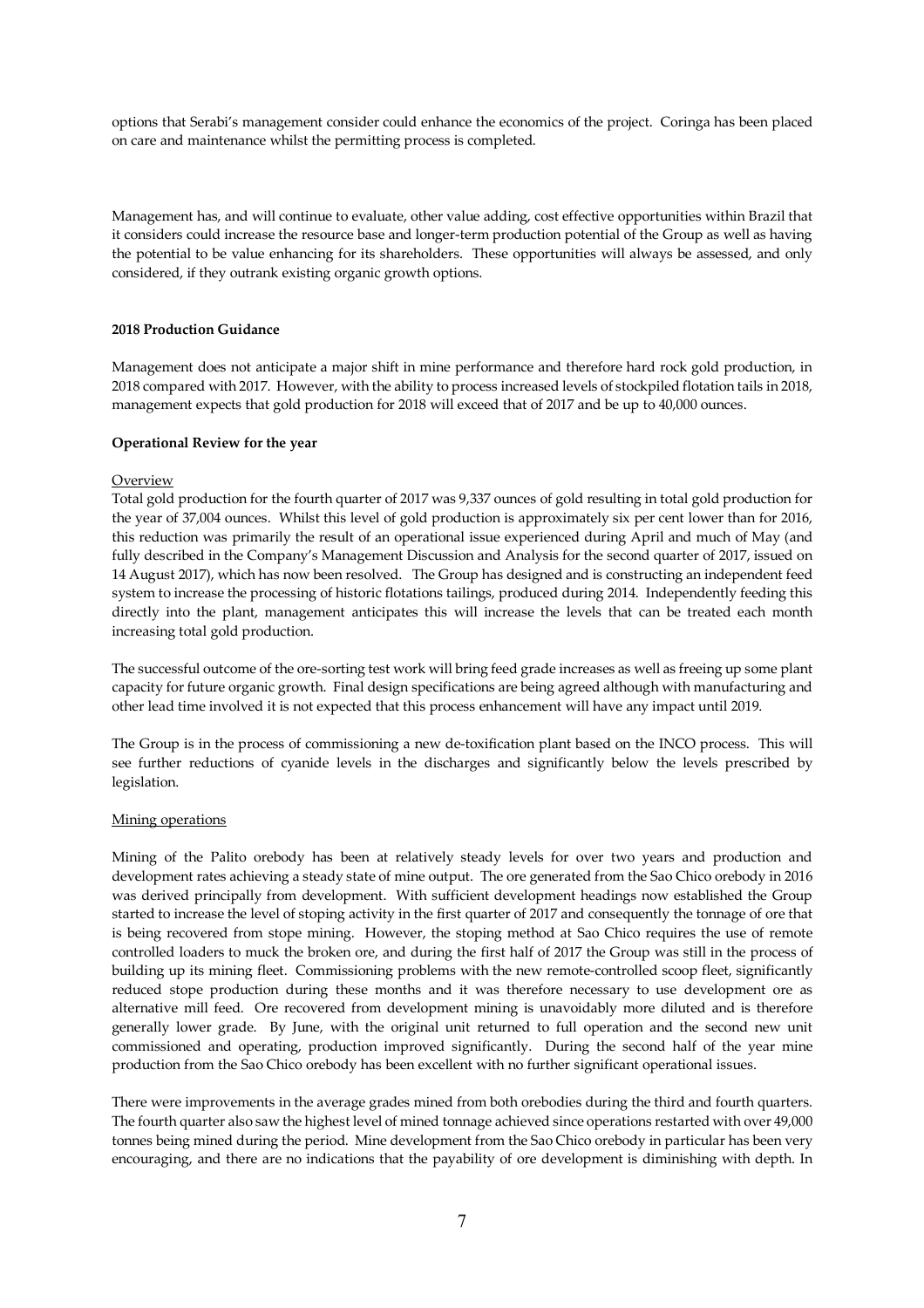addition, development is now comfortably ahead of stoping, with over two years of ore now developed and 'blast ready' at current production rates.

At the Palito orebody, eight veins out of the 26 veins that comprise the total geological resource, are now in various stages of development and production. The Pipocas, G3, and Senna veins remain the backbone of the sources of ore, with smaller contributions from the newly developed Jatoba, Mogno, Zonta and G1 veins. As has been previously reported, the G3 vein has been intersected on the -50mRL, the lowest level in the mine, and development on this level has been on-going through the second half of the year. The mineralised vein remains strong, with very good grades being encountered. The Pipocas vein is in development on the 30mRL and 0mRL levels, with deepening underway to access the -30mRL level.

Performance of the combined mining operations of both the Palito and Sao Chico orebodies has resulted in approximately 170,000 tonnes of ore being extracted during 2017 which compares with a total of approximately 159,000 tonnes produced in 2016, representing an improvement of six per cent. This increase in output has been assisted by the continued development of the Sao Chico orebody where there are now a number of faces available and with mining operations (stoping and development) now active over eight different levels.

Mined grades achieved for 2017 averaged 8.92 g/t, and whilst slightly lower than reported for 2016, they are slightly above the reserve grade for the two orebodies estimated by SRK in the Palito Complex Technical Report issued in January 2018. Lower grades from the Palito orebody were expected and reflect variances arising from normal mine scheduling, whilst the lower grades from the Sao Chico orebody were the consequence of the commissioning problems with the new remote-controlled scoop fleet during the second quarter and the resultant increase in the higher level of development ore mining than was undertaken to compensate for lost stope mining and to provide the necessary mill feed.

With both of the Palito and Sao Chico orebodies, development is slightly ahead of production, and as a result the Group has been able to reduce the levels of development mining activity during 2017 by almost 12 per cent compared with rates for 2016.

At the end of 2017 combined coarse ore stocks were approximately 15,000 tonnes with an average grade of 3.0 g/t of gold (31 December 2016: approximately 21,000 tonnes with an average grade of 4.0 g/t of gold).

# Palito Orebody

Mining of the Palito orebody is now very much in regime. During 2016, the Group focused on opening up new sectors in the mine as well as continuing to develop the existing sectors. Up until 2016, mining operations at Palito had focused on the G1, G2 and G3 vein complex ("the Main Zone") as well as the Palito West sector. During 2016, the Group continued development of these two sectors but also gave increased priority to developing and accessing previously drilled, but undeveloped sectors in the upper levels, namely Senna and Chico da Santa. Chico da Santa lies to the east of the Main Zone, with the Senna zone located to the west.

In the G1, G2 and G3 vein complex, the main ramp has now reached the -50mRL where the G3 vein has been intersected. Development of this new level started during the second quarter of 2017 and it is the lowest production level in the Palito orebody.

The Senna zone was mined during 2008 and 2009 as a small open pit where approximately 25,000 tonnes of oxide ore with a grade of 3.0 g/t gold was extracted. It is now in underground development and to date has been very successful. Mine development on the 250mRL, 237mRL, 225mRL, 210mRL and 185mRL is on-going with the ramp now being taken down to the 170mRL. The adjacent Zonta vein is also under development on levels 225mRL, 210mRL and 185mRL. All ore being mined from the Senna sector is currently from development activity with stoping yet to start. Based on the ore grades recovered from the open pit operation and deeper exploration drillholes, management is hopeful of the long-term potential within the Senna zone which, whilst part of the main Palito Mine complex, has the benefit of an independent access from surface.

In the Chico da Santa sector the Ipe, Jatoba and Mogno veins are being developed. Good grades have been encountered in all three veins, though the veins in the sector tend be slightly narrower than the veins being mined elsewhere in the Palito Mine.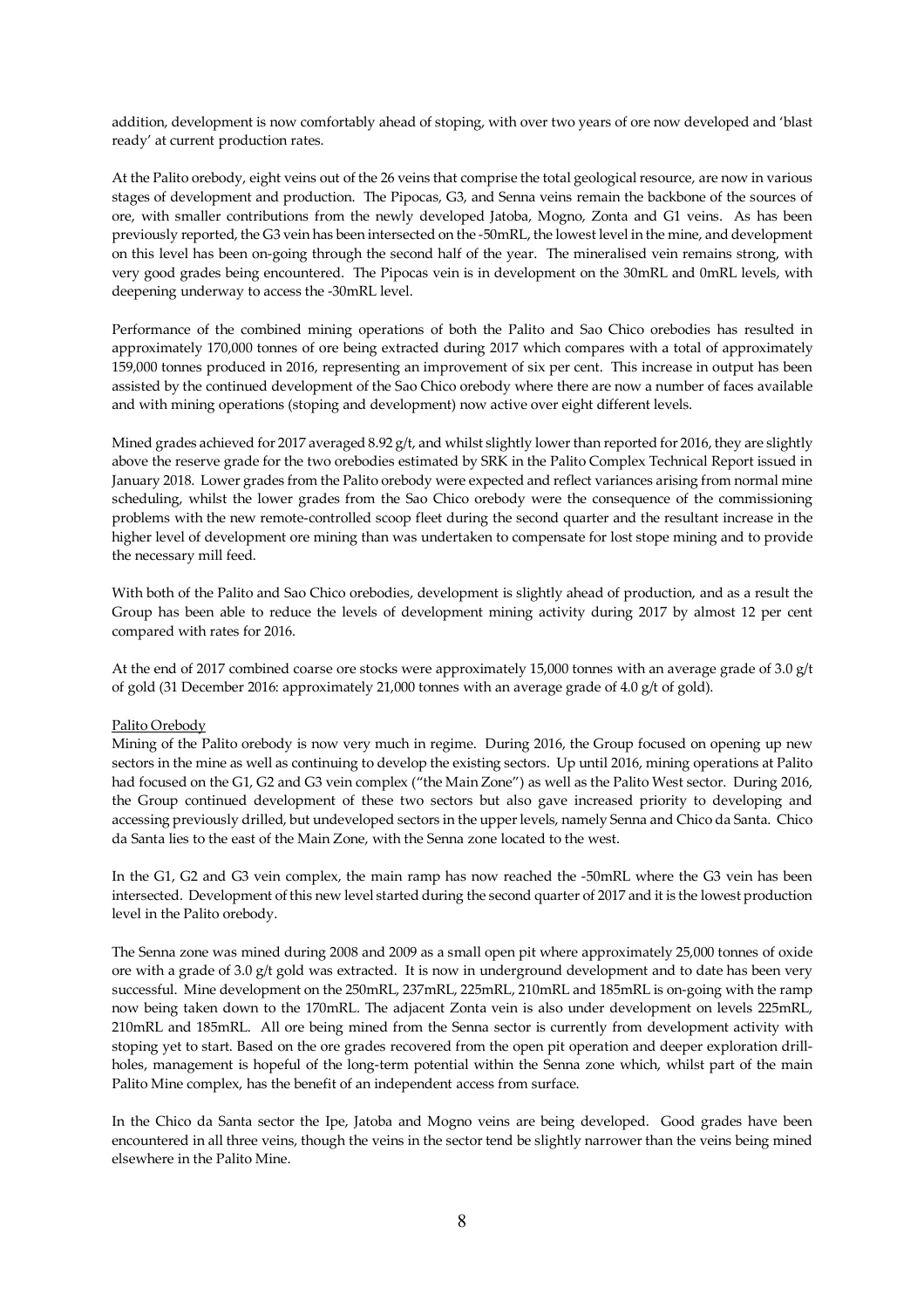Opening up new sectors of the Palito orebody has created options and flexibility, an essential part of any small underground mining operation. Underground diamond drilling is being used to evaluate numerous known, but underexplored, veins and together with these new sectors, the Group plans to open up numerous new mining faces in the upper levels. These have the advantage of being in close proximity to existing mine infrastructure and will not require any new ramp development.

Such lateral development also reduces the requirement to continue to deepen the mine at the rates that were previously necessary. This could be expected to extend the life of the operation with the identification of mining areas that are not currently part of the mining plans and will also increase the amount of ore than can be recovered in each vertical metre of mine development, which can improve margins and reduce costs.

In the longer term, management anticipates that the Palito orebody will expand along strike as well. To the south this will be towards the Palito South and Currutela prospects. Recent underground development and surface drilling on the Pipocas vein is suggesting good potential to the north and further to the north there is also the Copper Hill geophysical anomaly which offers the exciting possibility of a significant discovery. At this time, drill intersections on the Pipocas north area show the vein continuing north approximately 250 metres from the most northerly exposure underground. Assay analysis is currently in progress. The Group has undertaken mine development on G3 towards the Palito South area, primarily on the 114mRL, which has been driven approximately 700 metres further south than any other underground working at Palito. Diamond drilling from surface is now underway to test the down-dip continuity of the G3 vein at depth.

#### Sao Chico Orebody

Underground development of the Sao Chico orebody commenced in the fourth quarter of 2014. During 2015, approximately 2,800 metres of development were completed allowing mining on three levels. During January 2015, the ramp development intersected the principal vein, the Main Vein, approximately 30 vertical metres below the portal entrance. The initial sampling confirmed a payable intersection with a true width of 3.6 metres and a gold grade of 42.0 g/t.

Since this time, the Main Vein has continued to be developed and evaluated with a combination of 'on-lode' development and underground drilling. The main ramp has now reached the 26mRL, approximately 225 metres below surface and will continue to be deepened during 2017. Development has been completed, or is active, on the 86mRL, 70mRL, 56mRL, 40mRL, 26mRL and the new 10RL whilst stoping activity is currently focused on the 128mRL, 116mRL and 100mRLs.

During 2016, the decision to implement sublevel open stoping as the principal mining method was taken, which resulted in the development of sublevels with 15 metre vertical spacings floor to floor. Each sublevel is advanced three metres at a time and channel sampled. The closer sample spacing that this allows has greatly increased the understanding of the orebody and the increased level of mine development has enabled the Group to define a clear 24 month mine plan.

The Main Vein or ore zone at Sao Chico can vary from one metre to eight metres wide, but most commonly is a 2.5 metre wide alteration zone, which itself is structurally continuous. However, the gold grades within this alteration zone are quite erratic and are hosted in three steeply plunging pay-shoots. In these pay-shoots, the grades are often truly spectacular, very often being in excess of 100 g/t of gold. Outside the pay-shoots the vein is continuous but with low gold grades and, as a result, it is unavoidable that, as the mine development passes between the payshoots, lower grade mineralisation has to be mined. Whilst the alteration zone itself is readily identifiable, the high grade within it is much less so, and as a result, on-lode development levels are mined 15 vertical metres apart, along which regular channel sampling is made. This is further complimented by in-fill drilling between these levels to best define the high-grade gold mineralisation. This approach allows the Group's mining personnel to readily identify stoping blocks and optimise mining of the high gold grade zones.

The central pay-shoot is the most established of these three high grade shoots, and is some 100 to 150 metres long. The Group has, and will continue to focus in the near-term, on developing this part of the Main Vein, and some consistent higher-grade development ore is being generated as a result. Access to the other pay-shoots along the strike will not be lost and these will be available for development in future periods.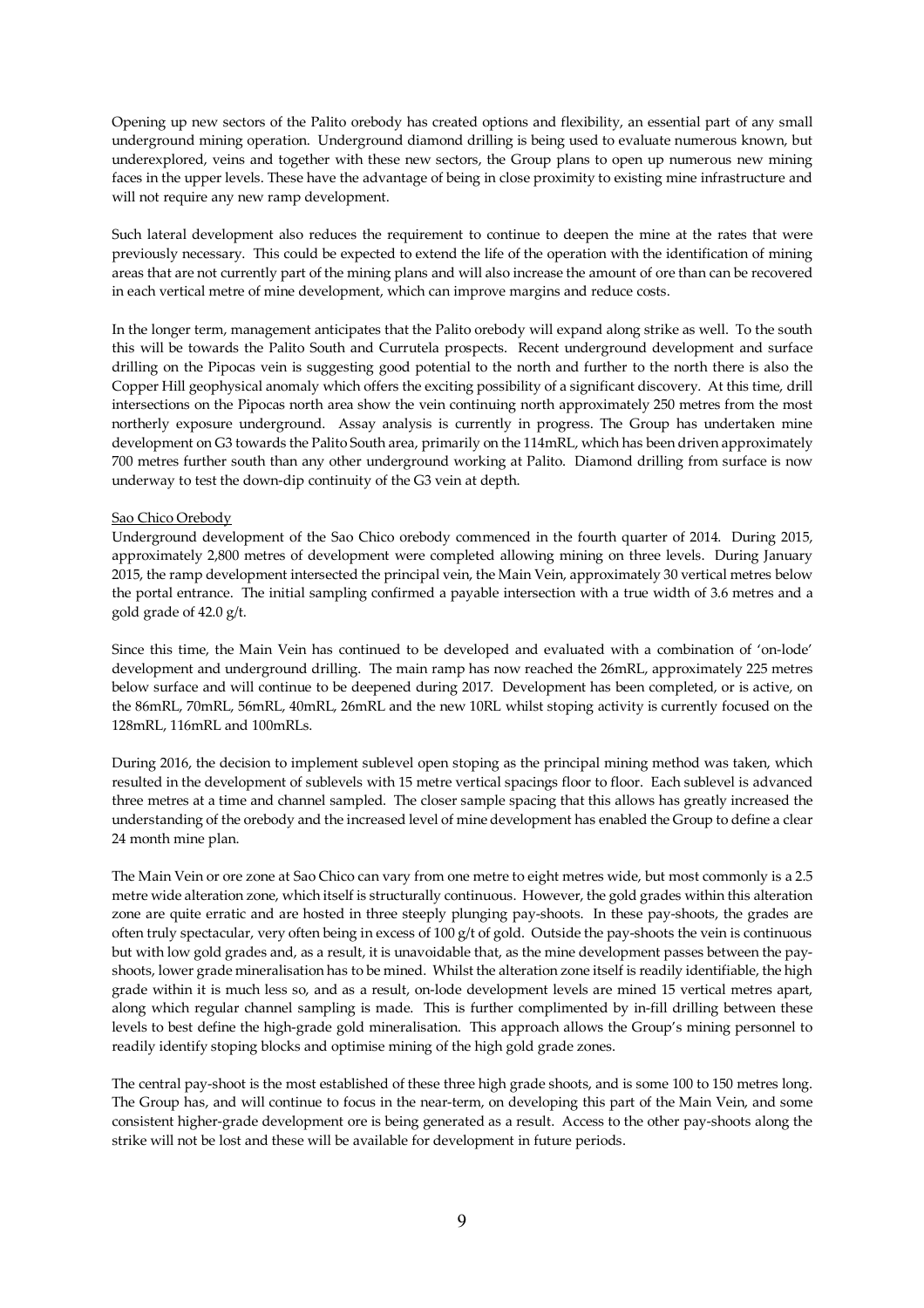During the second quarter of 2016, the Group commenced underground exploration drilling of the central payshoot targeting its down dip extension. The on-going drilling programme is confirming the belief that the Sao Chico Main Vein, is a regional shear structure. This bodes well for the continuation and strike extension outside the immediate and current mine limits.

# **Plant operations**

Total gold production for 2017 was 37,004 ounces of gold, generated from the processing of the run of mine ("ROM") ore from the Palito and Sao Chico orebodies, combined with the surface coarse ore stockpiles and the stockpiled flotation tailings accumulated from the processing of Palito Mine production in 2014.

Gold production for 2017 came from the processing of 172,565 tonnes from the Palito and Sao Chico orebodies with an average grade of 7.11 g/t of gold (12 months to 30 December 2016: 158,966 tonnes at 8.11 g/t of gold). The 8.6 per cent increase in processed ore reflects the increased plant capacity installed and available from the second half of 2016, and the introduction of the gravity circuit and ILR for treating the Sao Chico ore.

The Group made the decision before the end of 2015 to acquire a third ball mill and modify the plant to increase nominal daily plant throughput capacity from an average of 400 tonnes per day ("tpd") to at least 500 tpd. Further improvements undertaken within the process plant during 2016 included the installation of additional flotation capacity and automation, along with new carbon screens within the CIP tanks to improve inter-tank flow rates. A carbon regeneration kiln was installed, commissioned and became operational during the fourth quarter of 2016. This kiln regenerates fouled carbon reducing the need to purchase fresh carbon and has improved gold recoveries by 1.0-2.0 percent since being installed.

Since the Group's operations began, they have been limited by the capacity of its process plant and the Group has not yet been able to run down the surface ore stocks, a legacy of the fact that mine production began six months before the ore processing.

Plant performance during the fourth quarter was excellent, with approximately 43,000 tonnes of ROM ore milled. The Group still has approximately 15,000 tonnes of coarse ore in stockpiles and an estimated 50,000 tonnes of flotation tails stockpiled (with an average grade of around 2.7 g/t of gold), levels that have been fairly static since 2014. This reflects that the operation remains somewhat constrained by the capacity of the plant.

To date the Group has tried to pump the flotation tailings in a wet form to the CIP plant, but this has proved to be slow and labour intensive. Passing the material 'dry' through the ore feed system has to date been restricted by belt capacity and would therefore only displace higher grade ore. An independent feed system has now been designed and is in construction allowing this material to be added to the current dry mill feed, and therefore increase the levels that can be treated each month.

An encouraging development this year has been the test work undertaken by the Group on ore sorting of the Palito and Sao Chico ores. Current mining operations whilst excellent and employing the most selective methods possible, nonetheless result in a minimum stope mining width of generally 1.0 metre. The veins being mined have an approximate width of 0.5 to 0.7 metres, and therefore there remains considerable dilution from stope mining with even higher levels in the development mining activities. Having undertaken test work initially in Brazil and more recently on bulk samples at the manufacturer's facilities in Poland, excellent results have been achieved using X-ray scanning using relative atomic densities to physically separate crushed sulphide bearing ore and granite waste. The contrast and results have been quite remarkable. The intention now is to introduce an X-ray ore sorter after the main crushing plant that will separate material ahead of milling and remove from the mill feed a significant percentage of the waste that would otherwise have formed part of the feed into the plant. Not only will this reduce process costs per ounce recovered, it will also liberate capacity in a mill constrained operation. In this way it is hoped that, using this technology, the plant can be debottlenecked, mill feed grade elevated as a result, and plant capacity freed up for the future organic growth with the added benefit of potentially reducing the surface stockpiles of ore. This equipment is built to order and it is anticipated it will take between nine months and a year before it can be fabricated, installed and commissioned. Payback of the estimated US\$1.2 million cost is however expected to be less than 12 months.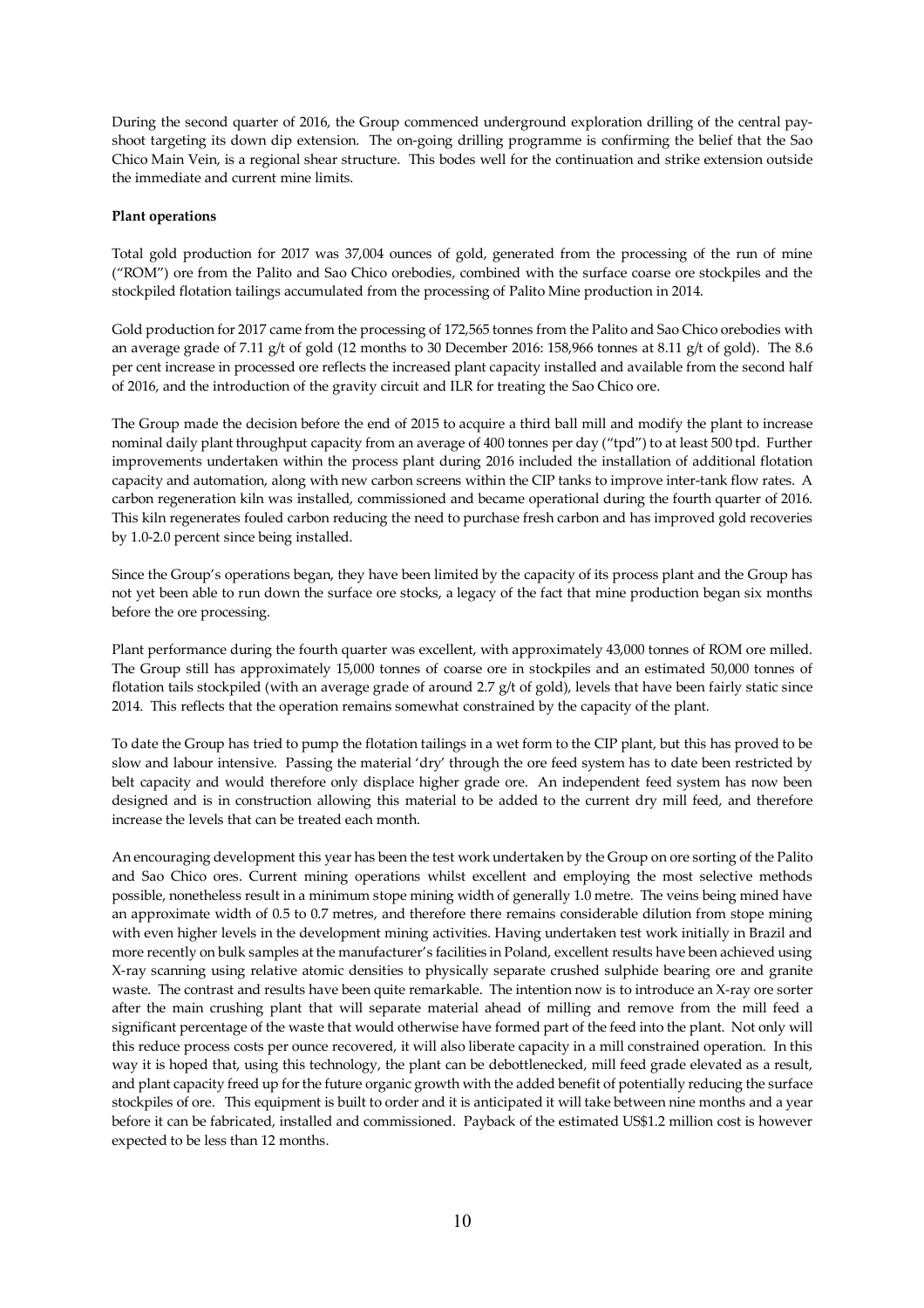#### Palito Complex Exploration and Licensing matters

The Group undertook a surface diamond drill programme in March 2015 at the Sao Chico Mine and the completed programme consisted of 42 diamond drill holes totalling 7,204 metres. A further 30 underground diamond drill holes were completed during 2015 totalling an additional 1,459 metres of drilling. The drill programme was a combination of in-fill and step-out drilling and the results from this, in conjunction with the on-lode development mining that took place during the remainder of 2015, greatly enhanced the understanding of the orebody and facilitated mine planning for 2016 and 2017. It built on the results and understanding gained from the 2011 and 2013 drilling campaigns and reported numerous high-grade intersections, with some gold grades in excess of 100  $g/t$ , and indications that the grade and resource potential continues at depth. Further details are set out in a news release issued by the Group on 21 October 2015, which is available on the Group's website www.serabigold.com and has been filed on SEDAR. The understanding of the orebody has also been assisted by paragenetic studies on mine ore samples including detailed petrological descriptions, SEM and QemScan analysis.

In February 2014, the Final Exploration Report ("FER") for the Sao Chico gold project was completed and submitted to the Departamento Nacional de Produção Mineral ("DNPM"), who issued notification of their approval of this report in November 2014. This represented the first part of the process of transforming the Sao Chico exploration licence into a mining licence. As the next major step in the conversion procedure, Serabi submitted, in September 2015, the Plano Approvimiento Economico, a form of economic assessment prepared in accordance with Brazilian legislation. However, with the Guia de Utilização (a trial mining license) already in place, all mining operations can continue in parallel. Prior to its expiry in December 2017, a submission has been made for a further extension of the Guia de Utilização for a period of one additional year. The issuing of the mining licence also requires the submission of a risk assessment and management plan, safety assessments, environmental and social impact studies, closure and remediation plans all of which have been submitted to the relevant government bodies. Any further reports requested or updates to existing reports will be submitted promptly upon request.

Two geophysical exploration programmes commenced during the second half of 2016, over each orebody. The first of these programmes involved using down-the-hole electromagnetics ("DHEM") in the discovery holes drilled by the Group in 2011 at the Currutela, Piaui and Palito South prospect areas and other areas of interest close to the Palito orebody. DHEM provides data to model the likely geographical location and extent of the sulphide rich zones intersected in the 2011 drill holes. The second programme was undertaken at Sao Chico using surface induced polarisation ("IP") and, included areas immediately around the Sao Chico orebody. Some large anomalies parallel to the Sao Chico orebody have been identified and will require further testing by surface drilling. Both geophysical programmes are using well established techniques to identify conductive bodies and sulphide mineralisation as pathfinders to locating gold occurrences which are associated with these features.

The Group, during 2017, has secured additional tenements located to the south and the west of the original Sao Chico licence area, and management consider that these offer excellent potential for hosting strike extensions of the current Sao Chico veins.

As noted earlier, an initial 8,000 metre drill programme focussed on four key areas around the current Palito orebody commenced in late November 2017. This is the first phase of a larger exploration and evaluation drill programme that management would like to undertake and which it feels could, on or before completion, provide sufficient confidence to justify commencement of new mine portals and underground exploration development drives. Drilling to date has focussed on the Pipocas vein to the north and south and while assays received are still to be received, encouraging intersections have been made particularly to the north of the current mine workings.

### **Jardim do Ouro Exploration**

With the addition of the new tenement to the west and south at Sao Chico, the JDO Project covers a total area of over 45,000 hectares, incorporating the Palito and Sao Chico mining licence areas. The Palito mining licence was granted on 23 October 2007 covering an area of 1,150 hectares, whilst the Sao Chico licence is in the process of being converted into a full mining licence. The remainder of the tenement area comprises exploration licences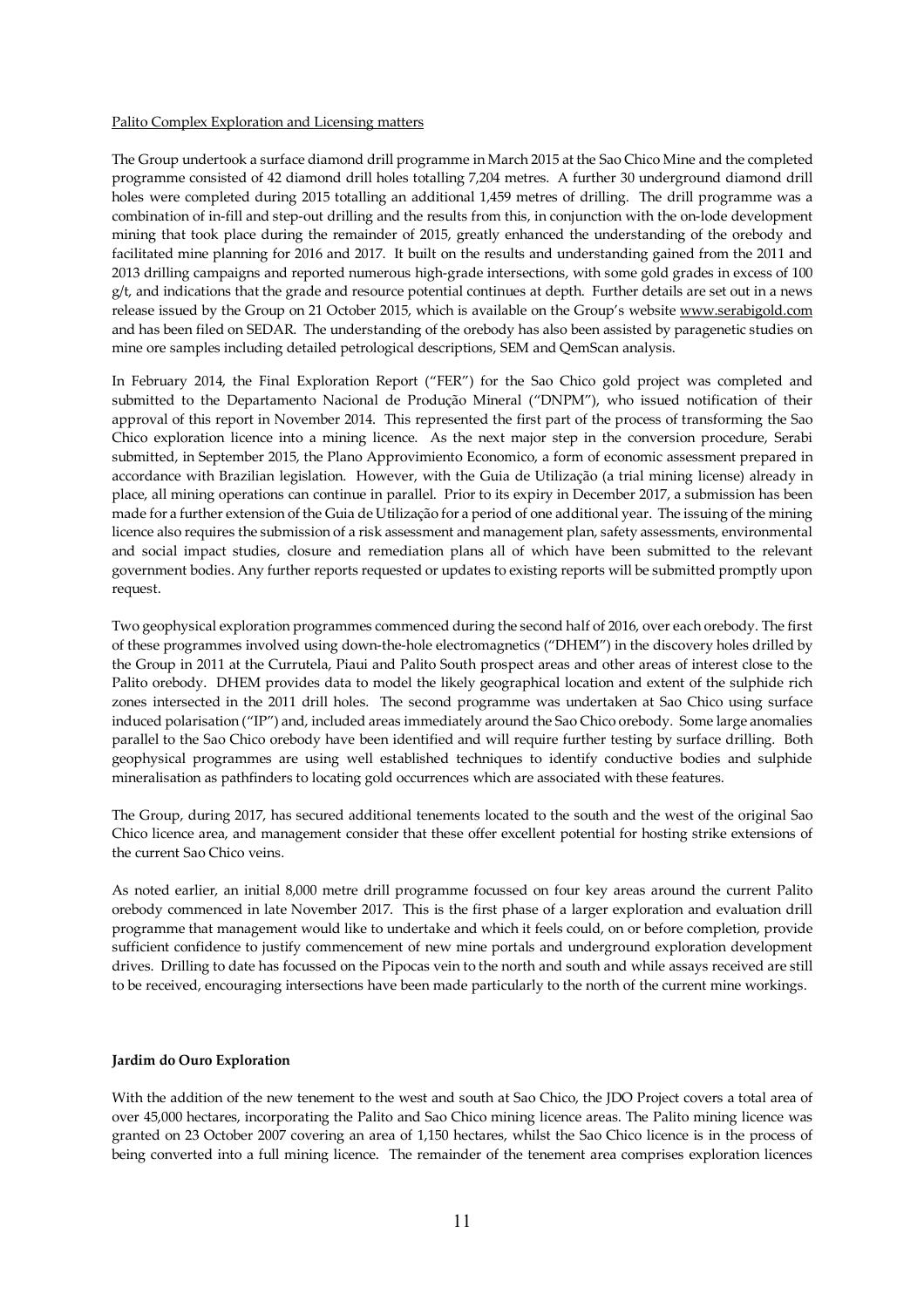either granted or in application. The JDO Project is located in the Tapajós Mineral Province in the south east part of the Itaituba Municipality in the west of Pará State in central north Brazil.

The focus of the Group has been on the identification and development of satellite ore deposits located in close proximity to Palito. The Group completed two airborne geophysical VTEM surveys in 2008 and 2010 over a total area of 14,650 hectares. From these surveys the Group identified a number of geophysical anomalies which it considers worthy of further investigation. During 2010 and 2011 the Group undertook a 12,000 metre drilling campaign over nine of these anomalies, which resulted in the discovery of the Palito South, Currutela and Piaui prospects.

The Sao Chico orebody is located in the south west corner of the JDO Project area. During 2013 the Group completed a 6,000 metre drilling programme which more than doubled the known 150 metre strike extension of the principal mineralised structure ("the Main Vein") at Sao Chico and confirmed the presence of a number of parallel mineralised structures. The development mining activities undertaken during 2015 and 2016, in conjunction with the 7,000 metre surface drilling programme, has provided essential data for the further evaluation of the Main Vein and the immediate parallel structures.

It has always been the intention of the Group to use cash flow generated from its production operations to advance its exploration opportunities.

# **Coringa Project Development and Licencing**

On 14 August 2017, Anfield announced that it had received key permits required to commence construction of the Coringa project, being (1) the license of operation for exploration and trial mining, (2) the vegetation suppression permit and (3) fauna capture permit, all issued by the SEMAS. The SEMAS permits contain a list of conditions for the conservation and protection of fauna and flora.

The next step in the permitting process will be for a formal trial mining licence to be issued by the DNPM. The trial mining licence will authorise the Group to commence mine development and limited production from Coringa. The trial mining license will authorise mining and processing of up to 50,000 tonnes of ore per year at Coringa. Under applicable regulations, once the mine is operational, Chapleau Brazil may apply to the DNPM to increase the processing limit.

On 27 September 2017, Anfield announced that it understood the Brazilian Ministério Público Federal ("MPF") was bringing an action against SEMAS, the DNPM and Chapleau Brazil. The action seeks to nullify the operating license previously granted to Chapleau Brazil by SEMAS and states that SEMAS should not have granted the license without requiring Chapleau Brazil to prepare a full socio-economic analysis and Environmental Impact Assessment ("EIA") for Coringa. Anfield and its legal counsel believe that Chapleau Brazil has complied with all applicable regulations. At an initial hearing the court denied a request from the MPF to cancel the operating licence and requested submissions from SEMAS, DNPM and Chapleau Brazil. A further hearing has not yet been scheduled. Anfield and Chapleau Brazil, in the meantime, continued to progress the completion of a full EIA and this was submitted to SEMAS for approval on 24 November 2017.

Serabi and its legal advisers have considered the position adopted by the MPF and believe that the completion of the EIA should significantly address the main concerns of the MPF and have concluded, based on the current available information, that there is a low risk of significant delay to the licencing and permitting process.

Progress has also been made in several other areas relating to the development of Coringa. Applications for required camp and start-up water were submitted prior to the date of the Acquisition and the tailings storage permit request was submitted on 11 December 2017. Discussions for long-term land access agreements are underway with the Instituto Nacional de Colonização e Reforma Agrária ("INCRA"), a government agency which claims ownership of the surface rights where the project is situated.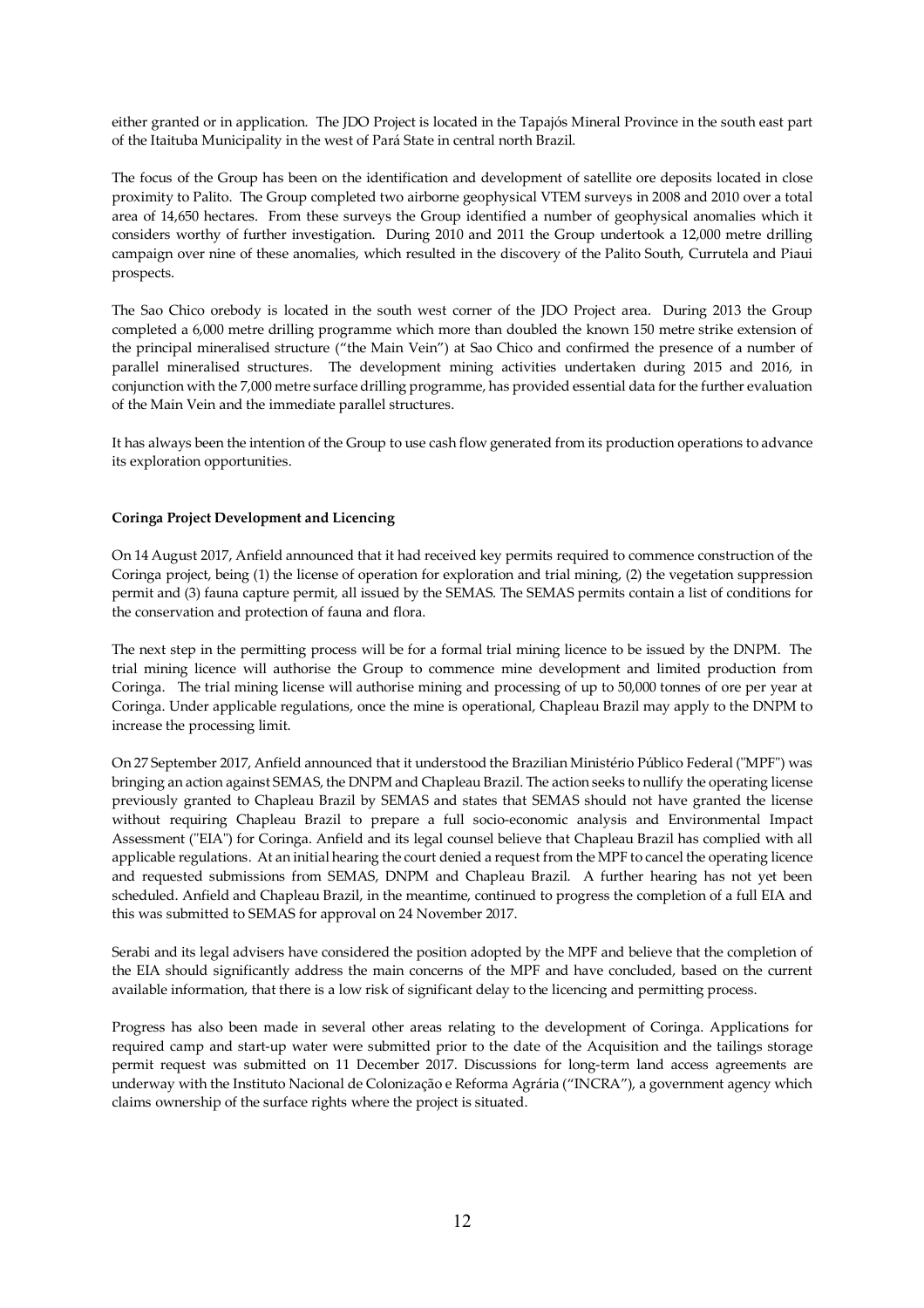# **Other Exploration Prospects**

The Group has three other project areas, although activities on each of these projects have been limited in recent periods.

The Sucuba Project is located in the state of Para, and the Group holds two exploration permits covering an area of 10,449 hectares. The Pizon Project, located in the state of Amazonas, represents 4,733 hectares in one exploration licence and the Modelo Project, also in Amazonas, represents 2,971 hectares in one exploration licence. The Group has not engaged in any exploration activity at any of these projects during the past 12 months and has currently not budgeted for any exploration activity during the next 18 months. These projects are non-core for the Group and it is the intention to relinquish these tenements upon their expiry.

# **Background to the Group's Tapajos Gold Projects**

### Palito Gold Project – Para State, Brazil

The Palito Mine is wholly owned by the Group, through its 100 per cent owned subsidiary Serabi Mineração S.A. The Palito Mine and infrastructure lies some 4.5 kilometres south of the village of Jardim do Ouro and approximately 15 kilometres via road. Jardim do Ouro lies on the Transgarimpeira Road some 30 kilometres west/south-west of the town of Moraes de Almeida, located on the junction of the Transgarimpeira and the BR 163 (the Cuiabá - Santarém Federal Highway). Moraes de Almeida is approximately 300 kilometres south-east, by paved road, of the city of Itaituba which is also the municipal capital.

The Palito Mine is a high-grade, narrow vein, underground mining operation which was operated by the Group from late 2003 until the end of 2008. Between the start of 2005 until the end of 2008 the Group processed a total of 480,000 tonnes of ore through the plant at an average gold head grade of 6.76  $g/t$ . Average gold recovery during the period was 90 per cent, with copper recovery around 93 per cent, providing total production over this period of approximately 100,000 ounces of gold.

The operation was placed on care and maintenance in 2008, but the main infrastructure was kept intact as much as possible. This included a process plant comprising flotation and CIP gold recovery circuits which had historically been treating up to 600 tonnes per day (200,000 tonnes per year) of ore and a camp that had housed over 200 employees and maintenance and workshop facilities. The site is supplied with mains power sourced from a 25mW hydroelectric generating station located approximately 100 kilometres north-east of the town of Novo Progresso on the Curuá (Iriri) River.

In January 2018 the Group released the Palito Complex Technical Report which estimated an NI 43-101 compliant Proven and Probable Reserves for the Palito ore body of 157,000 ounces of gold at an average grade of 7.99 g/t and included within a Measured and Indicated mineral resource of 271,000 ounces of gold and an Inferred Mineral Resource of 177,000 ounces of gold.

Since 30 June 2017 the Group has extracted from the Palito orebody total contained gold of approximately 14,800 ounces having mined a total of approximately 55,600 tonnes at an average grade of 8.28 g/t.

|                | Vein Width | Ouantity |       | Grade  |           | <b>Contained Metal</b> |
|----------------|------------|----------|-------|--------|-----------|------------------------|
| Classification |            |          | Gold  | Copper | Gold      | Copper                 |
|                | m          | 000't    | g/t   | $\%$   | $000'$ oz |                        |
| Underground    |            |          |       |        |           |                        |
| Measured       | 0.52       | 274      | 15.21 | 0.77   | 134       | 2,110                  |
| Indicated      | 0.57       | 371      | 10.91 | 0.57   | 130       | 2,115                  |

### **Table 1 - Mineral Resource Statement, Palito Mine, Para State, Brazil, as of June 30, 2017**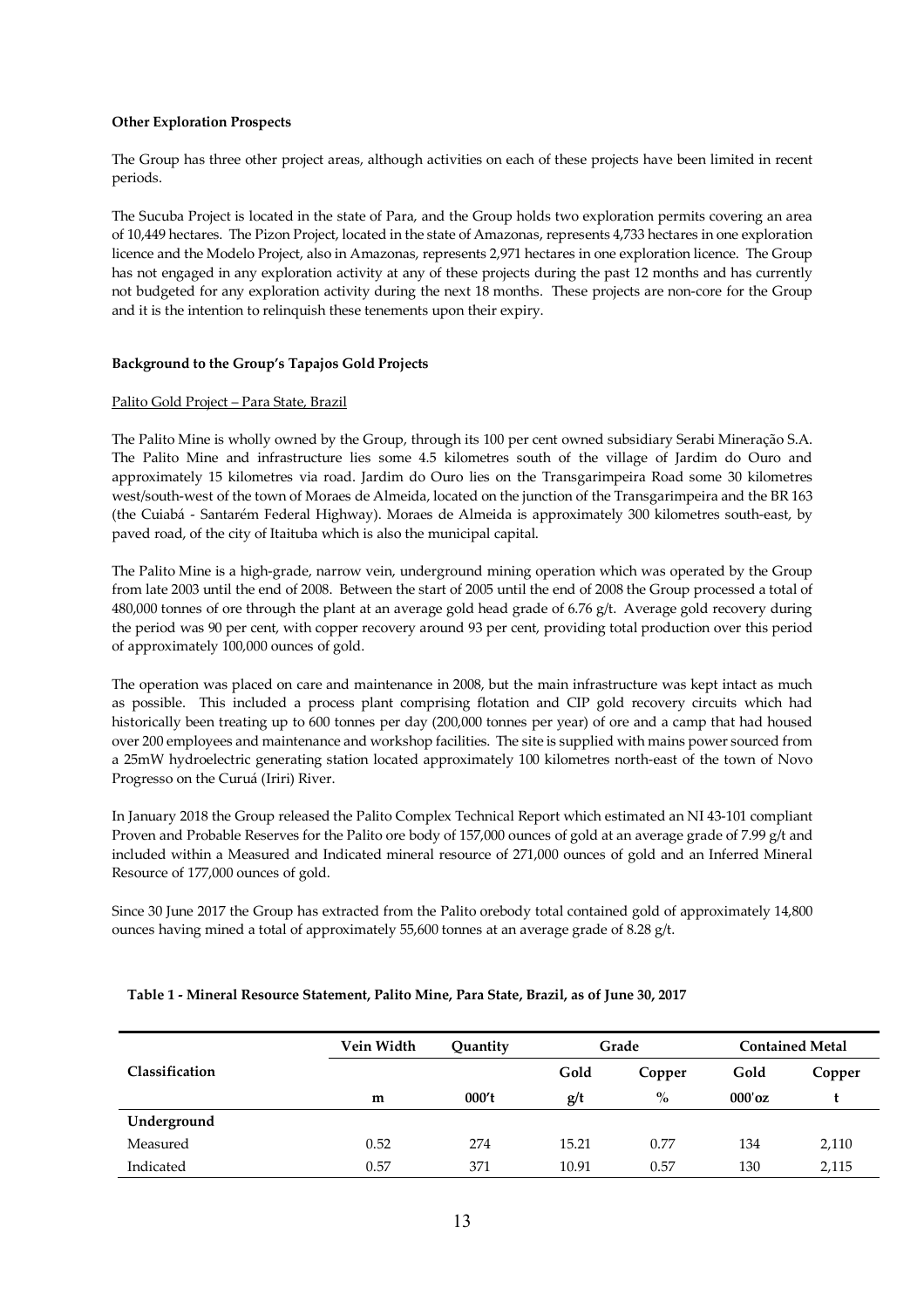|                           | Vein Width               | Quantity |       | Grade                    |              | <b>Contained Metal</b>   |
|---------------------------|--------------------------|----------|-------|--------------------------|--------------|--------------------------|
| Classification            |                          |          | Gold  | Copper                   | Gold         | Copper                   |
|                           | m                        | 000't    | g/t   | $\%$                     | $000'$ oz    | t                        |
| <b>Surface Stockpiles</b> |                          |          |       |                          |              |                          |
| Measured                  | ۰                        | 12       | 3.15  | $\overline{\phantom{a}}$ | $\mathbf{1}$ |                          |
| Tailings                  |                          |          |       |                          |              |                          |
| Measured                  | $\overline{\phantom{m}}$ | 60       | 2.70  | $\overline{\phantom{0}}$ | 5            | $\overline{\phantom{a}}$ |
| Combined                  |                          |          |       |                          |              |                          |
| Measured                  | $\overline{\phantom{a}}$ | 346      | 12.62 | 0.61                     | 140          | 2,110                    |
| Indicated                 | $\overline{\phantom{a}}$ | 371      | 10.91 | 0.57                     | 130          | 2,115                    |
| Measured and Indicated    | $\overline{a}$           | 717      | 11.74 | 0.59                     | 271          | 4,225                    |
| Underground               |                          |          |       |                          |              |                          |
| Inferred                  | 0.77                     | 784      | 7.02  | 0.20                     | 177          | 1,568                    |

## **Table 1 - Mineral Resource Statement, Palito Mine, Para State, Brazil, as of June 30, 2017**

Notes to Table 1:

(1) *Mineral Resources have been rounded. Mineral Resources are not Mineral Reserves and have not demonstrated economic viability. Mineral Resources are reported inclusive of Mineral Reserves. All figures are rounded to reflect the relative accuracy of the estimates. Underground Mineral Resources are reported within classification domains inclusive of in-situ dilution at a cut-off grade of 3.10 g/t gold assuming an underground extraction scenario, a gold price of US\$1,500/oz, a 3.5:1 Brazilian Real to U.S. Dollar exchange rate, and metallurgical recovery of 91%. Polygonal techniques were used for mineral resource estimates. Surface stockpiles and tailings are reported at a cut-off grade of 1.65 g/t gold assuming a gold price of US\$1,500/oz, a 3.5:1 Brazilian Real to U.S. Dollar exchange rate, and metallurgical recovery of 78%.* 

(2) *Serabi is the operator and owns 100% of the Palito Mine such that gross and net attributable mineral resources are the same. The mineral resource estimate was prepared by the Company in accordance with the standard of CIM and Canadian National Instrument 43-101, with an effective date of 30 June 2017, and audited and approved by Mr Glen Cole of SRK Consulting (Canada) Inc., who is a Qualified Person under the Canadian National Instrument 43-101.* 

|                            | Quantity |      | Grade                              | <b>Contained Metal</b> |                          |  |
|----------------------------|----------|------|------------------------------------|------------------------|--------------------------|--|
| Classification             |          | Gold | Copper                             | Gold                   | Copper                   |  |
|                            | 000't    | g/t  | $\mathbf{0}_{\mathbf{0}}^{\prime}$ | $000'$ oz              | T                        |  |
| Underground                |          |      |                                    |                        |                          |  |
| Proven                     | 265      | 9.77 | 0.46                               | 83                     | 1,219                    |  |
| Probable                   | 276      | 7.64 | 0.39                               | 68                     | 1,076                    |  |
| <b>Surface Stockpiles</b>  |          |      |                                    |                        |                          |  |
| Proven                     | 12       | 3.15 | $\overline{\phantom{a}}$           | $\mathbf{1}$           | $\overline{\phantom{a}}$ |  |
| Tailings                   |          |      |                                    |                        |                          |  |
| Proven                     | 60       | 2.70 |                                    | 5                      | $\overline{\phantom{a}}$ |  |
| Combined                   |          |      |                                    |                        |                          |  |
| Proven                     | 337      | 8.28 | 0.36                               | 90                     | 1,219                    |  |
| Probable                   | 276      | 7.64 | 0.39                               | 68                     | 1,076                    |  |
| <b>Proven and Probable</b> | 613      | 7.99 | 0.37                               | 157                    | 2,295                    |  |

# **Table 2 - Mineral Reserves Statement, Palito Mine, Para State, Brazil, as of June 30, 2017**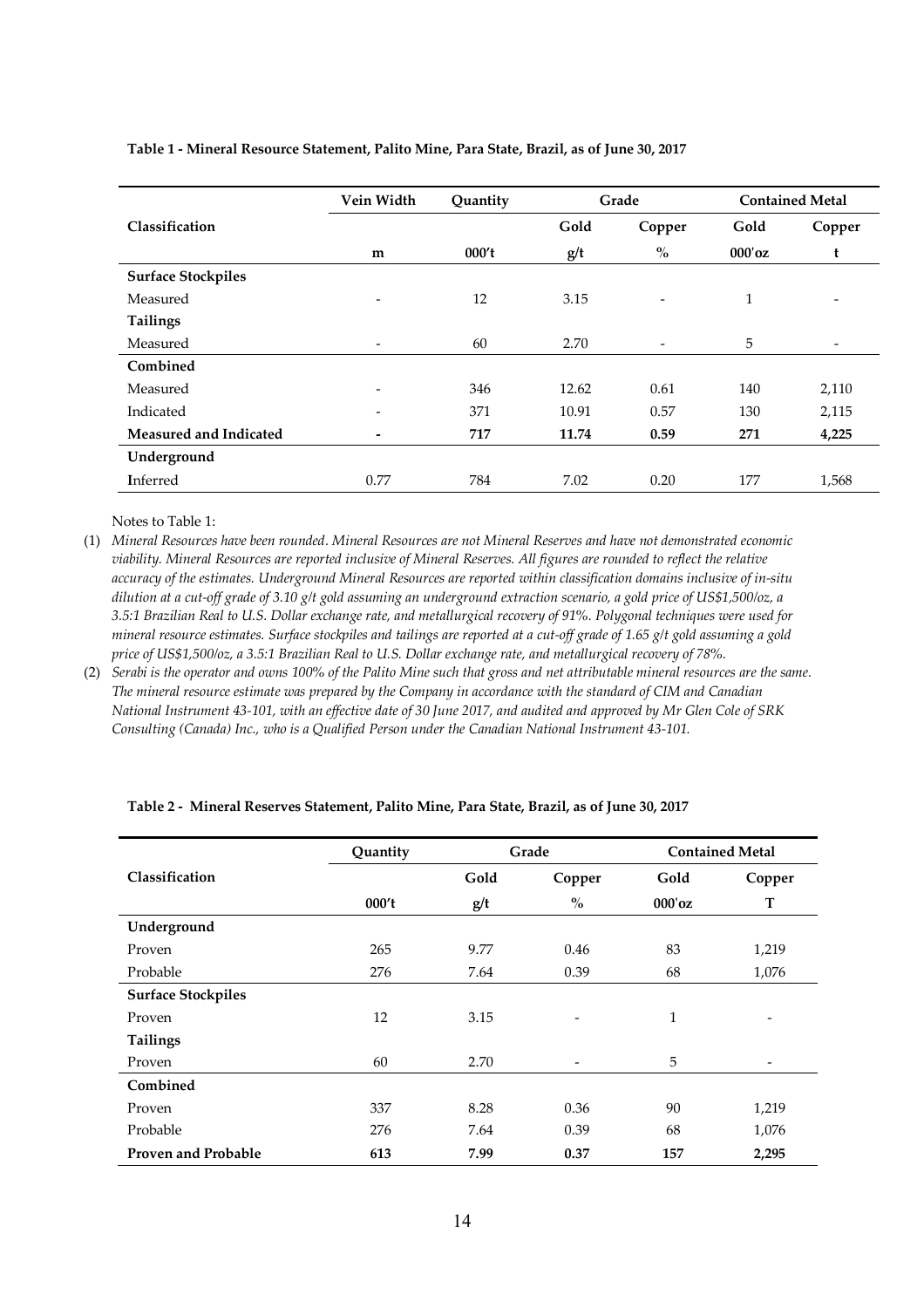Notes to Table 2:

- (1) *Mineral Reserves have been rounded to reflect the relative accuracy of the estimates. Proven Underground Mineral Reserves are reported within the Measured classification domain, and Probable Underground Mineral Reserves are reported within the Indicated classification domain. Proven and Probable Underground Mineral Reserves are inclusive of external mining dilution and mining loss and are reported at a cut-off grade of 3.70 g/t gold assuming an underground extraction scenario, a gold price of US\$1,250/oz, a 3.5:1 Brazilian Real to U.S. Dollar exchange rate, and metallurgical recovery of 91%. Proven Mineral Reserves surface stockpiles and tailings are reported at a cut-off grade of 1.95 g/t gold assuming a gold price of US\$1,250/oz, a 3.5:1 Brazilian Real to U.S. Dollar exchange rate, and metallurgical recovery of 78%.*
- (2) *Serabi is the operator and owns 100% of the Palito Mine such that gross and net attributable mineral reserves are the same. The mineral reserve estimate was prepared by the Company in accordance with the standard of CIM and Canadian National Instrument 43-101, with an effective date of 30 June 2017, and audited and approved by Mr Timothy Olson of SRK Consulting (US) Inc., who is a Qualified Person under the Canadian National Instrument 43-101.*

# Sao Chico Gold Project – Para State, Brazil

The Sao Chico property, acquired by the Group in July 2013 as part of the acquisition of Kenai Resources Ltd ("Kenai"), was initially represented by a single exploration licence area (AP 12836). The Sao Chico Mine is a small but high-grade underground gold mining operation some 30 kilometres to the south west, along the Transgarimpeira Highway, from the Palito Mine. The Sao Chico exploration licence was in force until 14 March 2014 and the Group, prior to its expiry, commenced the process of converting the concession to a full mining licence. A trial mining licence has also been issued for the property valid to 22 December 2017. In July 2015, the Group was also awarded exploration licences adjoining AP12836 to the south, east and west, covering approximately 6,400 hectares, which the Group considers to have excellent prospects for hosting extensions of the gold mineralisation identified at the Sao Chico Mine.

The Sao Chico Mine is located within an area of historic garimpo mining operations but exploration over the area has been limited. Prior to the acquisition of the project by the Group, the most significant recent exploration was a 22 hole programme extending to about 3,300 metres of diamond drilling conducted by Kenai during 2011. During 2013 the Group completed an infill and step out diamond drilling programme totalling 4,950 metres to enhance the existing resource in terms of both resource confidence and size. The drill programme was supplemented by ground geophysics, and a further 1,120 metres of diamond drilling to test initial geophysical anomalies. The results from the ground geophysics have established other potential areas of interest within the Sao Chico exploration licence but the Group will undertake other confirmatory exploration work, including geochemistry, over these identified anomalies before embarking on any further drilling activity of these anomalies.

In January 2018 the Group released the Palito Complex Technical Report which estimated an NI 43-101 compliant Proven and Probable Reserves of 24,000 ounces of gold at an average grade of 8.43 g/t and included within a Measured and Indicated mineral resource of 36,000 ounces of gold and an Inferred Mineral Resource of 54,000 ounces of gold.

Since 30 June 2017 the Group has extracted from the Sao Chico orebody total contained gold of approximately 11,200 ounces having mined a total of approximately 34,600 tonnes at an average grade of 10.05 g/t.

|                               | <b>Thickness</b> | Quantity | Grade | <b>Contained Metal</b> |
|-------------------------------|------------------|----------|-------|------------------------|
| Classification                |                  |          | Gold  | Gold                   |
|                               | М                | 000't    | g/t   | $000'$ oz              |
| Measured                      | 1.82             | 60       | 13.34 | 26                     |
| Indicated                     | 1.79             | 22       | 14.70 | 10                     |
| <b>Measured and Indicated</b> | 1.81             | 82       | 13.70 | 36                     |
| <b>I</b> nferred              | 1.80             | 123      | 13.77 | 54                     |

#### **Table 3 - Mineral Resource Statement, Sao Chico Mine, Para State, Brazil, as of June 30, 2017**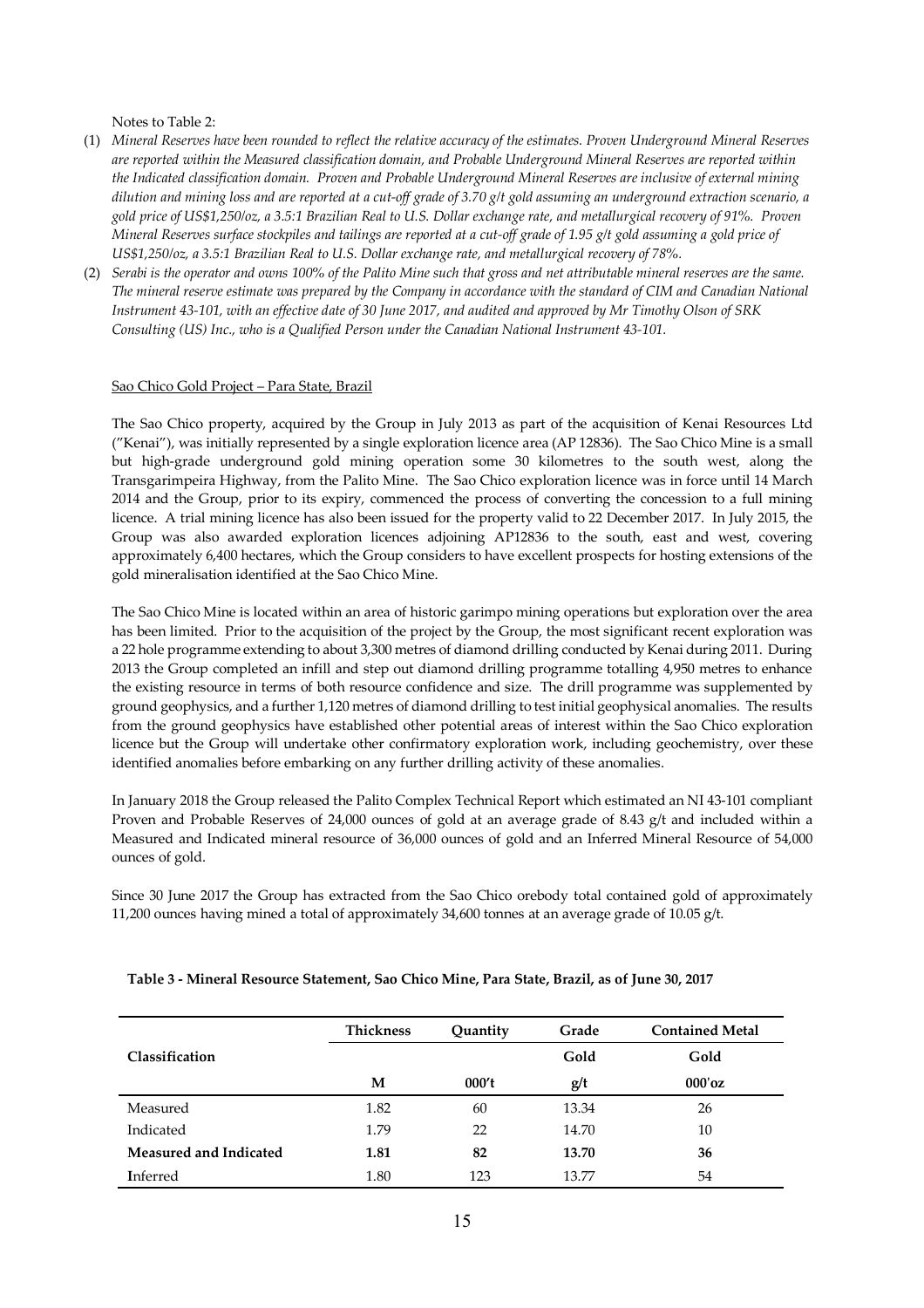Notes to Table 3:

- (1) *Mineral Resources have been rounded. Mineral Resources are not Mineral Reserves and have not demonstrated economic viability. Mineral Resources are reported inclusive of Mineral Reserves. All figures are rounded to reflect the relative accuracy of the estimates. Underground Mineral Resources are reported within classification domains inclusive of in-situ dilution at a cut-off grade of 2.85 g/t gold assuming an underground extraction scenario, a gold price of US\$1,500/oz, a 3.5:1 Brazilian Real to U.S. Dollar exchange rate, and metallurgical recovery of 95%. Polygonal techniques were used for mineral resource estimates.*
- (2) *Serabi is the operator and owns 100% of the Sao Chico Mine such that gross and net attributable mineral resources are the same. The mineral resource estimate was prepared by the Company in accordance with the standard of CIM and Canadian National Instrument 43-101, with an effective date of 30 June 2017, and audited and approved by Mr Glen Cole of SRK Consulting (Canada) Inc., who is a Qualified Person under the Canadian National Instrument 43-101.*

|                            | Grade<br>Quantity |      | <b>Contained Metal</b> |
|----------------------------|-------------------|------|------------------------|
| Classification             |                   | Gold | Gold                   |
|                            | 000't             | g/t  | $000'$ oz              |
| Underground                |                   |      |                        |
| Proven                     | 65                | 8.15 | 17                     |
| Probable                   | 25                | 9.15 | 7                      |
| <b>Proven and Probable</b> | 90                | 8.43 | 24                     |

#### **Table 4 - Mineral Reserves Statement, Sao Chico Mine, Para State, Brazil, as of June 30, 2017**

Notes to Table 4:

- (1) *Mineral Reserves have been rounded to reflect the relative accuracy of the estimates. Proven Underground Mineral Reserves are reported within the Measured classification domain, and Probable Underground Mineral Reserves are reported within the Indicated classification domain. Proven and Probable Underground Mineral Reserves are inclusive of external mining dilution and mining loss and are reported at a cut-off grade of 3.45 g/t gold assuming an underground extraction scenario, a gold price of US\$1,250/oz, a 3.5:1 Brazilian Real to U.S. Dollar exchange rate, and metallurgical recovery of 95%*
- (2) *Serabi is the operator and owns 100% of the Sao Chico Mine such that gross and net attributable mineral reserves are the same. The mineral reserve estimate was prepared by the Company in accordance with the standard of CIM and Canadian National Instrument 43-101, with an effective date of 30 June 2017, and audited and approved by Mr Timothy Olson of SRK Consulting (US) Inc., who is a Qualified Person under the Canadian National Instrument 43-101.*

#### Coringa Gold Project – Para State, Brazil

Coringa is located in north-central Brazil, in the State of Pará, 70 kilometres southeast of the city of Novo Progresso. Access to the property is provided by paved (National Highway BR-163) and gravel roads. Coringa is in the south eastern part of the Tapajós gold district, Brazil's main source of gold from the late 1970s to the late 1990s. Artisanal mining at Coringa produced an estimated 10 tonnes of gold (322,600 ounces) from alluvial and primary sources within the deep saprolite or oxidized parts of shear zones being mined using high-pressure water hoses or handcobbing to depths of 15 metres. Other than the artisanal workings, no other production has occurred at Coringa. Artisanal mining activity ceased in 1991 and a local Brazilian company (Tamin Mineração Ltda.) staked the area in 1990. Subsequently, the concessions were optioned to Chapleau (via its then subsidiary, Chapleau Brazil) in August 2006. On 1 September 2009, Magellan Minerals Ltd. ("Magellan Minerals") acquired Chapleau. Between 2007 and 2013, extensive exploration programmes were completed on the property, including airborne magnetic, radiometric and electro-magnetic surveys; surface IP surveys; stream, soil, and rock sampling; and trenching and diamond drilling (179 holes for a total length of 28,437 meters). On 9 May 2016, Anfield acquired Magellan Minerals. Anfield subsequently completed an infill drill programme (183 holes for a total length of 26,413 meters) for the Serra and Meio veins in 2016 and 2017.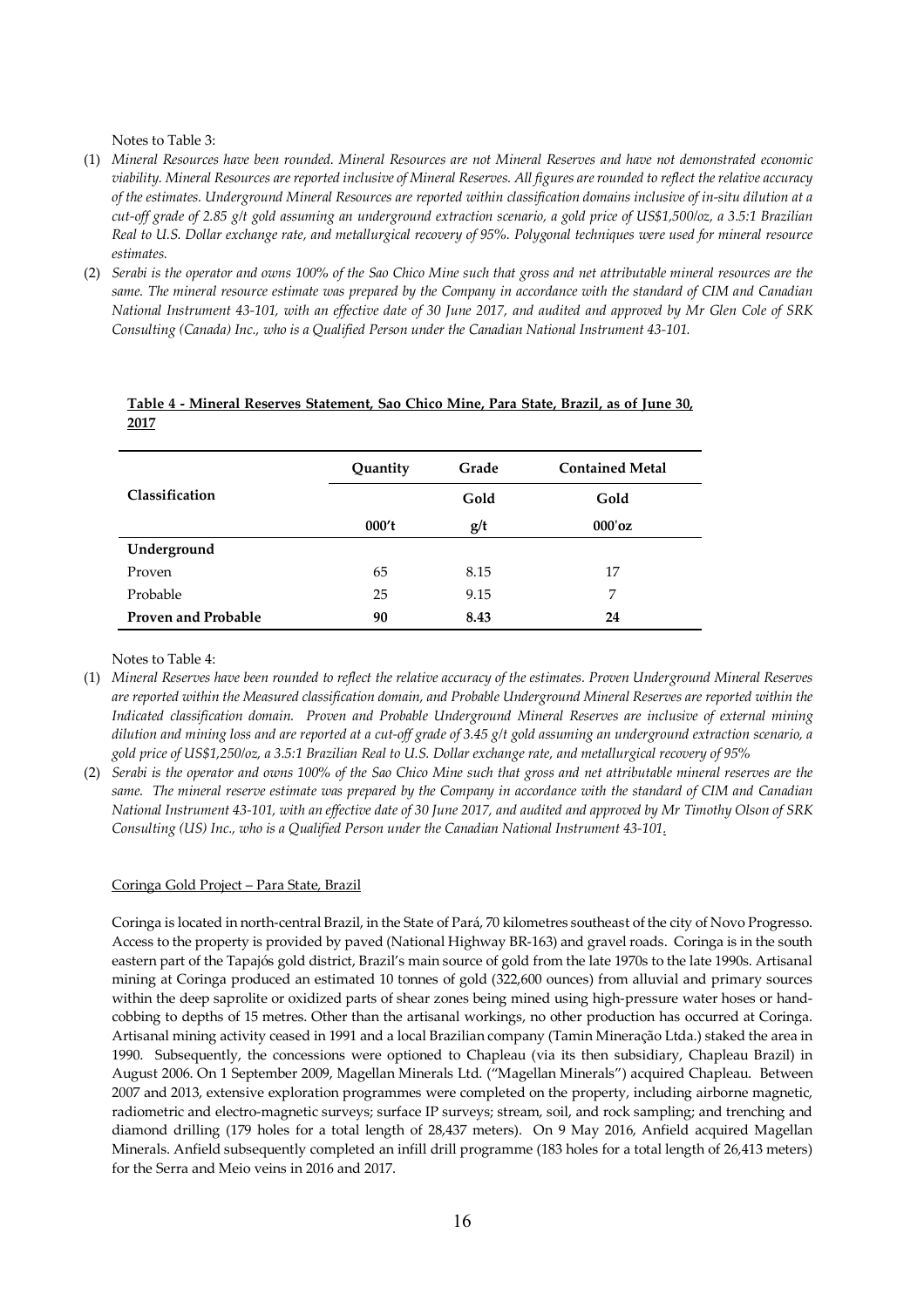|                    |         | <b>Average Grade</b> |             |           |           |                      | <b>Contained Metal</b> |             |
|--------------------|---------|----------------------|-------------|-----------|-----------|----------------------|------------------------|-------------|
| Zone               | ktonnes | Au<br>(g/t)          | Ag<br>(g/t) | Cu<br>(%) | Pb<br>(%) | Zn<br>$\binom{0}{0}$ | Au<br>(koz)            | Ag<br>(koz) |
|                    |         |                      |             | Indicated |           |                      |                        |             |
| <b>Serra</b>       | 488     | 7.45                 | 16.1        | 0.04      | 0.09      | 0.04                 | 117                    | 253         |
| Meio               | 160     | 10.69                | 20.7        | 0.12      | 1.38      | 0.65                 | 55                     | 106         |
| Galena             | 78      | 9.36                 | 14.7        | 0.13      | 0.70      | 0.45                 | 24                     | 37          |
| Total              | 726     | 8.36                 | 17.0        | 0.07      | 0.44      | 0.22                 | 195                    | 396         |
|                    |         |                      |             | Inferred  |           |                      |                        |             |
| <b>Serra</b>       | 262     | 4.30                 | 8.7         | 0.02      | 0.03      | 0.01                 | 36                     | 73          |
| Meio               | 229     | 4.18                 | 6.1         | 0.03      | 0.22      | 0.12                 | 31                     | 45          |
| Galena             | 63      | 3.41                 | 3.5         | 0.03      | 0.38      | 0.15                 | 7                      | 7           |
| Mae de Leite       | 244     | 5.92                 | 2.6         | 0.01      | 0.18      | 0.04                 | 46                     | 20          |
| <b>Come Quieto</b> | 253     | 4.50                 | 7.5         | 0.06      | 0.02      | 0.01                 | 37                     | 61          |
| <b>Valdette</b>    | 249     | 2.96                 | 1.0         | 0.00      | 0.04      | 0.03                 | 24                     | 8           |
| Total              | 1,301   | 4.32                 | 5.1         | 0.02      | 0.11      | 0.05                 | 181                    | 215         |

# **Table 5 - Mineral Resources Statement, Coringa Gold Project, Para State, Brazil, as of May 3, 2017**

Notes to Table 5:

*Base case cut-off is 2 g/t Au.* 

# **Table 6 - Mineral Reserves Statement, Coringa Gold Project, Para State, Brazil, as of July 1, 2017**

|                            | Quantity                 | Grade                    | <b>Contained Metal</b> |  |
|----------------------------|--------------------------|--------------------------|------------------------|--|
| Classification             |                          | Gold                     | Gold                   |  |
|                            | 000't                    | g/t                      | $000'$ oz              |  |
| Underground                |                          |                          |                        |  |
| Proven                     | $\overline{\phantom{a}}$ | $\overline{\phantom{0}}$ | -                      |  |
| Probable                   | 768.6                    | 6.49                     | 160.3                  |  |
| <b>Proven and Probable</b> | 768.6                    | 6.49                     | 160.3                  |  |

Notes to Table 6:

(1) *The reserves summarized in the table above include diluting material, thus the grades are fully diluted.* 

- (2) *Probable Reserves are reported based on Indicated resources inside of mining shapes and after it was demonstrated that it can be mined at a profit.*
- (3) *Indicated resources below the mining cut-off grade, and inside of mining solids are also included in reserves as internal dilution.*
- (4) *Rounding may result in apparent summation differences. The effective date of the mineral reserves estimate is July 1, 2017.*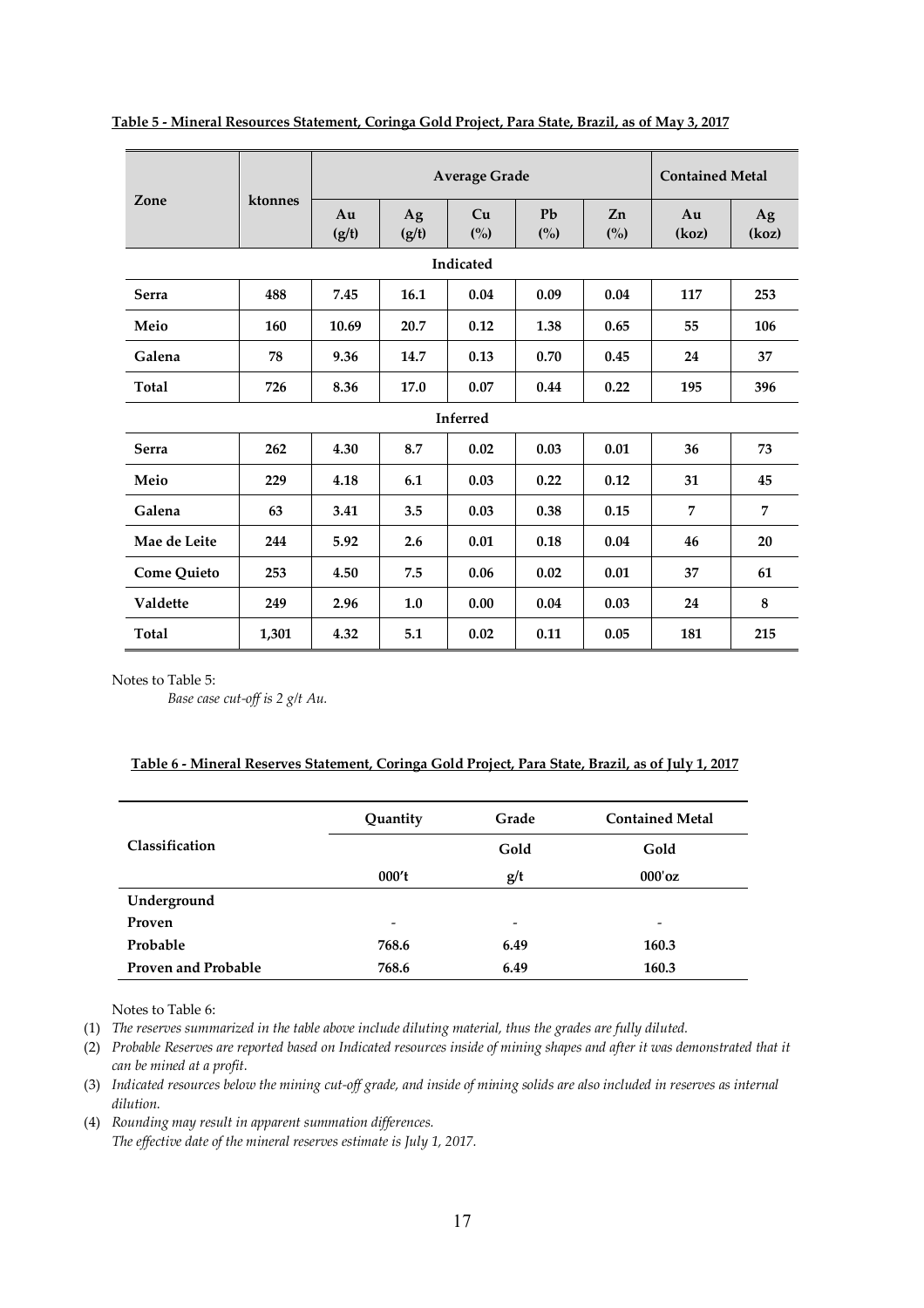# **SELECTED FINANCIAL INFORMATION**

The data included herein is taken from the Company's annual audited financial statements and unaudited interim financial information. The audited financial statements are prepared in accordance with International Financial Reporting Standards ("IFRS") in force at the reporting date and their interpretations issued by the International Accounting Standards Board ("IASB") and adopted for use within the European Union and with IFRS and their interpretations adopted by the IASB. The consolidated financial statements have also been prepared in accordance with those parts of the Companies Act 2006 applicable to companies reporting under IFRS. Whilst the unaudited interim financial statements are compiled in accordance with IFRS, they do not contain sufficient financial information to comply with IFRS.

# **Results of Operations**

# **Three month period ended 31 December 2017 compared to the three month period ended 31 December 2016**

During the fourth quarter of 2017 the Group produced 9,338 ounces of gold (fourth quarter of 2016: 9,490 ounces) and recognised sales for 9,295 ounces (third quarter of 2016: 9,059 ounces).

The gross profit of US\$898,064 for the financial quarter ended 31 December 2017 can be analysed as follows:

|                                       | Three months ended | Three months ended |               |
|---------------------------------------|--------------------|--------------------|---------------|
|                                       | December 2017      | December 2016      | Variance      |
| Concentrate sold (Ounces)             | 1,767              | 3,695              | (1,928)       |
| <b>Bullion Sold (Ounces)</b>          | 7,528              | 5,364              | 2,164         |
| <b>Total Ounces</b>                   | 9,295              | 9,059              | 236           |
|                                       |                    |                    |               |
|                                       | <u>US\$</u>        | US <sub>5</sub>    | <b>US\$</b>   |
| <b>Revenue from Ordinary Activity</b> |                    |                    |               |
| Gold (in Concentrate)                 | 2,123,488          | 3,299,439          | (1, 175, 951) |
| Copper (in Concentrate)               | 396,298            | 600,070            | (203, 772)    |
| Silver (in Concentrate)               | 13,332             | 26,428             | (13,096)      |
| <b>Total Concentrate Revenue</b>      | 2,533,118          | 3,925,937          | (1,392,819)   |
| Gold Bullion                          | 9,691,700          | 6,546,886          | 3,144,814     |
| <b>Total Sales</b>                    | 12,224,818         | 10,472,823         | 1,751,995     |
| Costs of sales                        |                    |                    |               |
| Operational costs                     | (7,550,024)        | (6,389,768)        | (1,160,256)   |
| Stock Impairment                      | (330,000)          |                    | (330,000)     |
| Shipping costs                        | (248, 330)         | (385, 237)         | 136,907       |
| Treatment charges                     | (106, 732)         | (152, 959)         | 46,227        |
| Royalties                             | (172, 232)         | (149, 521)         | (22, 289)     |
| Amortisation of Mine Property         | (2,220,886)        | (1, 193, 660)      | (1,027,126)   |
| Depreciation of Plant & Equipment     | (698, 550)         | (638, 977)         | (59, 573)     |
| <b>Total Operating costs</b>          | (11, 326, 754)     | (8,910,122)        | (2, 416, 632) |
| <b>Gross Profit</b>                   | 898,064            | 1,562,701          | (664, 637)    |

#### Revenue

For the three month period ended 31 December 2017 the Group generated US\$12,224,818 (2016: US\$10,472,823) in revenue by selling an estimated 1,767 ounces of gold from the sale of 280 tonnes of copper concentrate (2016: 3,695 ounces from 460 tonnes) and also recognised revenue for 7,528 ounces of gold bullion generating total revenue of US\$9,691,700 during the fourth quarter of 2017, (fourth quarter of 2016: sale of 5,364 ounces for revenue of US\$6,546,886).

During the fourth quarter of 2017, with the Group producing more gold in the form of bullion as opposed to in copper/gold concentrate, there has been a 40 percent increase in bullion sales during the three months ended 31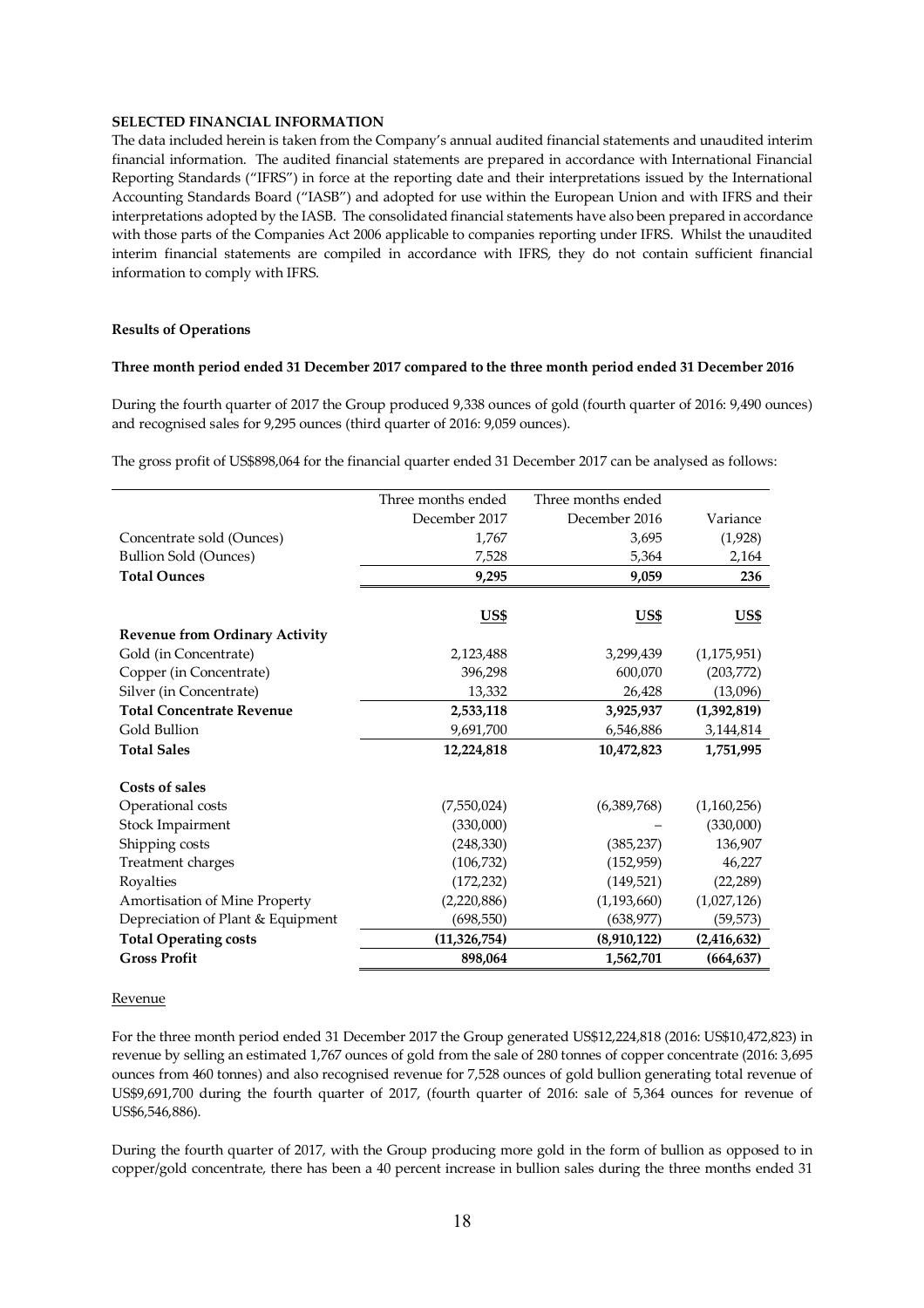December 2017 compared with the same period of 2016. At the same time there has been a 54 per cent decrease in sales of copper/gold concentrate.

During the three months to 31 December 2017 the Group produced 334 wet tonnes of copper/gold concentrate, containing an estimated 1,858 ounces; (during the three months to 31 December 2016: the Group produced 471 wet tonnes of copper/gold concentrate, containing 3,397 ounces of gold). The unsold material is held as inventory.

# Operating Costs

Operating costs of US\$7.55 million, (three months period to 31 December 2016: US\$6.39 million), comprise all mining costs at both the Palito and Sao Chico mine, plant processing costs, as well as all general site costs incurred on both mine sites during the period in the production of the final sales products as per the table below. The table below shows a breakdown of operating activities and operating costs.

|                                  | <b>Three Months</b> | <b>Three Months</b> |                 |            |
|----------------------------------|---------------------|---------------------|-----------------|------------|
|                                  | Ended               | Ended               | Variance        | Variance % |
|                                  | December 17         | December 16         |                 |            |
| Tons Mined                       | 49,011              | 46,021              | 2,990           | 6%         |
| Tons Milled                      | 43,345              | 40,485              | 2,860           | $7\%$      |
| Ounces Produced                  | 9,338               | 9,490               | (152)           | (2%)       |
| Ounces Sold                      | 9,295               | 9,059               | 236             | $3\%$      |
| <b>Operating Costs</b>           | <b>US\$'000</b>     | <b>US\$'000</b>     | <b>US\$'000</b> | $\%$       |
| Labour                           | 3,096               | 2,747               | 349             | 13%        |
| Mining consumables & Maintenance | 2,567               | 2,173               | 394             | 18%        |
| <b>Plant Consumables</b>         | 1,133               | 895                 | 238             | 27%        |
| General Site                     | 755                 | 575                 | 180             | 31%        |
|                                  | 7,550               | 6.390               | 1.160           | 18%        |

During the fourth quarter of 2017, the Group mined 6% more tons and milled 7% more tons in comparison to the fourth quarter of 2016. The Group also sold 3% more ounces during the fourth quarter of 2017 by comparison with the same period in 2016.

#### Labour

The increase in labour costs of 13% is primarily due to each Brazilian employee receiving an 8 per cent increase in salary in May 2017 as a result of the national collective agreement in Brazil. The Group also incurred one-off termination costs during the last quarter of 2017 following a reduction in headcount.

# Mining consumables & Maintenance

Mining consumables and maintenance for the three month period ended 31 December 2017 have increased by US\$0.39 million in comparison to the same three month period from 2016. As a result of the increased mine production and because of aging of the plant and equipment, plant maintenance costs have increased as have mine maintenance costs with a larger mining fleet, new equipment having been purchased since 31 December 2016. Power costs, particularly diesel power, have increased significantly during the fourth quarter of 2017 in comparison to the fourth quarter of 2016 following a global increase in the price of oil.

#### Plant Consumables

Plant costs have increased by US\$0.24 million, for the three month period ended 31 December 2017 in comparison to the same period in the previous year. This is as a result of the increase in tonnes processed through the plant, which for the last three months of 2017 were 7 per cent higher than the same period in 2016 as well as an increase in the unit cost of both electricity and diesel between the two periods.

#### General Site Costs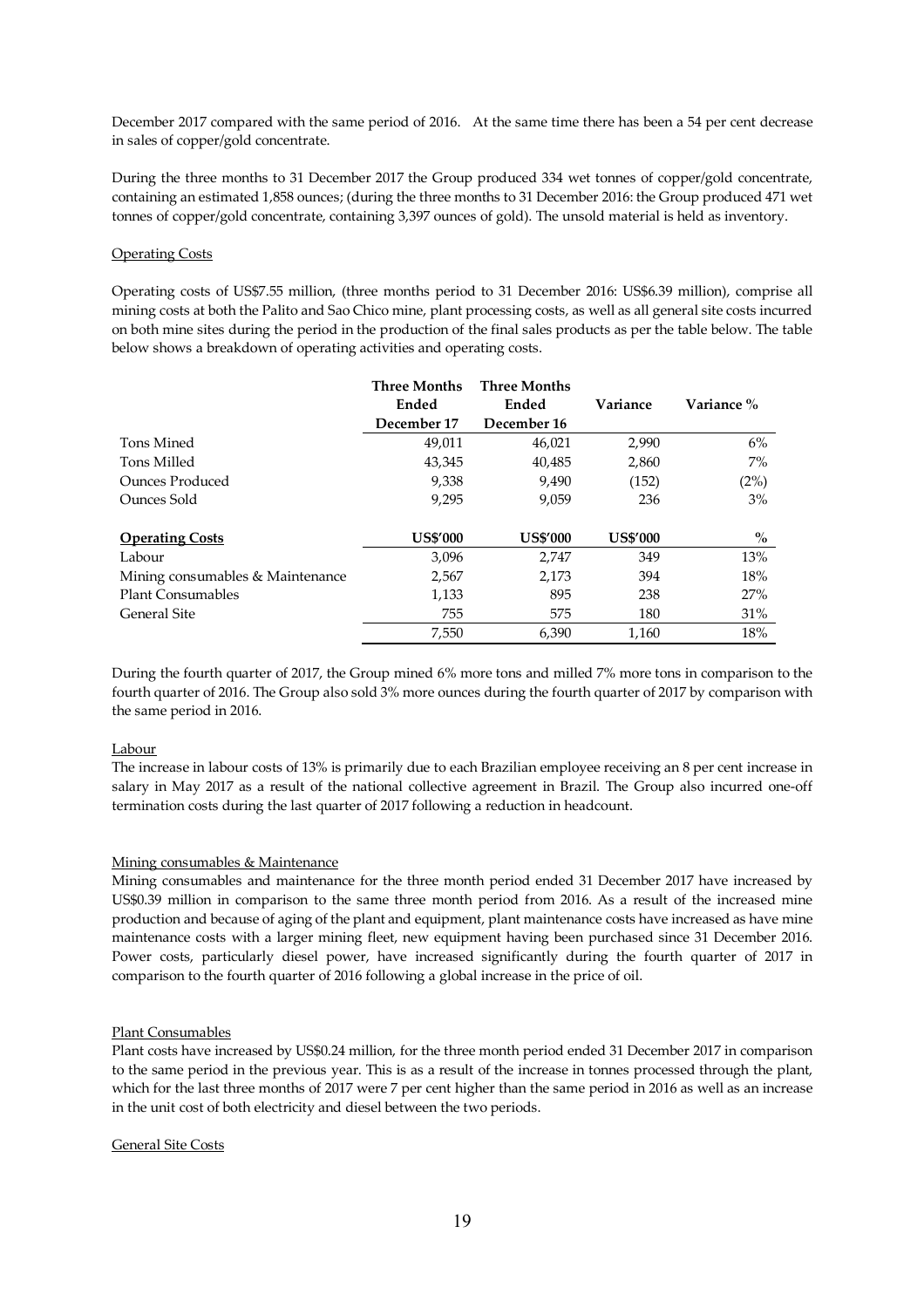General site costs for the three month period ended 31 December 2017 increased by 31 per cent versus the same period in the previous year reflecting some once off consultants cost incurred during the last quarter of 2017 as well as general increases due to inflation.

## Provision for impairment of inventory

The Group calculates unit costs of mined production on a cost per tonne basis irrespective of grade and has established stockpiles of low grade run of mine ore which are available for processing in the future. The Group has assessed the likely future value of these stockpiles and made an increase to the general impairment provision of US\$0.33 million at the end of the fourth quarter in 2017 to bring the total provision to US\$0.95 million against the carrying value of these coarse ore stockpiles.

# Other costs of Sales

Shipping costs of US\$248,330 (2016: US\$385,237) include all domestic road and river freight in Brazil from the Palito Mine to the international port at Belem and also international sea freight to the end purchaser as well as air transport and insurance for the bullion sold from the Palito Mine to its final destination in Sao Paulo. The decrease by comparison to the same period in 2016 reflects the reduction in the volume of concentrate shipped; fourth quarter of 2017 being 280 tonnes in comparison to 460 tonnes for the same period of the previous year.

# Treatment Charges

Treatment Charges have decreased by 30 percent between the fourth quarter of 2016 in comparison to the same period during 2017 as the Group sold 180 tons less of copper concentrate in the three month period ended 31 December 2017 in comparison to the same period in 2016.

# Royalties

Royalty payments of US\$172,232, (2016: US\$149,521) comprise statutory levies payable in Brazil. Rates are uniform across all mining operations, however royalties on gold increased during the fourth quarter of 2017, with a new rate of 1.5 per cent on gold replacing the previous rate of 1.0 per cent. The royalty on copper production of 2.0 per cent has not been adjusted. The increase in royalty payments of US\$22,711 by comparison with the same quarter in 2016 reflects an overall increase in gold sold during the period in addition to the increase of 0.5 per cent increase on gold royalties.

# Amortisation

Charges for the amortisation of mine property are calculated by reference to the depletion, during the quarter, of the total estimated mineable resource at each of the Palito and Sao Chico orebodies. In each case the base carrying cost of the asset is adjusted to include a provision for future mine development costs for each of these ore bodies. The total amortisation charge relating to the Palito and Sao Chico ore bodies for the fourth quarter of 2017 is approximately US\$2.92 million. The charge reported in the Income Statement is however adjusted to reflect the level of sales rather than the level of production, with part of the depreciation being carried in inventory and released to the income statement when the goods are sold. The increase in the amortisation charge for the three month period ended 31 December 2017 in comparison to the same period of the previous year is primarily due to the reduced levels of inventory held in stock at the end of the period in comparison to the previous year. As there is less stock held in inventory, there is a higher percentage of the total amortisation charge for the period released to the income statement.

#### Depreciation

There was also a depreciation charge of US\$698,550 charged during the fourth quarter of 2017 on mining plant and equipment, (fourth quarter of 2016: US\$638,977). The increase is primarily due to an increased mobile fleet acquired for both the Palito and Sao Chico Mine during 2017.

# Operating Profit

The Group has recognised an operating loss before interest and other income for the three month period ended 31 December 2017 of US\$0.84 million compared with a profit of US\$0.32 million for the same period of the previous year reflective of the lower of gross profit and an increase in administration costs.

Administration expenses have increased during this period by approximately US\$0.52 million primarily because during the fourth quarter of 2017 the Group incurred additional legal and professional fees in relation to due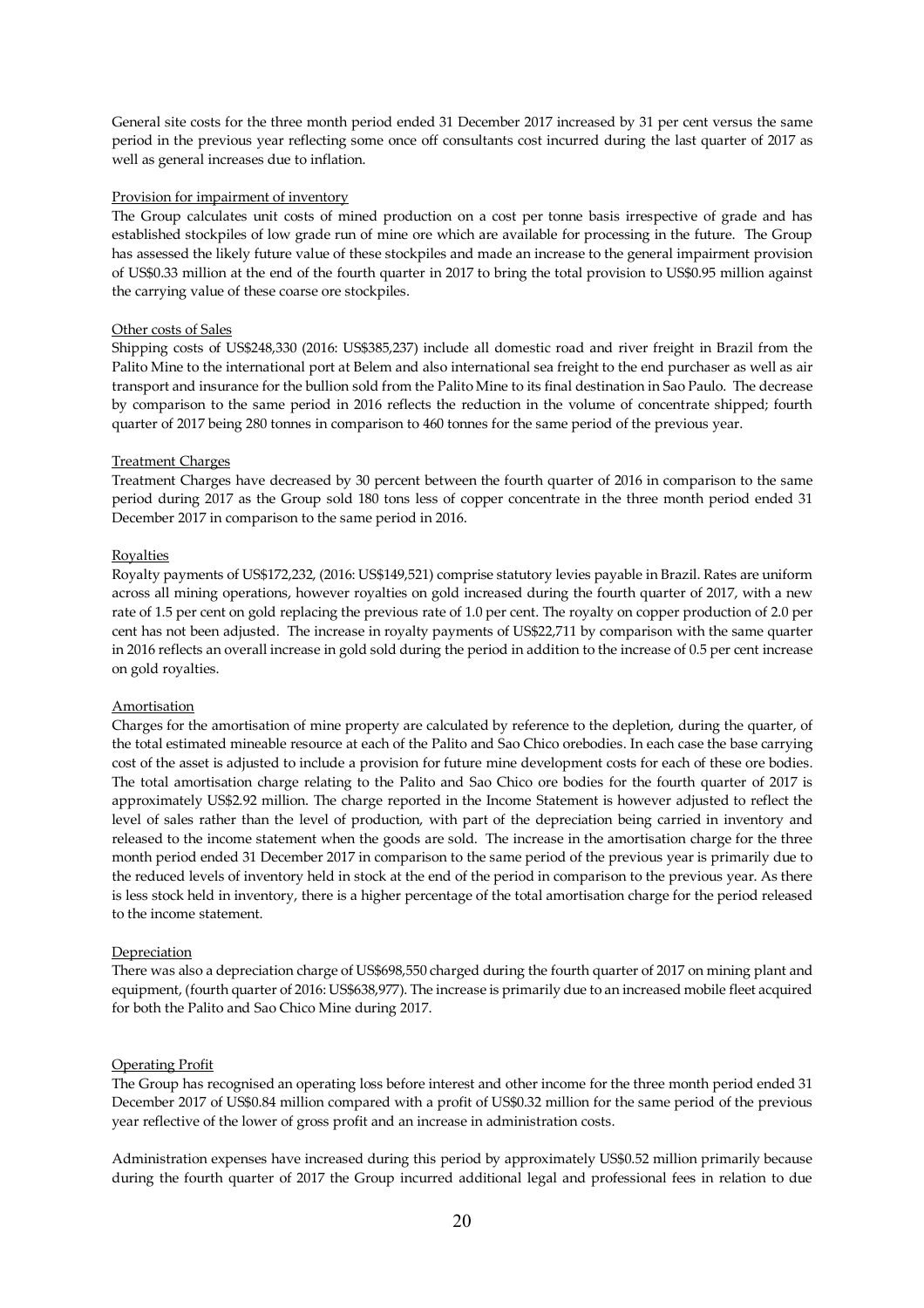diligence work performed on the acquisition of Chapleau Resources as well as providing for a provision of US\$156,404 for potential future legal actions in Brazil.

Group also incurred costs of US\$0.10 million on share-based payments (2016: US\$0.10 million). The deemed value assigned to these share options is amortised over the expected option life and is calculated using the Black Scholes model. The charge for the three months to 31 December 2017 is in respect of options granted between January 2015 and December 2017.

The Company recorded a foreign exchange loss of US\$70,068 in the 3 month period to 31 December 2017 which compares with a foreign exchange loss of US\$135,351 recorded for the 3 months ended 31 December 2016. These foreign exchange gains and losses primarily relate to the settlement of foreign currency liabilities from Brazil and therefore reflect the devaluation of the Brazilian Real and the revaluation of cash holdings of the Company in currencies other than US Dollars as at the period end. The exchange movements on cash holdings do not necessarily reflect actual realised profits or losses. The Company holds funds in certain currencies in anticipation of future expenditures that are anticipated to be settled in those currencies.

Net interest and other finance related costs for the three-month period to 31 December 2017 were US\$55,331 compared with US\$585,489 for the same period in the previous year. An analysis of the composition of these charges is set out in the table below:

|                                                              | <b>Ouarter Ended</b><br>December 2017<br>US\$ | <b>Ouarter Ended</b><br>December 2016<br>US\$ |
|--------------------------------------------------------------|-----------------------------------------------|-----------------------------------------------|
| Interest expense on secured loan                             | (124, 658)                                    | (32, 674)                                     |
| Unwinding of the discount on the rehabilitation<br>provision | (335, 204)                                    |                                               |
| Charge on revaluation of derivatives                         |                                               | (131, 106)                                    |
| Asset finance charges                                        |                                               | (31,739)                                      |
| Amortisation of fair value of derivatives                    | (65,000)                                      |                                               |
| Interest on trade finance facility                           |                                               | (422,173)                                     |
|                                                              | (524, 862)                                    | (617, 692)                                    |
| Gain on revaluation of derivatives                           | 23,214                                        |                                               |
| Interest income                                              | 35                                            | (464)                                         |
| Net finance income / (expense)                               | (501, 613)                                    | (617, 228)                                    |

The interest on the secured loan of US\$124,658, (2016: US\$32,674) is the cost of three months of interest paid in relation to funds advanced under the credit agreement with Sprott Resource Lending Partnership, with the increase reflecting the higher levels of loan principal outstanding during the period. On 30 June 2017, the Group entered into a new agreement with Sprott to increase the loan from US\$1.37 million to US\$5.00 million.

The expense on the unwinding of the discount on the rehabilitation provision of US\$335,204 is as a result of changes in the discount rate used in calculating the net present value of the future estimated rehabilitation costs which the Group will incur upon mine closure.

The amortisation of fair value of derivatives of US\$65,000 represents three months amortisation charge of the fair value ascribed to the call option granted to Sprott on 30 June 2017. As part of the new loan arrangement the Group granted call options to Sprott over 6,109 ounces of gold exercisable at a price of US\$1,320 which expire on 31 December 2019. On 30 June 2017, the date these call options were granted, their value was assessed as being US\$650,000 and a provision for a derivative financial liability of US\$\$650,000 was recognised in the accounts.

The gain on the revaluation of derivatives of US\$23,214 (three months to 31 December 2016 : expense of US\$131,106) represents the gain arising on the revaluation of the derivative provision at the 31 December 2017. The initial value of provision as at 30 June 2017 was US\$650,000 which having been revalued to US\$732,469 on 30 September 2017 required a downward revaluation to US\$709,255 at 31 December 2017 resulting in a gain during the three month period ended 31 December 2017. For the three months to 2016 the expense on the revaluation of derivatives of US\$131,106 represented the loss arising from a period-end revaluation of the fair value of gold call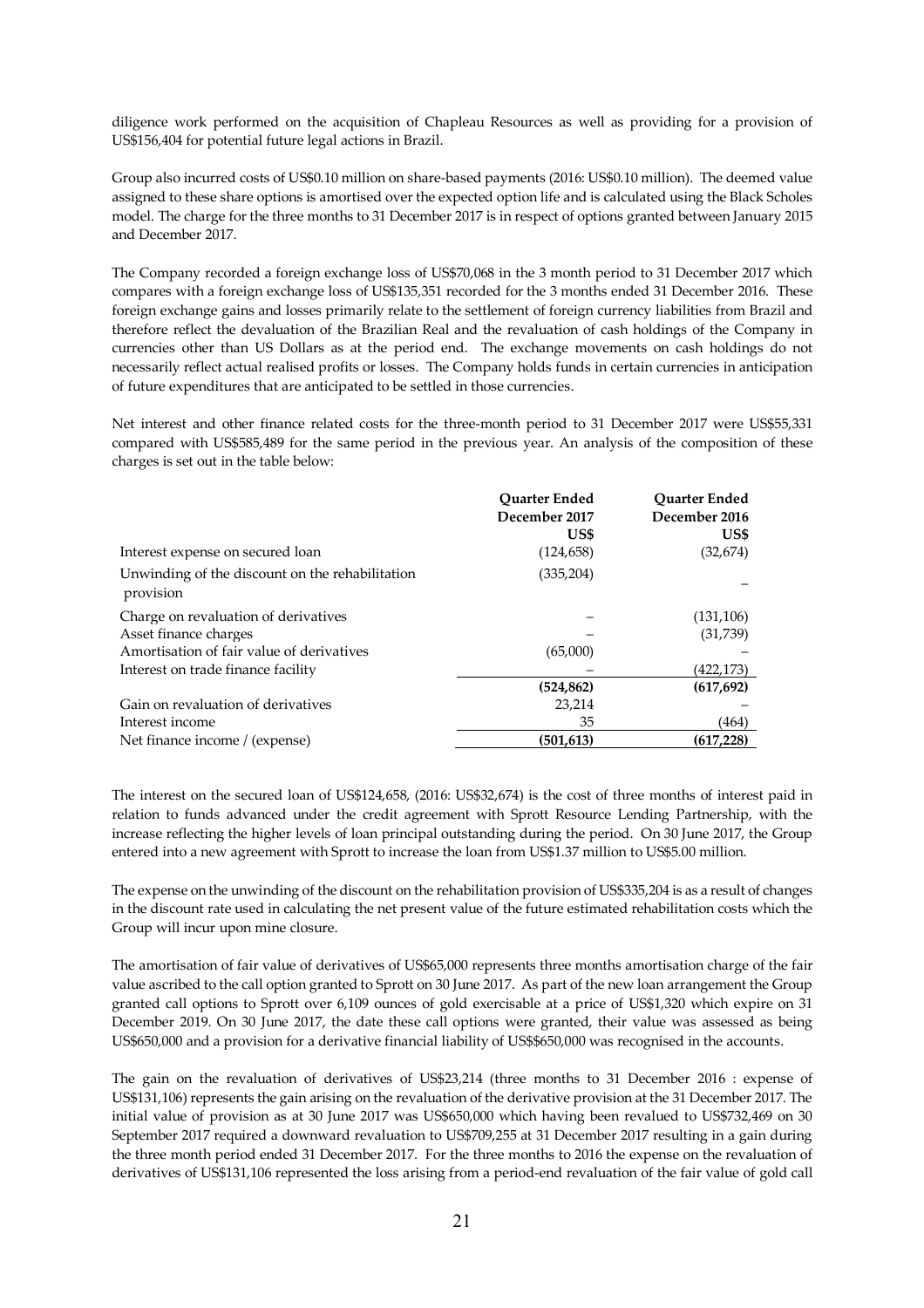options provided to Sprott Resource Lending Partnership LLP. These revaluations reflect in the case of the call options the higher gold price prevailing at the period end.

## **Twelve month period ended 31 December 2017 compared to the twelve month period ended 31 December 2016**

The twelve month period ended 31 December 2017 has seen higher levels of gold bullion production than the same period of 2016 offset by lower levels of production of copper/gold concentrate reflecting the variations in the ore sources and grades being mined during 2017 compared with 2016. These changes do not have any direct effect on the overall levels of gold production achieved by the Group.

Gold production for the twelve month period ended 31 December 2017 was 37,004 ounces which is approximately six per cent less than the same period in the previous year (39,390 ounces). The Group experienced shortfalls in gold production during April 2017 and May 2017 resulting from commissioning problems with some new mining fleet however, gold production returned to previous levels from the start of the third quarter of 2017 and continued for the rest of the year. However, as a result, both production and sales of gold have decreased in comparison with corresponding twelve month period of 2016. Reflecting the decrease in production the total amount of ounces sold during the twelve months of 2017 was 37,161 ounces, which is approximately 4 per cent less than the 38,561 ounces sold during the twelve months of 2016.

The Group has recognised a gross profit for the twelve month period ended 31 December 2017 of US\$5,019,087 (2016: US\$11,302,587) and an operating loss of US\$691,959 (2016 operating profit of: US\$6,023,906).

The gross profit of US\$5,019,087 for the period ended 31 December 2017 can be analysed as follows:

|                                       | Year ended     | Year ended     |                |
|---------------------------------------|----------------|----------------|----------------|
|                                       | December 2017  | December 2016  | Variance       |
| Concentrate sold (Ounces)             | 11,195         | 17,569         | (6,374)        |
| <b>Bullion Sold (Ounces)</b>          | 25,966         | 20,992         | 4,974          |
| <b>Total Ounces</b>                   | 37,161         | 38,561         | (1,400)        |
| <b>Revenue from Ordinary Activity</b> | US\$           | US\$           | Variance       |
| Gold (in Concentrate)                 | 13,661,002     | 23,676,825     | (10, 015, 823) |
| Copper (in Concentrate)               | 1,852,679      | 2,498,933      | (646, 254)     |
| Silver (in Concentrate)               | 106,523        | 192,918        | (86, 395)      |
| <b>Total Concentrate Revenue</b>      | 15,620,204     | 26,368,676     | (10,748,472)   |
| Gold Bullion                          | 32,829,664     | 26,225,075     | 6,604,589      |
| <b>Total Sales</b>                    | 48,449,868     | 52,593,751     | (4, 143, 883)  |
| Costs of sales                        |                |                |                |
| Operational costs                     | (29, 568, 195) | (29,082,200)   | (485, 995)     |
| <b>Stock Impairment Provision</b>     | (950,000)      |                | (950,000)      |
| Shipping costs                        | (1,344,154)    | (1,889,111)    | 544,957        |
| Treatment charges                     | (543, 338)     | (1,085,039)    | 541,701        |
| Royalties                             | (559, 811)     | (850,076)      | 290,265        |
| Amortisation of Mine Property         | (7,787,166)    | (6,308,840)    | (1,478,226)    |
| Depreciation of Plant & Equipment     | (2,678,117)    | (2,075,898)    | (602, 219)     |
| <b>Total Operating costs</b>          | (43, 430, 781) | (41, 291, 164) | (2, 139, 517)  |
| <b>Gross Profit</b>                   | 5,019,087      | 11,302,587     | (6,283,400)    |

#### Revenue

Under the current contracts that the Group has in place, revenue from the sale of copper/gold concentrate is recognised at the time that this product departs from the port of Belem in Brazil and the customer assumes all further physical risk for the product.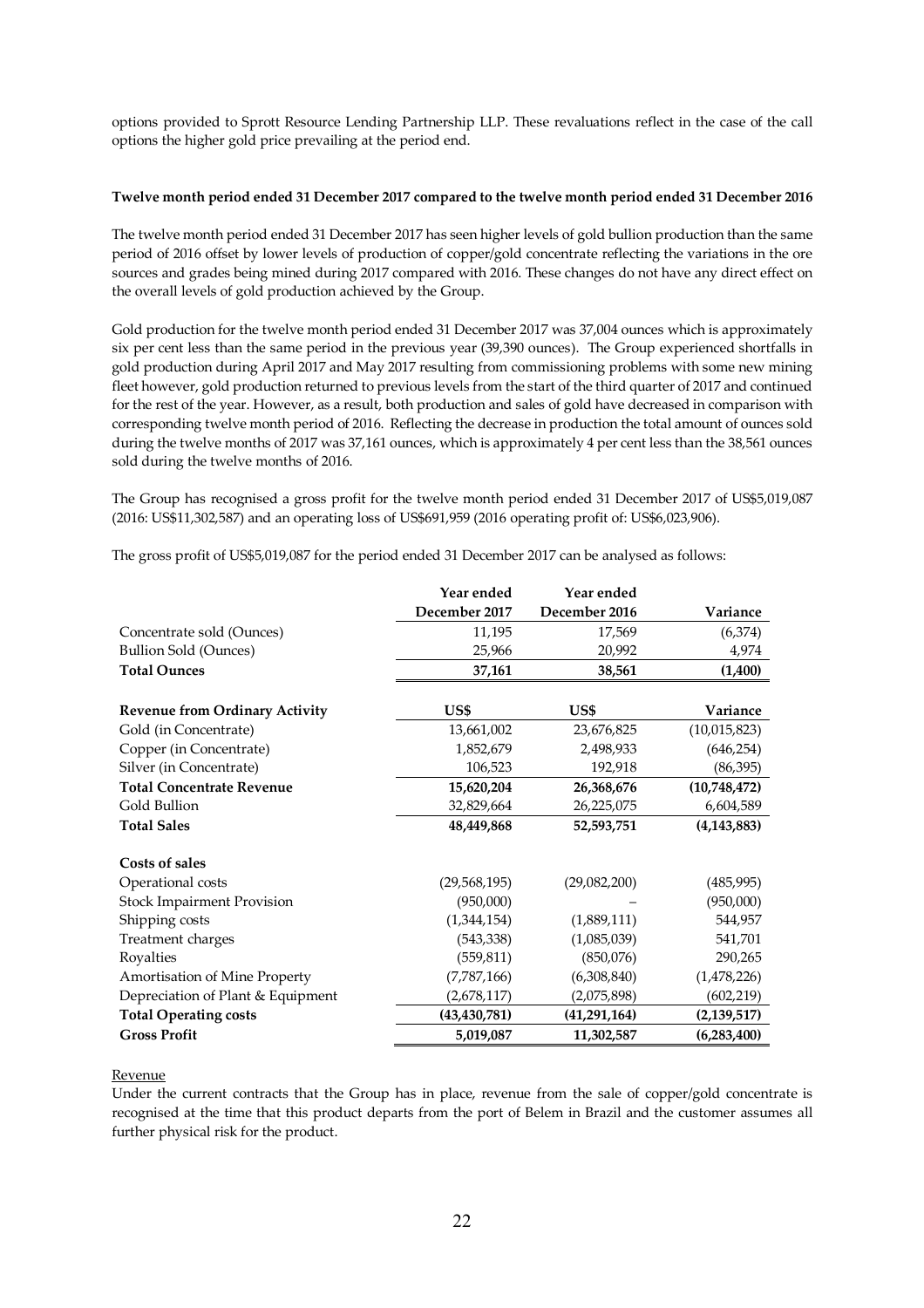During the twelve month period ended 31 December 2017 the Group has recognised total sales of US\$48,449,868 (2016: US\$52,593,751). The sales were split between sales of copper/gold concentrate of US\$15,620,204 (2016: US\$26,368,676) and sales of gold bullion of US\$32,829,664 (2016: US\$26,225,075).

During 2017 the Group produced 1,420 wet tonnes of copper/gold concentrate containing an estimated 10,050 ounces (2016: 2,039 wet tonnes containing 17,571 ounces) although revenue has been recognised for 1,440 tonnes containing an estimated 11,195 ounces (2016: 2,240 wet tonnes containing 17,569 ounces) which were delivered in accordance with the sales contract to the end customer. The unsold material is held as inventory.

The amount of gold sold as concentrate has therefore reduced by approximately 42 per cent and production of gold in concentrate has decreased by 43 per cent. This reduction in the both the production and sale of gold in concentrate has been partly offset by an increase in the production and sale of gold in the form of bullion. The concentrate sales revenue recognised during 2017 included adjustments for shipments sold during the last four months of 2016 but for which final settlement details, including pricing and gold content, were only finalised during 2017. This adjustment was US\$0.21 million with the equivalent adjustment recognised during 2016, relating to gold sold during the last quarter of 2015 being approximately US\$0.53 million. In addition, following a change in purchaser and contract terms for the Group's production of copper/gold concentrate, the Group recognised during September 2016 the sale of an additional shipment of copper/gold concentrate having the effect of recognition of additional revenue of US\$1.9 million.

The Group also sold 25,966 ounces of gold bullion generating revenue of US\$32,829,664 during the 2017 (2016: 20,992 ounces (US\$26,225,075). Gold bullion production for 2017 was approximately 26,954 ounces by comparison with the same period in 2016 when production was approximately 21,819 ounces.

#### Operating Costs

Operating costs for the 12 months ended 31 December 2017 of US\$29,568,195 (2016: US\$29,082,200) comprise all mining costs at both the Palito and Sao Chico Mines, plant processing costs, as well as all general site costs incurred on both mine sites during the 12 month period in the production of the final sales products as shown in the table below:

|                                  | Year ended      | Year ended      |                 |            |
|----------------------------------|-----------------|-----------------|-----------------|------------|
|                                  | December 2017   | December 2016   | Variance        | Variance % |
| Tonnes Mined                     | 167,555         | 161,473         | 6,082           | 4%         |
| Tonnes Milled                    | 172,949         | 158,966         | 13,983          | 9%         |
| <b>Ounces Produced</b>           | 37,004          | 39,390          | (2,386)         | (6%)       |
|                                  | Year ended      | Year ended      |                 |            |
|                                  | December 2017   | December 2016   | Variance        | Variance % |
|                                  | <b>US\$'000</b> | <b>US\$'000</b> | <b>US\$'000</b> | $\%$       |
| <b>Operating Costs</b>           |                 |                 |                 |            |
| Labour                           | 12,860          | 12,140          | 720             | 6%         |
| Mining consumables & Maintenance | 9,358           | 9,699           | (341)           | (4%)       |
| <b>Plant Consumables</b>         | 4,176           | 4,209           | (33)            | (1%)       |
| General Site                     | 3,174           | 3,034           | 140             | 5%         |
|                                  | 29,568          | 29,082          | 486             | 2%         |

# Labour Costs

Labour costs have increased by US\$0.720 million for the twelve month period ended 31 December 2017 in comparison to the same period in the previous year due to each Brazilian employee receiving an eight per cent increase in salary in May 2017 as a result of the national collective agreement in Brazil.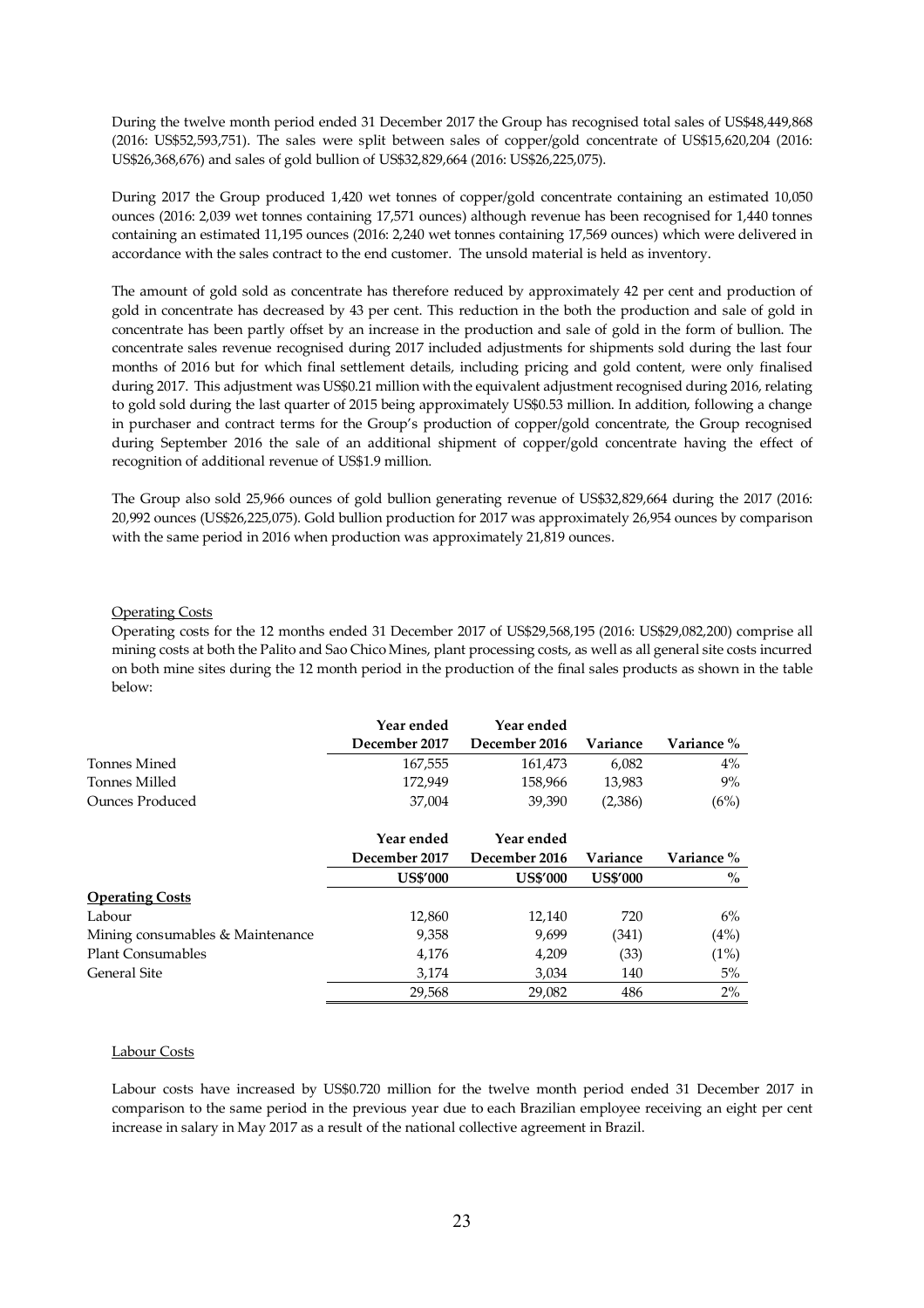# Mining Costs

Mining consumables and maintenance for the twelve month period ended 31 December 2017 have decreased by US\$0.34 million in comparison to the same twelve month period from 2016. The main area of cost saving relates to power generation and supply during the first nine months of the year, however due to global prices the cost savings the Group were enjoying in power generation reversed in the fourth quarter of 2017.

## Plant processing costs

Plant costs are roughly in line with the previous year. There was a cost saving in power supply costs during the first three quarters of 2017 in comparison to the same period of the previous year, however this was offset by an increase in maintenance costs resulting from the aging of the equipment and an increased mining fleet.

# General Site Costs

General site costs for the twelve month period ended 31 December 2017 increased by three per cent versus the same period in the previous year reflecting general increases in inflation between the two periods.

# Provision for impairment of inventory

The Group calculates unit costs of mined production on a cost per tonne basis irrespective of grade and has established stockpiles of low grade run of mine ore which are available for processing in the future. The Group has assessed the likely future value of these stockpiles and made a general impairment provision of US\$0.95 million during the twelve months of 2017 against the carrying value of these coarse ore stockpiles.

# Shipping Costs

Shipping costs of US\$1,344,154 (2016: US\$ 1,889,111), show a decrease of 29 per cent for the year ended 31 December 2017 in comparison to the same period in the previous year. This covers domestic road and river freight in Brazil for the copper/gold concentrate and international sea freight from Belem to the final destination. During the twelve month period ended 31 December 2017 1,440 tonnes departed from the port of Belem, in comparison to the 2,240 tonnes which departed from Belem in the previous year, a decrease of 36 per cent.

# Treatment Charges

Treatment Charges of US\$543,338 (2016: US\$1,085,039) are the costs for the processing of copper/gold concentrate and include US\$482,772 of charges levied by the refinery, (2016: US\$1,006,524), and US\$60,566 for the cost of weighing, sampling and assay analysis carried out by a third party on behalf of the Group (2016: US\$78,515). The treatment charges have decreased by 50 per cent as a result of the decrease in the volume and value of sales of concentrate. The treatment charges of copper concentrate levied by the refinery are a best estimate based on volume and values of sales achieved during the period and are subject to amendment with the final invoiced treatment charges usually agreed approximately three months after the arrival of the goods.

#### Royalty Charges

Royalty payments of US\$559,811 (2016: US\$850,076) comprise statutory levies payable in Brazil on both copper/concentrate sales as well as bullion sales. Rates are uniform across all mining operations and currently comprise a 1.5 per cent royalty on gold production, (this increased during December 2017 from the previous rate of 1.0 per cent) and a 2.0 per cent royalty on copper production. The decrease by comparison with the same period in 2016 reflects an overall decrease in gold and copper sold during the period.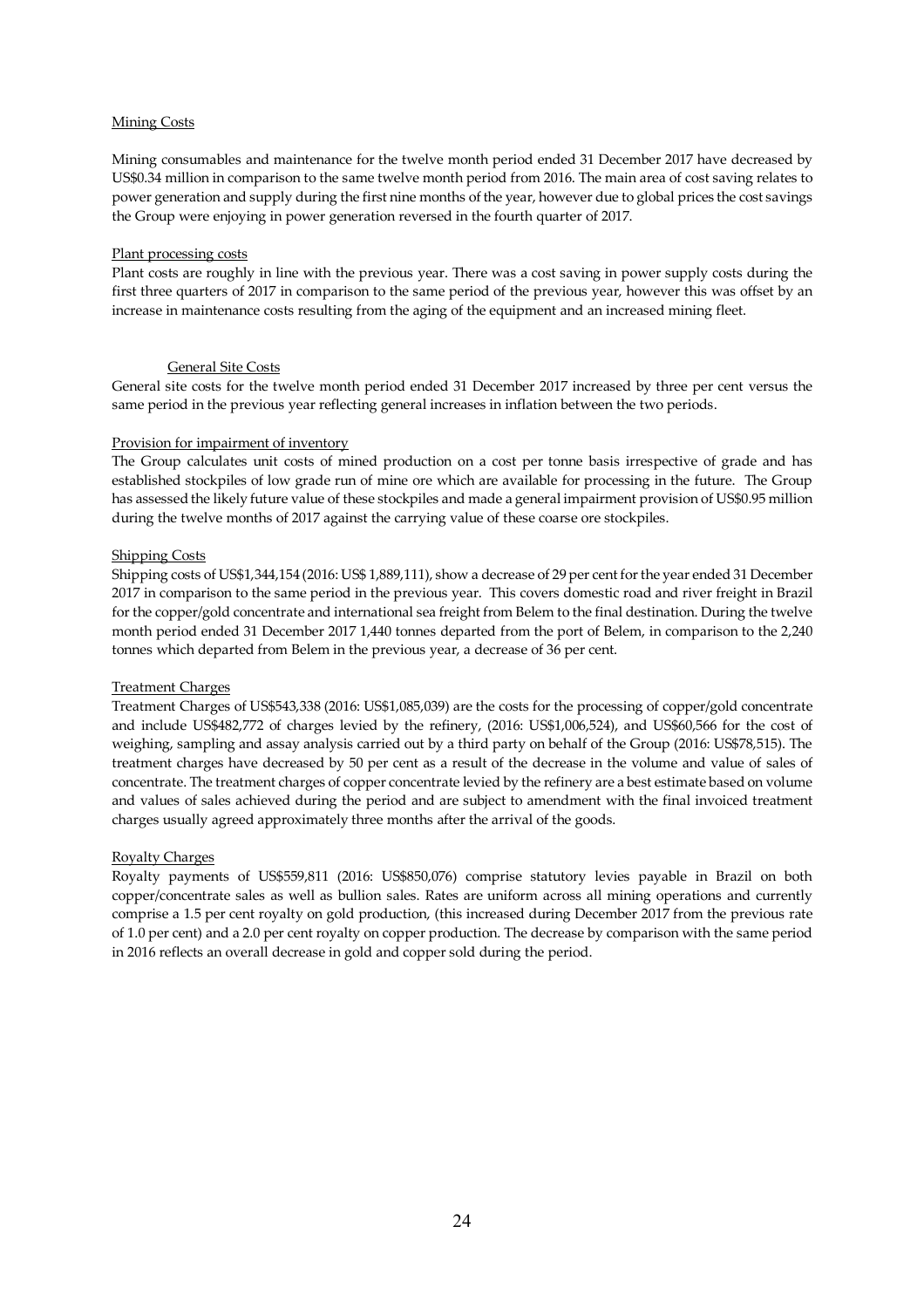# Amortisation Charges

Charges for the amortisation of mine property are calculated by reference to the depletion during the period of the total estimated mineable resource at each of the Palito and Sao Chico Mines. The base carrying cost is adjusted to include a provision for future mine development costs for each of these operations.

The total amortisation charge for the Palito and Sao Chico Mines for the 12 month period ended 31 December 2017 is US\$7,787,166 (2016: US\$6,308,940).

The charge reported in the income statement is, however, adjusted to reflect the level of sales rather than the level of production with part of the depreciation charge being carried in inventory and released to the Income Statement when the goods are sold. The increase in the amortisation charge of US\$1.48 million notwithstanding the lower levels of gold production and therefore depletion in the period has been affected by the relative strength of the Brazilian Real against the US Dollar compared with the same twelve month period in 2016. The average exchange rate for the full year of 2017 was BrR\$3.19:US\$1.00, compared with BrR\$3.48:US\$1.00 for the same period in 2016 which represents an eight per cent strengthening of the Brazilian Real against US Dollar. The amortisation charge is also impacted by the lower levels of work-in-progress inventories held at the end of the current year compared with levels at 31 December 2016.

# Depreciation Charge

Depreciation charges of US\$2.68 million (2016: US\$2.08 million) are in respect of mining and processing plant and equipment and is an increase of US\$0.60 million. The increase is primarily due to the movement in the exchange rate. It is also impacted by an increased mobile fleet acquired for both the Palito and Sao Chico Mine operations partly offset by reduced depreciation charges for equipment that remains operational but is reaching the end of its useful life.

# Operating Loss

The Group has recognised an operating loss before interest and other income of US\$0.69 million, (2016: operating profit of US\$6.02 million) reflective of the lower level of gross profit from operations and after incurring US\$5.50 million (2016: US\$4.96 million) in administrative expenses as well as US\$0.38 (2016: US\$0.35 million) on share based payments. The deemed value assigned to these share options is amortised over the expected option life and is calculated using the Black Scholes model. The charge for the twelve months to 31 December 2017 is in respect of options granted between January 2015 and 31 December 2017. The Group also reported a profit of US\$0.17 million from the disposal of assets (2016: US\$0.03 million).

Administration costs of US\$5.50 million for the twelve month period ended 31 December 2017 are comparable with the amount of US\$4.96 million in administration costs incurred during the twelve month period ended 31 December 2016. Corporate costs in Brazil have decreased by US\$0.26 million during 2017 in comparison to the same period in the previous year reflecting the settlement during 2016 of once off old tax bills relating to the period between 2008-2013. Corporate costs incurred in the United Kingdom for the year ended 31 December 2017 have increased by US\$0.66 million in comparison to the same period of the previous year reflecting costs related to the compilation of a new technical report as well as due diligence work done on the acquisition of Chapleau Resources. Additional consultancy and professional fees were incurred on the evaluation of other opportunities during the year.

The Company recorded a foreign exchange loss of US\$214,488 for the year ended 31 December 2017 which compares with a foreign exchange loss of US\$236,619 recorded for the year ended 31 December 2016. These foreign exchange losses are primarily incurred in respect of the cash holdings of the Company in currencies other than US Dollars as at the period end and do not necessarily reflect actual realised profits or losses. The Company holds funds in certain currencies in anticipation of future expenditures that are anticipated to be settled in those currencies.

Net interest charges for the 12 month period to 31 December 2017 were US\$839,056 compared with US\$3,917,108 for 2016. An analysis of the composition of these charges is set out in the table below: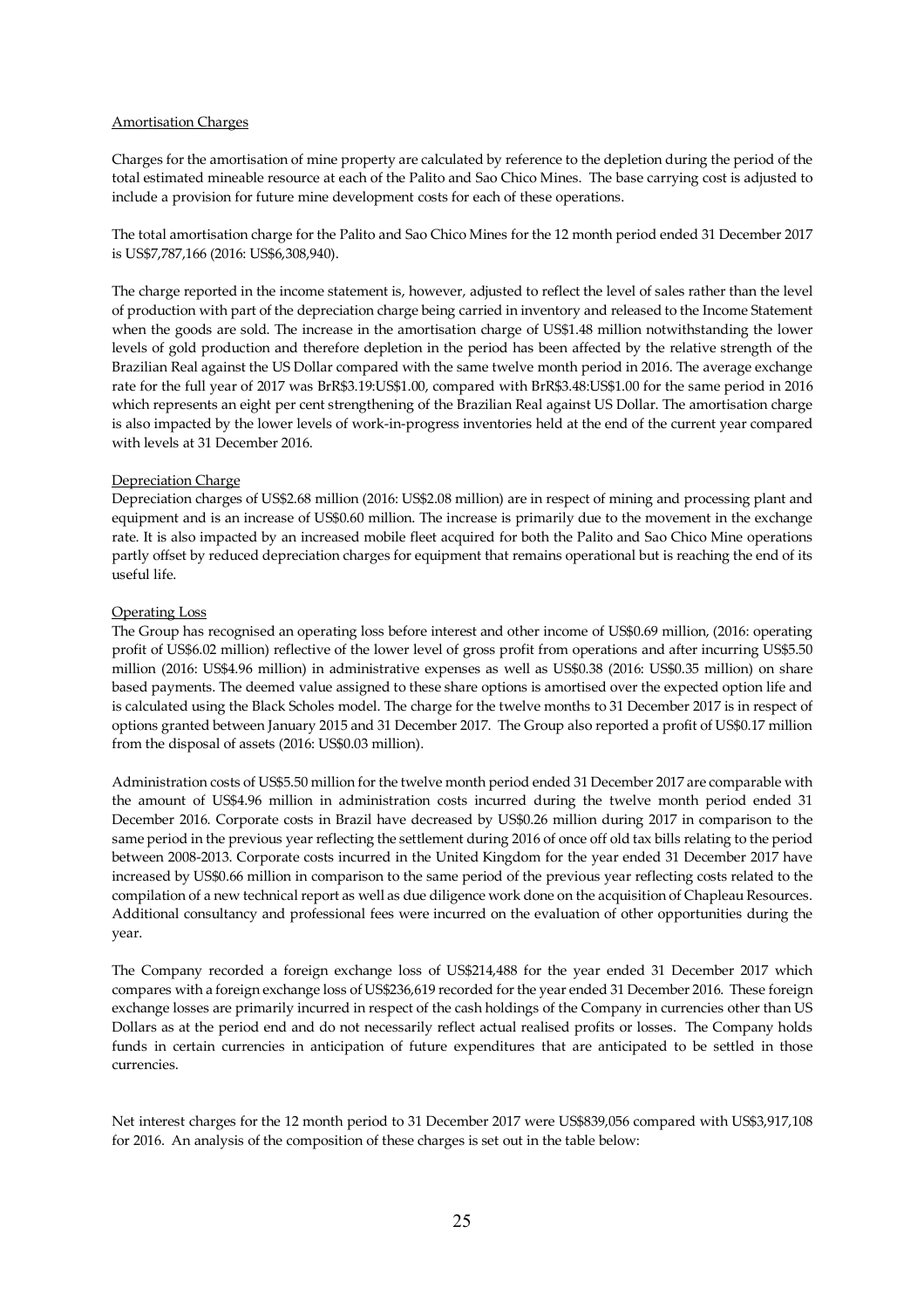|                                                              | Twelve months ended | Twelve months    |
|--------------------------------------------------------------|---------------------|------------------|
|                                                              | 31 December 2017    | 31 December 2016 |
|                                                              | US\$                | US\$             |
| Interest on secured loan                                     | (314,732)           | (281, 333)       |
| Charge on revaluation of derivatives                         | (59, 255)           | (1,474,618)      |
| Amortisation of fair value of derivatives                    | (130,000)           | (355, 663)       |
| Unwinding of the discount on the rehabilitation<br>provision | (335, 204)          |                  |
| Interest on trade finance facility                           |                     | (294,398)        |
| Interest on convertible loan                                 |                     | (137, 049)       |
| Settlement of hedging arrangements                           |                     | (1,338,426)      |
| Asset finance charges                                        |                     | (36, 194)        |
|                                                              | (839, 191)          | (3,917,681)      |
| Interest income                                              | 135                 | 573              |
| Net finance expense                                          | (839,056)           | (3,917,108)      |

The interest on the secured loan of US\$314,732, (2016: US\$281,333) is the cost of twelve months of interest paid in relation to funds advanced under the credit agreement with Sprott Resource Lending Partnership, with the increase reflecting the higher levels of loan principal outstanding during the period. On 30 June 2017, the Group entered into a new loan agreement with Sprott to increase the loan facility from US\$1.37 million to US\$5.00 million.

The expense on the unwinding of the discount on the rehabilitation provision of US\$335,204 is as a result of changes in the discount rate used in calculating the net present value of the future estimated rehabilitation costs which the Group will incur upon mine closure.

The charge on the revaluation of derivatives of US\$59,255 (2016: US\$1,474,618) represents the charge arising on the revaluation of the derivative provision at the 31 December 2017. The initial value of provision as at 30 June 2017 was US\$650,000. This was revalued to US\$709,255 on 31 December 2017. For the twelve months to 31 December 2016 the expense on the revaluation of derivatives of US\$1,474,618represented the loss arising from a period-end revaluation of the fair value of the call options provided to Sprott Resource Lending Partnership LLP and the equity element of convertible loan stock. These revaluations reflect in the case of the call options the higher gold price prevailing at the period end and in the case of the convertible loan stock the higher share price prior to exercise of the conversion rights in August 2016.

The amortisation of fair value of derivatives of US\$130,000 represents six months amortisation charge of the fair value ascribed to the gold call options granted to Sprott on 30 June 2017. As part of the new loan arrangement the Group granted call options to Sprott over 6,109 ounces of gold exercisable at a price of US\$1,320 which expire on 31 December 2019. On 30 June 2017, the date these call options were granted, their value was assessed as being US\$650,000 and a provision for a derivative financial liability of US\$\$650,000 was recognised in the accounts.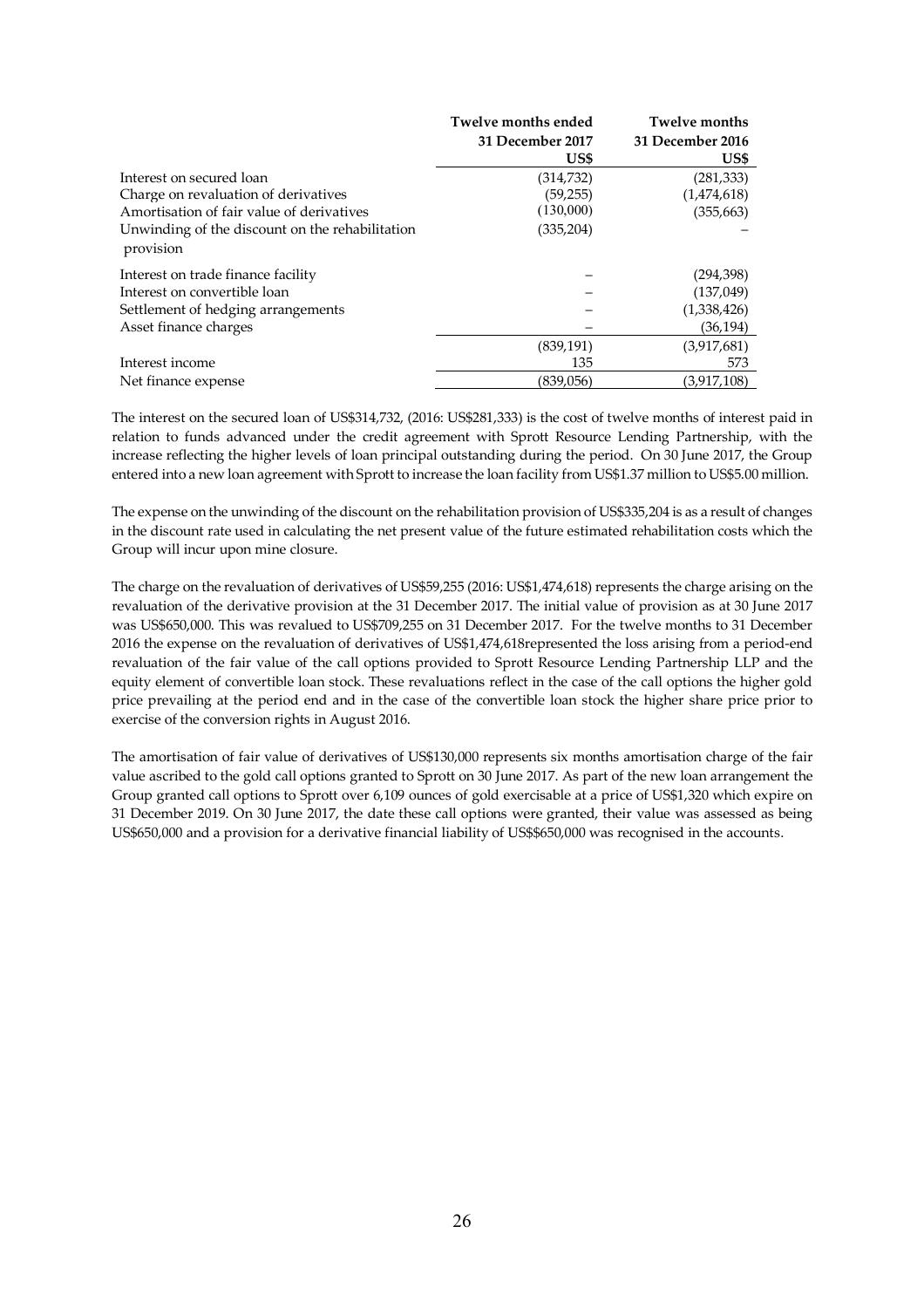| Summary of quarterly results                 | Quarter ended  | Quarter ended  | Quarter ended   | Quarter ended   |
|----------------------------------------------|----------------|----------------|-----------------|-----------------|
|                                              | 31 December    | 30 September   | 30 June         | 31 March        |
|                                              | 2017           | 2017           | 2017            | 2016            |
|                                              | US\$           | US\$           | US\$            | US\$            |
| Revenues                                     | 12,224,818     | 12,908,790     | 10,142,676      | 13,173,584      |
| Operating expenses                           | (8,077,318)    | (7, 295, 870)  | (6,849,960)     | (9,792,350)     |
| Provision for impairment of inventory        | (330,000)      | (400,000)      |                 | (220,000)       |
| Amortisation of mine property                | (2,220,886)    | (2, 191, 090)  | (1,984,784)     | (1,390,406)     |
| Depreciation of plant and equipment          | (698, 550)     | (743, 896)     | (725, 373)      | (510, 298)      |
| Gross profit                                 | 898,064        | 2,277,934      | 582,599         | 1,260,530       |
| Administration expenses                      | (1,672,081)    | (1,407,836)    | (1, 178, 903)   | (1,241,455)     |
| Option costs                                 | (101, 665)     | (101, 665)     | (112, 412)      | (65, 620)       |
| Gain on disposal of asset                    | 38,995         | 15,621         | 115,975         |                 |
| Operating (loss) / profit                    | (836, 687)     | 784,054        | (592,781)       | (46, 545)       |
| Exchange                                     | (70,068)       | (24, 021)      | (167, 236)      | 46,837          |
| Net finance expense                          | (501, 613)     | (269, 501)     | (34, 159)       | (33, 783)       |
| Profit / (loss) before taxation              | (1,408,368)    | 490,532        | (794, 176)      | (33, 491)       |
| Income tax expense                           | (218,906)      | (255, 481)     | (97, 461)       | (80, 552)       |
| Profit / (loss) after taxation               | (1,627,274)    | 235,051        | (891, 637)      | (114, 043)      |
| Earnings / (loss) per ordinary share (basic) | $(0.23)$ cents | 0.03cents      | $(0.13)$ cents  | $(0.016)$ cents |
| Deferred exploration costs                   | 23,898,819     | 10,235,454     | 9,868,205       | 10,234,360      |
| Property, plant and equipment                | 48,890,381     | 44,260,723     | 43,557,012      | 45,862,328      |
| Total current and other assets               | 19,956,554     | 26,498,341     | 21,798,843      | 20,668,013      |
| Total assets                                 | 92,835,754     | 80,994,518     | 75,268,109      | 76,764,701      |
|                                              |                |                |                 |                 |
| <b>Total liabilities</b>                     | 32,065,042     | 16,396,195     | 13,373,479      | 11,966,304      |
| Shareholders' equity                         | 60,770,712     | 64,598,323     | 61,894,630      | 64,798,397      |
|                                              |                |                |                 |                 |
| Summary of quarterly results                 | Quarter ended  | Quarter ended  | Quarter ended   | Quarter ended   |
|                                              | 31 December    | 30 September   | 30 June         | 31 March        |
|                                              | 2016           | 2016           | 2016            | 2016            |
|                                              | US\$           | US\$           | US\$            | US\$            |
| Revenues                                     | 10,472,823     | 16,209,753     | 14,232,086      | 11,679,089      |
| Operating expenses                           | (7,077,485)    | (10, 216, 119) | (8,923,316)     | (6,689,506)     |
| Amortisation of mine property                | (1, 193, 660)  | (2,292,006)    | (1,845,601)     | (977, 573)      |
| Depreciation of plant and equipment          | (638, 977)     | (615, 155)     | (582, 612)      | (239, 154)      |
| Gross profit                                 | 1,562,701      | 3,086,473      | 2,880,557       | 3,772,856       |
| Administration expenses                      | (1, 179, 345)  | (1,265,828)    | (1,387,719)     | (1, 129, 632)   |
| Option costs                                 | (101, 071)     | (101, 072)     | (25, 640)       | (123, 116)      |
| Gain on disposal of asset                    | 34,742         |                |                 |                 |
| Operating profit                             | 317,027        | 1,719,573      | 1,467,198       | 2,520,108       |
| Exchange                                     | (135, 351)     | (28, 860)      | (31,609)        | (40,799)        |
| Net finance (expense) / income               | (617, 228)     | (947, 210)     | (1,374,665)     | (978,005)       |
| (Loss) / profit before taxation              | (435, 552)     | 743,503        | 60,924          | 1,501,304       |
| Income tax benefit / (expense)               | 3,394,182      | (278, 023)     | (402, 407)      | (153, 639)      |
| Profit / (loss) after taxation               | 2,958,630      | 465,480        | (341, 483)      | 1,347,665       |
| Profit / (loss) per ordinary share (basic)   | $0.423$ cents  | $0.071$ cents  | $(0.052)$ cents | $0.205$ cents   |
| Deferred exploration costs                   | 9,990,789      | 9,731,144      | 9,550,074       | 9,324,314       |
| Property, plant and equipment                | 45,396,140     | 44,860,837     | 46,927,210      | 42,123,789      |
| Total current assets                         | 20,454,525     | 22,798,838     | 26,427,165      | 23,092,061      |
| Total assets                                 | 75,841,454     | 77,390,819     | 82,904,449      | 74,540,164      |
| <b>Total liabilities</b>                     | 12,462,481     | 16,648,980     | 25,336,298      | 22,015,609      |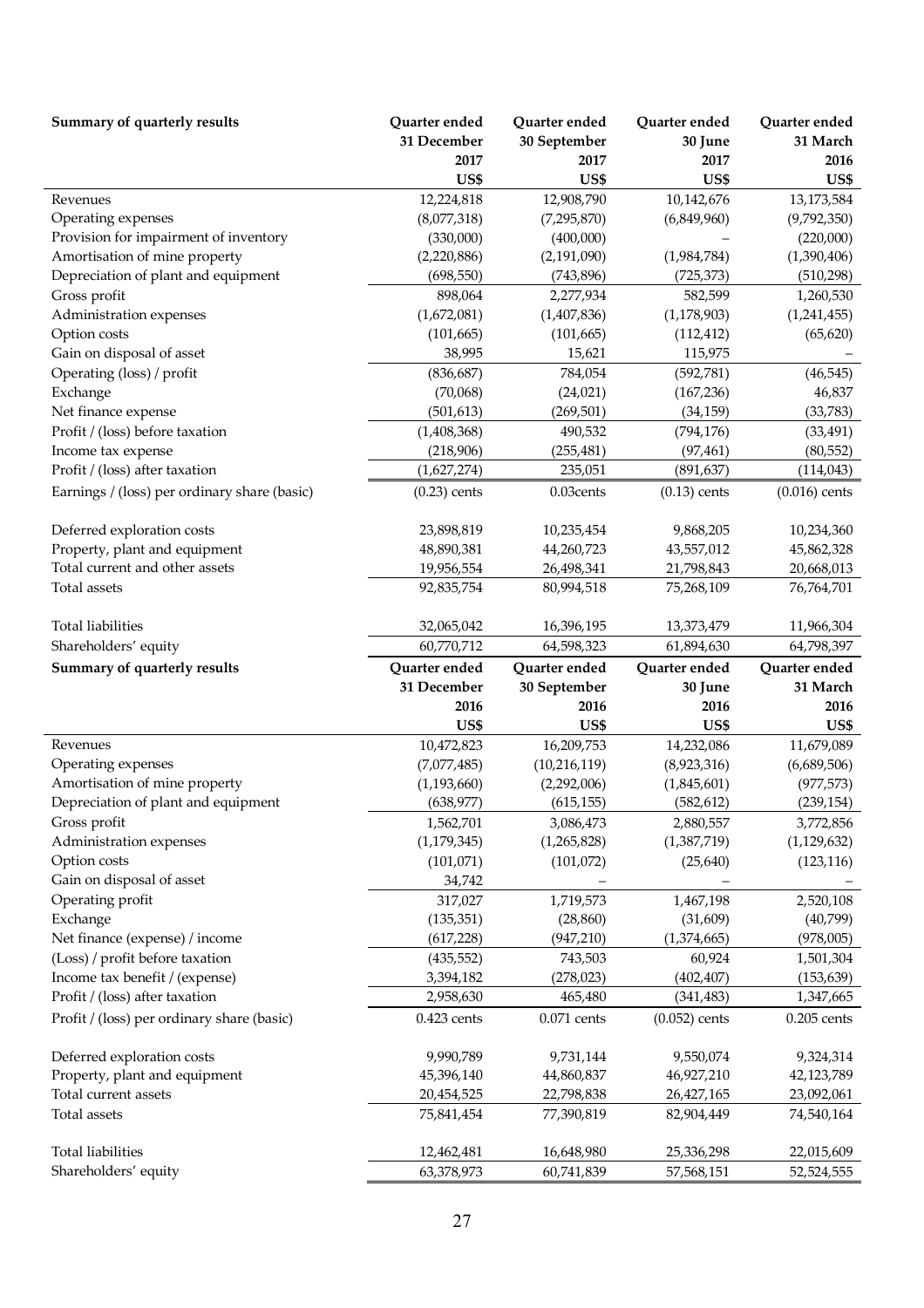# **Liquidity and Capital Resources**

### **Non-Current Assets**

On 31 December 2017, the Group's net assets amounted to US\$60.77 million, which compares to US\$63.38 million as reported at 31 December 2016. The Group has also reported a loss after taxation of US\$2.40 million in the twelve month period since 31 December 2016.

On 21 December 2017 ("Closing"), the Group finalised the acquisition of Chapleau Resources for a total amount of US\$22 million, with US\$5 million being paid in cash on 21 December 2017. A further US\$5 million in cash is payable within three months of Closing and a final payment of US\$12 million in cash will be due upon the earlier of either the first gold being produced or 24 months from the date of Closing. As a result of the acquisition of Chapleau there is a US\$5 million payable included within the Group's current liabilities, a US\$10 million deferred payable included within long term liabilities as well as a US\$14.03 million increase in Deferred Exploration costs and a US\$6.21 million increase in Fixed Assets.

Non-current assets totalling US\$77.29 million at 31 December 2017 (31 December 2016: US\$58.64 million), are primarily comprised of property, plant and equipment, which as at 31 December 2017 totalled US\$48.98 million, (31 December 2016: US\$45.40 million), including US\$6.21 million of assets acquired as part of the Chapleau acquisition, as well as development and deferred exploration costs with a value of US\$23.90 million, (31 December 2016: US\$10.00 million), including US\$14.03 million of assets acquired as part of the Chapleau acquisition. The Group has also a provision for a deferred tax asset of US\$2.94 million (31 December 2016: US\$3.25 million) and a long-term receivable in respect of state taxes due in Brazil of US\$1.47 million (31 December 2016: US\$ nil).

The Group's property, plant and equipment includes the value of its mine assets relating to the Palito Mining Complex at 31 December 2017 of US\$28.41 million (2016: US\$31.79 million). This includes US\$4.36 million of additions from the Palito and Sao Chico ore bodies incurred during the year. Assets in construction as at 31 December 2017 and relating to the Palito Mining Complex had a book value of US\$3.69 million (2016: US\$2.83 million).

The Group owns land, buildings, plant and equipment with a cost of US\$11.19 million (31 December 2016: US\$10.78 million). During 2017 the Group has acquired additional plant and machinery to the value of US\$2.19 million in relation to its ongoing operations at the Palito Mining Complex with a further US\$0.52 million of plant and equipment acquired as part of the acquisition of Chapleau Resources.

The gross value ascribed to the Palito Mining Complex is now being amortised over the expected recoverable ounces of each orebody. An amortisation charge totalling US\$7.4 million has been recorded for the twelve month period to 31 December 2017 (2016: US\$6.1 million). The increase of US\$1.3 million in the amortisation charge for 2017 arises because the total base value of the mining property has increased significantly during the twelve month period and also because the average exchange rate from US Dollar to Brazilian Real for 2017 was US\$1.00 to BR\$ 3.19 in comparison to US\$1.00 to BR\$3.48 for the same 12 month period in 2016.

Deferred exploration costs as at 31 December 2017 totalled US\$23.90 million (31 December 2016: US\$10.00 million), which relates to US\$9.87 million capitalised exploration expenditures around the Palito Mine, Sao Chico Mine and the wider Jardim Do Ouro project area as well as US\$14.03 of assets acquired as part of the Chapleau acquisition. During 2017 the Group capitalised costs of US\$2,487 (2016: US\$525,444) on exploration and evaluation expenditure.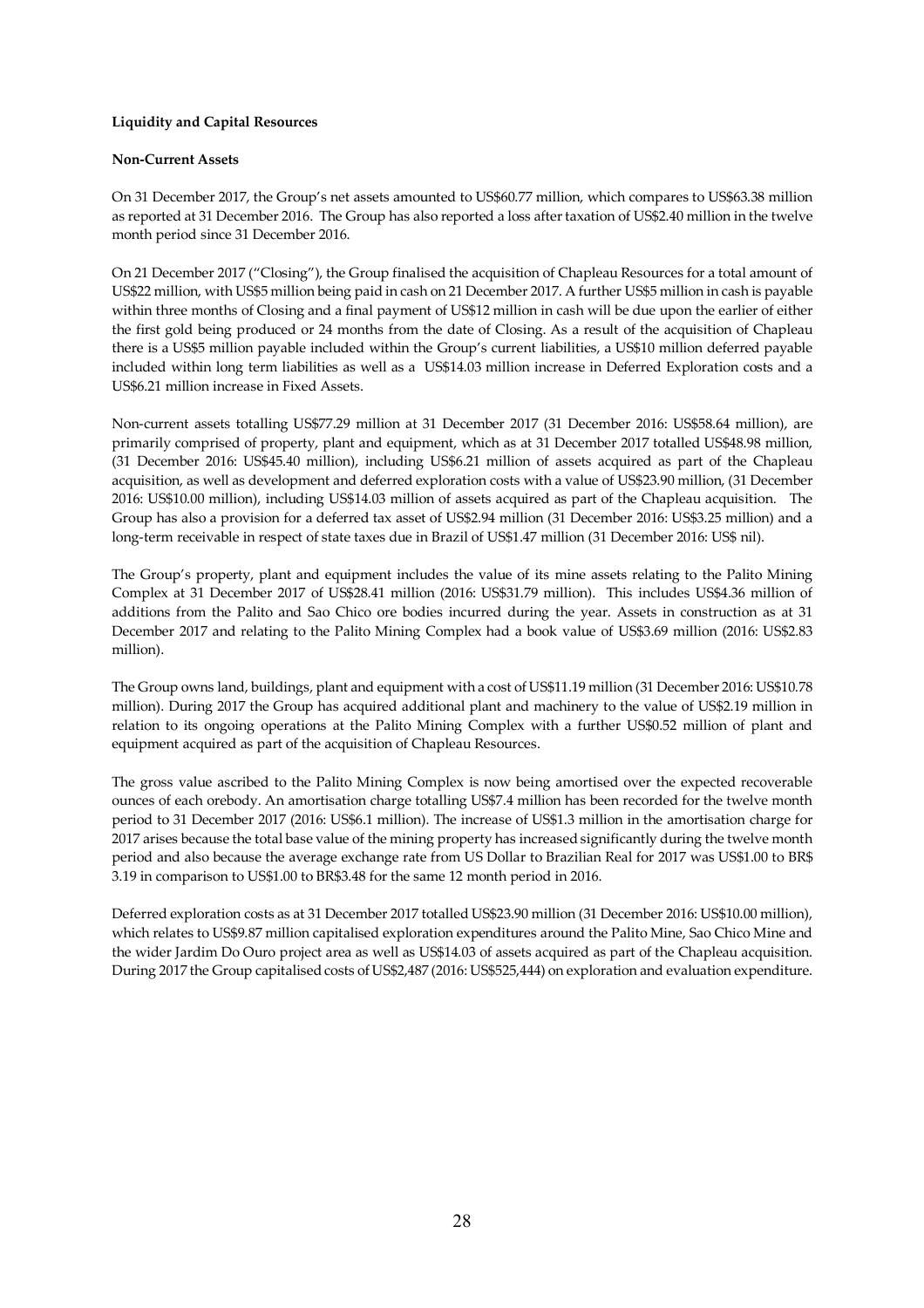# Working Capital

The Group had a working capital position of US\$1.03 million at 31 December 2016 compared to US\$8.88 million at 31 December 2017, the decrease of US\$7.85 million being detailed in the table below:

|                                  | December 2017 | December 2016 | Variance      |
|----------------------------------|---------------|---------------|---------------|
|                                  | US\$          | US\$          | US\$          |
| <b>Current assets</b>            |               |               |               |
| Inventories                      | 6,934,438     | 8,110,373     | (1, 175, 935) |
| Trade and other receivables      | 1,277,142     | 1,233,049     | 44,093        |
| Prepayments                      | 3,237,412     | 3,696,550     | (459, 138)    |
| Cash and cash equivalents        | 4,093,866     | 4,160,923     | (67,057)      |
| <b>Total current assets</b>      | 15,542,858    | 17,200,895    | (1,658,037)   |
| <b>Current liabilities</b>       |               |               |               |
| Trade and other payables         | 5,347,964     | 4,941,775     | 406,189       |
| Acquisition payment due          | 5,000,000     |               | 5,000,000     |
| Interest-bearing liabilities     | 2,845,712     | 2,964,057     | (118, 345)    |
| Derivative financial liabilities | 709,255       |               | 709,255       |
| Accruals                         | 614,198       | 415,810       | 198,388       |
| <b>Total current liabilities</b> | 14,517,129    | 8,321,642     | 6,195,487     |
| Working capital                  | 1,025,729     | 8,879,253     | (7,853,524)   |
| <b>Non-current liabilities</b>   |               |               |               |
| Trade and other payables         | 2,753,409     | 2,211,078     | 542,331       |
|                                  |               |               |               |
| Acquisition payment due          | 9,997,961     |               | 9,997,961     |
| Provisions                       | 2,047,131     | 1,851,963     | 195,168       |
| Interest-bearing liabilities     | 2,749,412     | 77,798        | 2,671,614     |
| Total non-current liabilities    | 17,547,913    | 4,140,839     | 13,407,074    |

#### **Inventories**

The level of inventory held by the Group at 30 December 2017 has decreased by US\$1.18 million since 31 December 2016. A breakdown of the Group's inventories at the 31 December 2017 and at 31 December 2016 is set out in the table below:

|                              | 30 September<br>2017 US\$ | 31 December<br>2016 US\$ | Variance<br>US\$ | Variance % |
|------------------------------|---------------------------|--------------------------|------------------|------------|
| Stockpile of mined ore       | 1,091,656                 | 2,829,600                | (1,737,944)      | (61%)      |
| Finished Goods awaiting sale | 1,741,860                 | 1,572,774                | 169,086          | 11%        |
| Other material in process    | 1,019,593                 | 618,350                  | 401,243          | 65%        |
| Stockpile of flotation tails | 494,117                   | 708,775                  | (214, 657)       | $(30\%)$   |
|                              | 4,347,226                 | 5,729,500                | (1,382,273)      | (24%)      |
| Consumables                  | 2,587,212                 | 2,380,873                | 206,339          | 9%         |
| <b>Total Inventory</b>       | 6,934,436                 | 8,110,372                | (1, 175, 934)    | (14%)      |

The Group has made a provision during the year of US\$950,000 against the value of its stockpiles of mined ore.

Inventories of consumables (fuel, spare parts, chemicals, explosives etc.) at 31 December 2017 of US\$2.58 million (31 December 2016: US\$2.38 million) have increased by approximately US\$0.21 million or 9% per cent. The Group acquires stocks of certain materials including reagents, explosives and other consumables in quantities that are sufficient for up to three to four months' consumption requirements to minimise freight and other logistics costs and improve pricing. The levels of inventory have increased reflecting a requirement to keep on hand higher levels of items related to equipment and plant maintenance.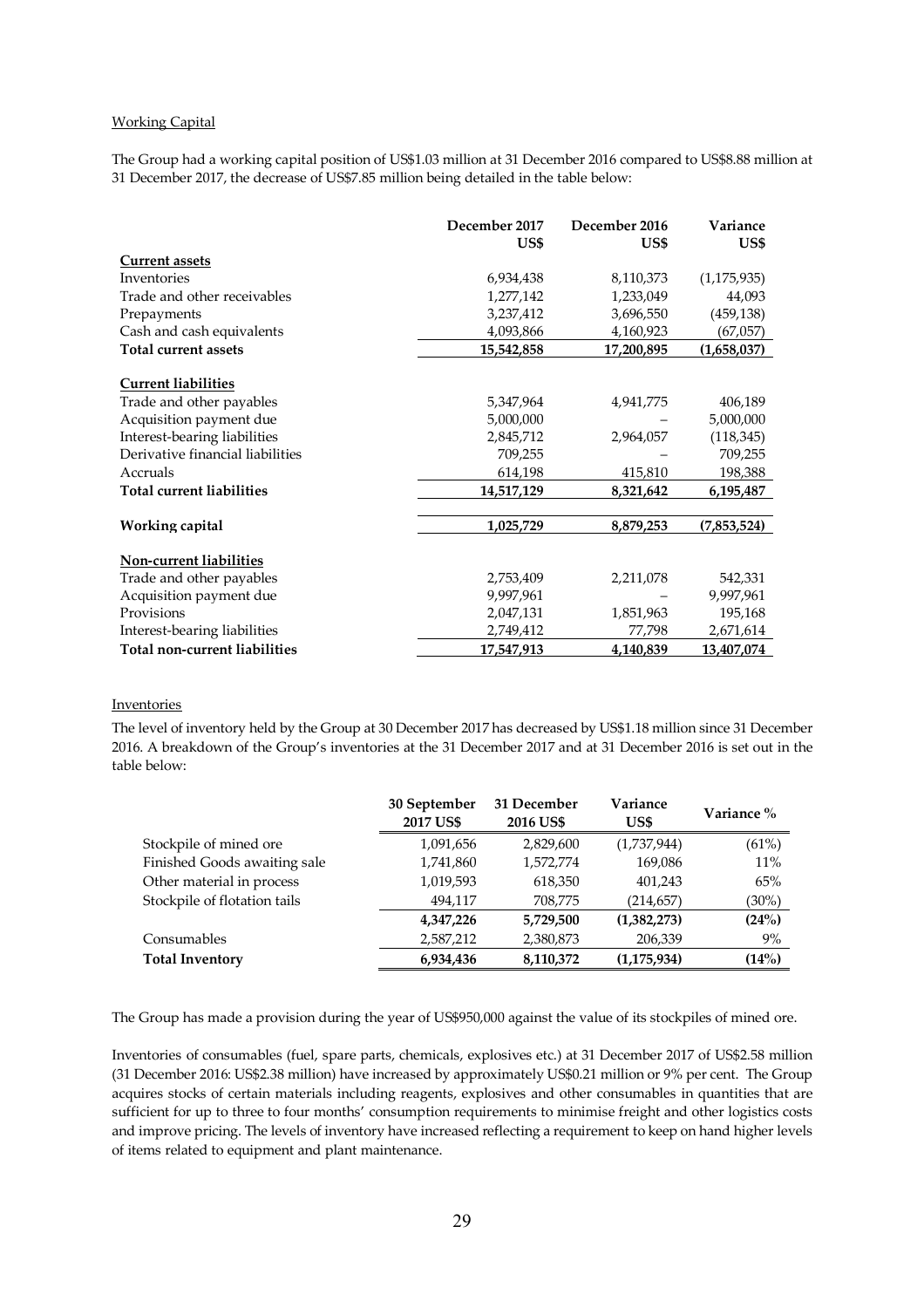The value of the stock of surface ore has decreased by 61 per cent from US\$2.83 million to US\$1.09 million as the Group reflecting reduced volume of the stockpile and the US\$950,000 impairment provision. The total coarse ore stockpile tonnage has decreased from 21,429 tonnes at 31 December 2016 to 14,957 tonnes at 31 December 2017, a decrease of 30 percent. The Group deemed it necessary to establish the impairment provision to reflect the reducing grade of the stockpiles which has decreased from 3.58 g/t at 31 December 2016 to approximately 2.64 g/t at 31 December 2017.

The value of finished goods awaiting sale at 31 December 2017 of US\$1.74 million compares with the value at 31 December 2016 of US\$1.57 million. The total value of finished goods held in stock at 31 December 2017 comprises 142 bags of copper/gold concentrate (31 December 2016: 162 bags) and bullion on hand for smelting which, at 30 September 2017, was 39,893 grammes valued at US\$1.08 million in comparison to 13,508 grammes at 31 December 2016 valued at US\$0.33 million.

During 2014 the Group had established a stockpile of partly processed material which having only passed through the flotation processing circuit, retained a gold grade of approximately 2.5 g/t. At 31 December 2016, there were approximately 20,800 tonnes of flotation stockpile on site with a value of US\$0.71 million. During 2017 the Group processed approximately 5,000 tonnes of this stockpile leaving approximately 14,700 tonnes at 30 December 2017 with a value of US\$0.49 million.

The valuation attributable to gold locked up within the processing plant has increased to US\$1.02 million as at 31 December 2017 (31 December 2016: US\$0.62 million) reflecting normal operational variances.

# Taxes Receivable after more than twelve months

The Group, in common with all businesses in Brazil, subject to a number of State and Federal taxes on goods that it purchases. As an exporter of goods, it is exempt from any sales taxes on its products. As a result, it is due tax rebates by both Federal and State tax bodies. In general, the Company is able to utilise its tax debts by way of offset against other taxes that it owes. The Group has however determined based on the actions of the State tax authorities and the expected future operational expenditures over the next twelve months, that certain State taxes that is able to recover and is owed at 31 December 2017, are not expected to be recovered through such an offset arrangement during the next twelve months and has therefore categorised the balance owed in respect of these State taxes as being due in more than 12 months. The Group has received legal advice confirming that these taxes owed to the Group by the State of Para are fully recoverable.

#### Trade Receivables

Trade and other receivables at 31 December 2017 of US\$1.2 million have increased by US\$0.05 million from US\$1.23 million at 31 December 2016.

As at 31 December 2017 the Group was owed US\$1.22 million from the sale of its copper concentrate in comparison to US\$1.05 million as at 31 December 2016.

Also included within trade and other receivables are other some trade advances for freight and insurance which have decreased from US\$0.18 million at 31 December 2016 to US\$0.05 million at 31 December 2017.

#### **Prepayments**

Prepayments have decreased by US\$0.46 million from US\$3.70 million at 31 December 2016 to US\$3.24 million at 31 December 2017. Prepayments are composed of recoverable taxes ICMS (state taxes) and PIS and Cofins (Federal taxes) that remain to be recovered at the period end. The ICMS tax recoverable tax actually increased by US\$0.99 from 31 December 2016 to 31 December 2017, however as the Group is now of the opinion that the outstanding balance is not recoverable in less than one year, an amount of US\$1.47 million has been reclassified into non-current assets.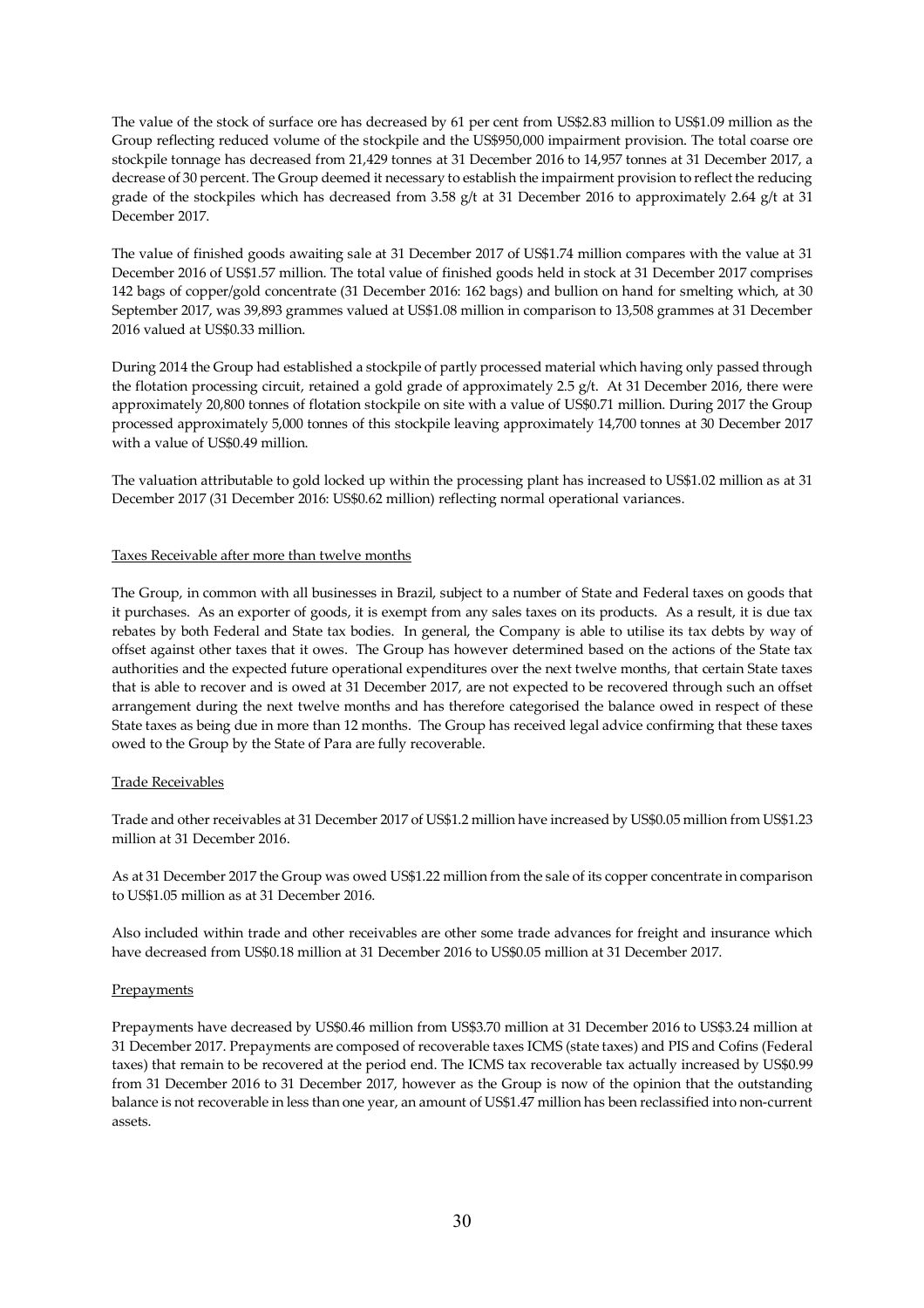# Cash at Bank

Between 31 December 2016 and 31 December 2017, cash balances have decreased by approximately US\$0.07 million.

The Group increased the interest-bearing loan by a further US\$3.63 million from US\$1.37 million at 31 December 2016 to US\$5.00 million at 31 December 2017 and also paid US\$5.00 million for the acquisition of Chapleau Resources as the first instalment of the total consideration of US\$22 million payable

## Current Liabilities

Current liabilities have increased by US\$6.20 million from US\$8.32 million at 31 December 2016 to US\$14.52 million at 31 December 2017.

# Trade Creditors

Trade and other payables amounting to US\$5.35 million at 31 December 2017 compare with an amount owed by the Group of US\$4.94 million at 31 December 2016, an increase of US\$0.41 million. This increase in trade creditors is as a result of timing differences between the two period ends.

# Acquisition payment due

The amount due on acquisition of US\$5.00 million relates to the second instalment due on the acquisition of Chapleau Resources. The Group completion the acquisition of Chapleau Resources on 21 December 2017 for a total amount of US\$22 million, making an initial payment of US\$5.00 million upon closing. A further US\$5.00 million is due three months after closing and the balance, a further US\$12.00 million, is due upon the earlier of either the first gold being produced or 24 months from the date of closing.

# Interest-Bearing liabilities

On 30 June 2017 the Group entered into a new loan agreement with Sprott for US\$5.00 million expiring 31 December 2019 with the loan repayments commencing over 24 months starting in January 2018. Of the total loan US\$2,500,000 is due in more than 12 months. The total loan balance shown in the table above is US\$4.48 million with the balance of US\$0.52 million representing the unamortised portion of the fair value derivative relating to the gold call options granted as part of the loan.

#### Obligations under Finance Leases

Obligations under finance leases for less than one year have decreased by US\$0.31 million from US\$1.17 million at 31 December 2016 to US\$0.87 million at 31 December 2017. During 2017, the Group purchased one new underground loader, however this was offset by lease repayments totalling approximately US\$0.64 million. All finance leases are held by Serabi Mineracao SA ("SMSA") in Brazil but are denominated in Euro or US Dollar before being converted to Brazilian Reais, the functional currency for SMSA.

# Derivative Financial Liabilities

By way of a fee for the loan agreement with Sprott the Group has granted call options to Sprott over 6,109 ounces of gold exercisable at a price of US\$1,320 which expire on 31 December 2019. On 30 June 2017, the date these call options were granted, their value was assessed as being US\$650,000 and a provision for a derivative financial liability of US\$\$650,000 has been recognised in the accounts. At 31 December 2017, the derivative provision was revalued to US\$709,255 with the increase in the provision of US\$59,255 being reflected as an expense in the income statement.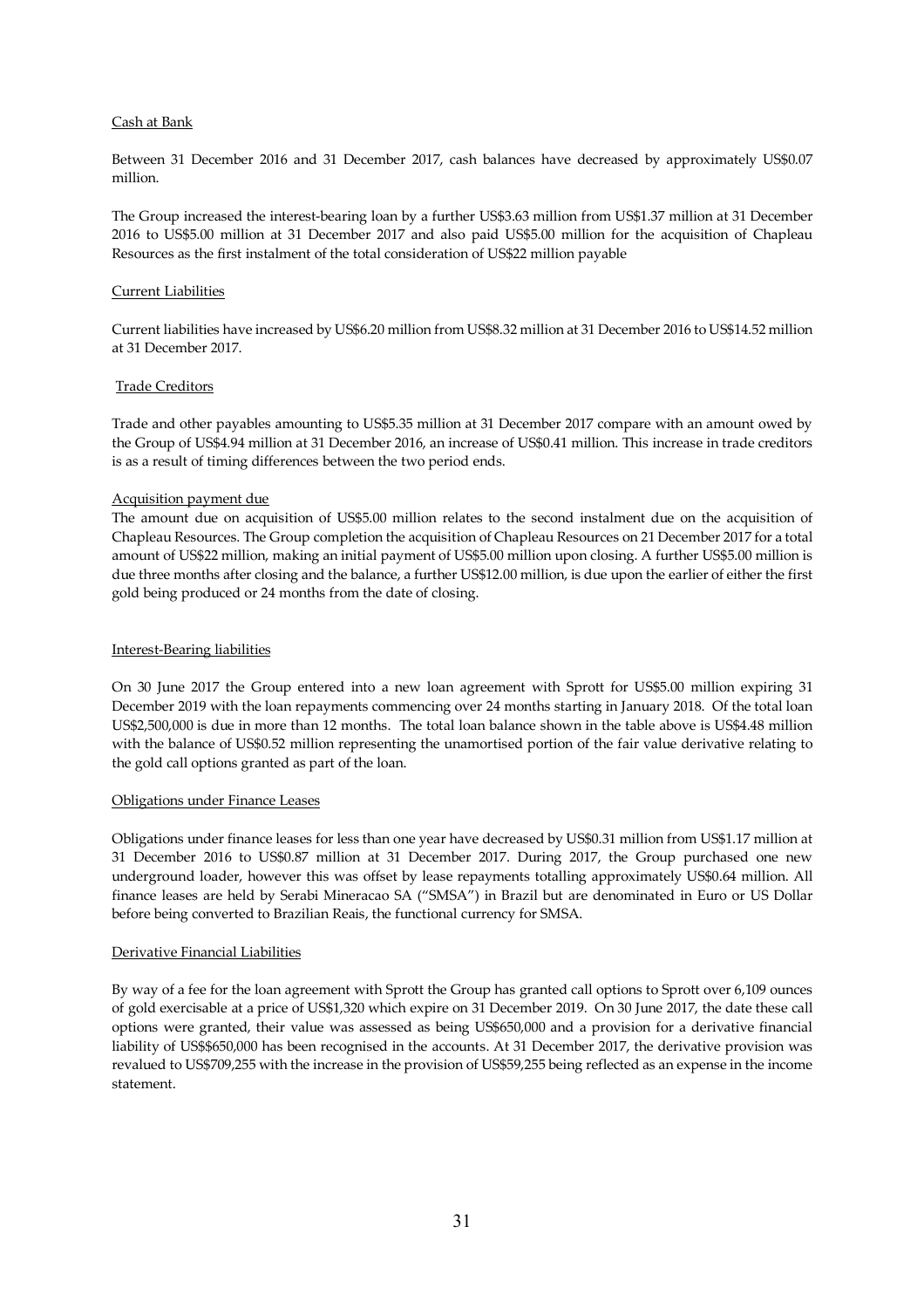# Non-Current Liabilities

The Group makes provision for the future estimated rehabilitation costs for its mine sites at Palito and Sao Chico. The value of the rehabilitation provision carried by the Group at 31 December 2017 was US\$2.01 million. The value at 31 December 2016 was US\$1.82 million. There has been a small increase in some of the cost assumptions underlying the provision and changes to the discount, exchange rate and inflation factors used to estimate the future value of the liability.

The amount due on acquisition of US10.00 million relates to the net present value of the US\$12 million due upon the earlier of either the first gold being produced or 24 months from the date of closing.

The property acquisition payment due by the Group has increased by U\$0.45 million as a result of a change in the discount rate used and changes in the exchange rate.

The Group does not have any asset backed commercial paper investments.

# **Non-IFRS Financial Measures**

The gold mining industry has sought to establish a common voluntary standard to enable investors to assess and compare the performance of companies engaged in gold mining activities. The Group has elected to provide calculations of Cash Costs and All-In Sustaining Costs and has conformed its calculation of these performance measurements with the guidance notes released by the World Gold Council. The measures seek to capture all the important components of the Group's production and related costs. In addition, management utilises these and similar metrics as a valuable management tool to monitor cost performance of the Group's operations. These measures and similar measures, have no standardised meaning under IFRS and may not be comparable to similar measures presented by other companies. This measure is intended to provide additional information and should not be considered in isolation or as a substitute for measures of performance prepared in accordance with IFRS.

# *Total cash cost and all-in sustaining cost*

The following table provides a reconciliation between non-IFRS cash cost and non-IFRS all-in sustaining cost to production costs included in cost of sales as disclosed in the consolidated statement of comprehensive income.

|                                                     | 12 Months Ended 31 | 12 months Ended |
|-----------------------------------------------------|--------------------|-----------------|
|                                                     | December 2017      | December 2016   |
|                                                     | (US\$)             | (US\$)          |
| Total operating costs (calculated on a sales basis) | 32,015,498         | 32,906,426      |
| Add/(subtract)                                      |                    |                 |
| Finished goods and WIP inventory stock adjustment   | (347, 562)         | (914,050)       |
| Grossing up of revenue for metal deductions         | 555,476            | 1,022,048       |
| By-product credits                                  | (2,663,981)        | (2,691,851)     |
| Total cash cost of production                       | 29,559,430         | 30,322,573      |
|                                                     |                    |                 |
| Corporate G&A                                       | 5,343,871          | 4,962,524       |
| Share-based remuneration                            | 381,362            | 350,899         |
| Capitalised cost for mine development               | 4,362,192          | 2,366,486       |
| All-In Sustaining Cost of production                | 39.646.855         | 38.002.482      |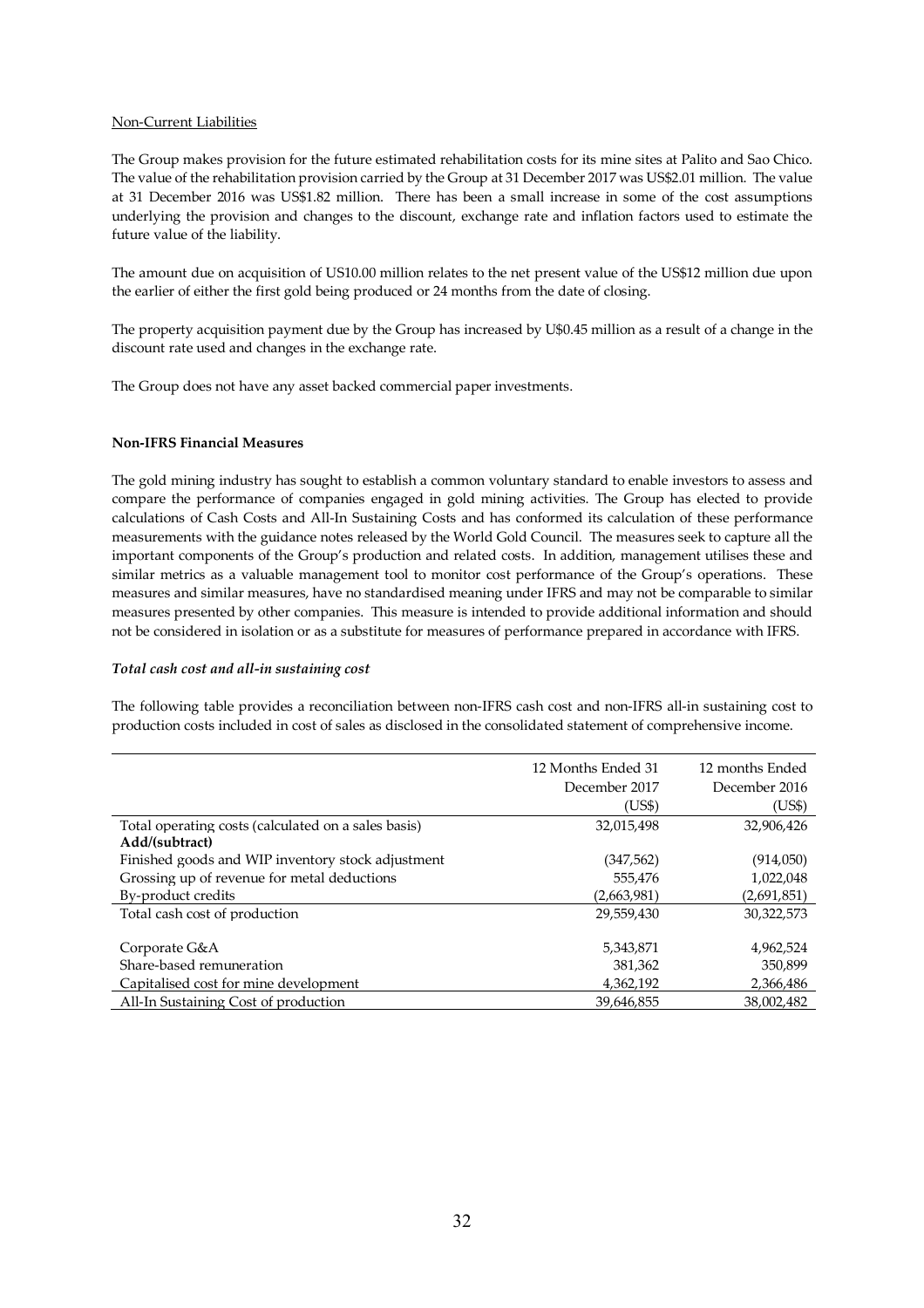|                                           | 12 months ended    | 12 months ended    |
|-------------------------------------------|--------------------|--------------------|
|                                           | 31 December 2017   | 31 December 2016   |
|                                           | (ounces)           | (ounces)           |
| Gold ounces produced                      | 37,004             | 39,390             |
|                                           |                    |                    |
|                                           |                    |                    |
|                                           | 12 months ended 31 | 12 months ended 31 |
|                                           | December 2017      | December 2016      |
|                                           | US\$)              | (US\$)             |
| Total Cash Cost of production (per ounce) | <b>US\$799</b>     | <b>US\$770</b>     |

# **Contractual commitments**

The Group has operating leases in respect of office premises in London, England and Belo Horizonte and Belem in Brazil.

The Group holds certain exploration prospects which require the Group to make certain payments under rental or purchase arrangements allowing the Group to retain the right to access and undertake exploration on these properties. Failure to meet these obligations could result in forfeiture of any affected prospects.

Management estimates that the cost over the next 12 months of fulfilling the current contracted commitments on these exploration properties in which the Group has an interest is US\$121,344 (2016: US\$50,355). The increase in comparison to the previous year is due to the acquisition of Chapleau Resources.

|                                      |           |           | Payments due by period |           |         |
|--------------------------------------|-----------|-----------|------------------------|-----------|---------|
| Contractual obligations              | Total     | Less than | 1-3 years              | 4-5 years | After 5 |
|                                      |           |           |                        | S         | S       |
| Short term debt                      | 5,000,000 | 2,500,000 | 2,500,000              |           |         |
| Capital lease obligations            | 1,115,124 | 865,712   | 249.412                |           |         |
| Operating leases                     | 472,372   | 167.428   | 304.944                |           |         |
| Purchase obligations                 |           |           |                        |           |         |
| Other long term obligations          |           |           |                        |           |         |
| <b>Total contractual obligations</b> | 6,587,496 | 3,533,140 | 3,054,356              |           |         |
|                                      |           |           |                        |           |         |

#### **Transactions with related parties of the Group**

During the period the Company has made no loans to subsidiaries (2016: US\$Nil). There were no loans converted into new shares issued by subsidiaries during 2017 (2016: US\$Nil).

The Company has loans receivable from subsidiaries totalling US\$16,188,272 (2016: US\$16,188,272) before any provision for the impairment of these loans.

The Company has purchased, during the year from its subsidiary SMSA, 2,080 tonnes of copper/gold concentrate for a consideration of US\$12,082,870 (2016: 2,080 tonnes; US\$20,552,303).

#### **Financial and other instruments**

The Group's and the Company's financial assets at 31 December 2017 which comprise other receivables and cash, and in the case of the Company include amounts due from subsidiaries, are classified as loans and receivables. All of the Group's and Company's financial liabilities which comprise trade and other payables and interest bearing liabilities are classified as liabilities measured at amortised cost.

The main financial risks arising from the Group's activities remain unchanged from the previous financial year, namely, commodity prices, currency, liquidity, credit and interest rates. The Board reviews and agrees policies for managing each of these risks and these are summarised below: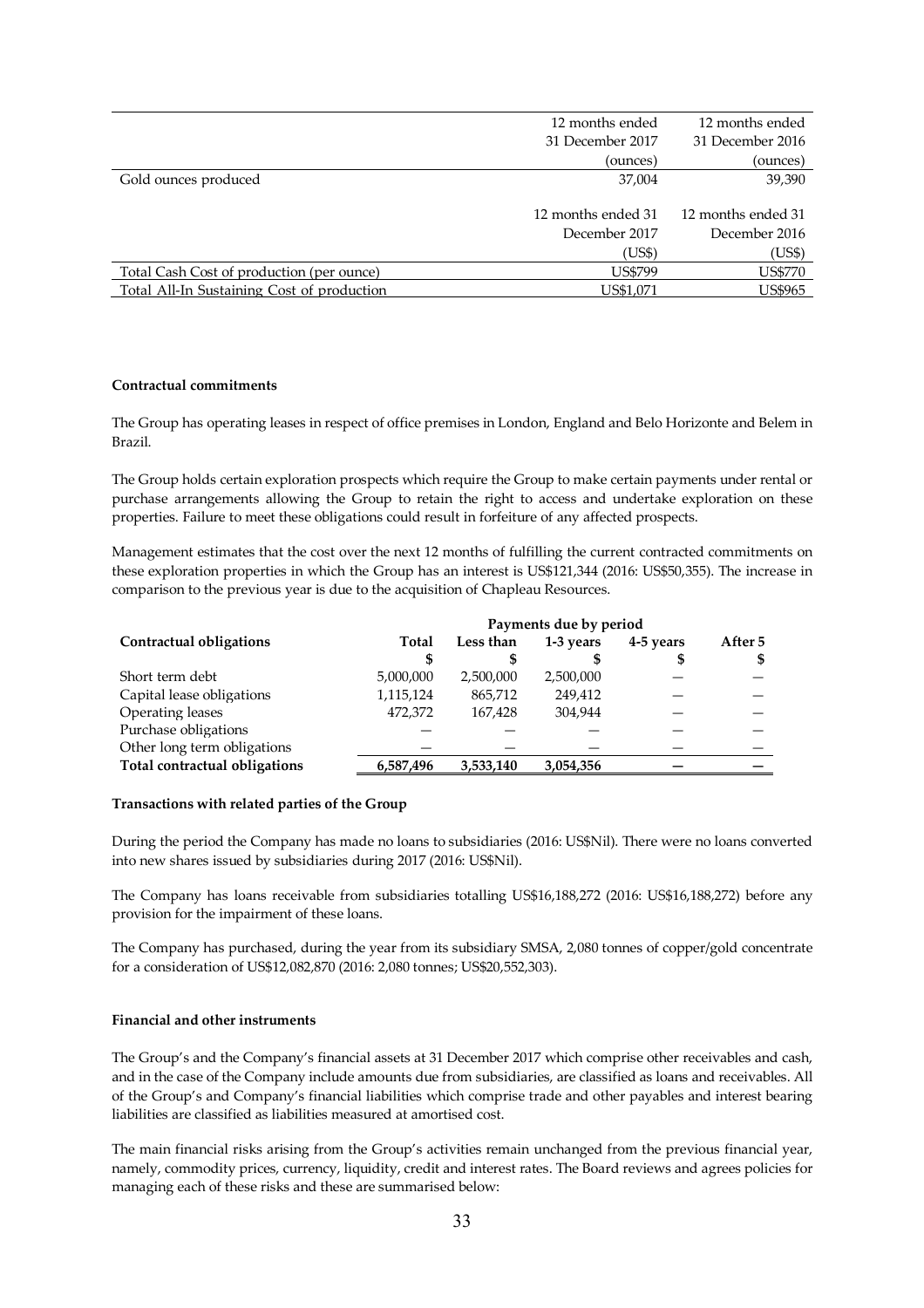# *Commodity price risk*

By the nature of its activities the Group and the Company are exposed to fluctuations in commodity prices and, in particular, the price of gold and copper as these could affect its ability to raise further finance in the future, its future revenue levels and the viability of its projects. It is not currently the Group's intention to enter into any arrangements to protect itself from changes in the prices of these commodities. The Group does, however, closely monitor the prices of these commodities and will consider the use of hedging contracts, where appropriate, in future.

Whilst not representing a financial instrument at 31 December 2017, the Group carried inventory of finished goods and work-in-progress valued at US\$4.35 million (31 December 2016: US\$5.73 million) including US\$0.66 million of copper/gold concentrate representing 142 tonnes of material awaiting sale (31 December 2016: US\$1.24 million; 162 tonnes) and US\$3.69 million of other material in process (31 December 2016: US\$4.50 million). All inventory as at 31 December 2017, which is unsold, is subject to future variation in commodity prices and accordingly the results for the period and the equity position of the Group may be affected by any change in commodity prices subsequent to the end of the period.

# *Interest rate risk*

During the preceding two years the Group has taken out fixed rate finance leases for the acquisition of some equipment and, during 2016, utilised floating rate short term trade finance, in respect of sales of copper/gold concentrate production and in September 2014 took out a US\$8 million loan facility with Sprott of which US\$1.37 million remained outstanding as at the start of the year.

On 30 June 2017, the Group signed a new US\$5 million loan with Sprott expiring on 31 December 2019 and, to be used to support general working capital requirements (to include the rolling over of any remaining liability under the previous arrangement). The increased funds of US\$3.63 million were received on 5 July 2017. There have been no repayments of this loan during 2017 and the balance outstanding at 31 December 2017 is US\$5.0 million.

# *Liquidity risk*

Historically the Group has relied primarily on funding raised from the issue of new shares to shareholders but has also received short term loans from its shareholders. It has also used floating rate short term trade finance and fixed rate finance leases to finance its activities and on 30 June 2017 increased a secured loan facility from US\$1.37 million to US\$5.00 million, all of which remained outstanding as at 31 December 2017.

As at 31 December 2017, the amount outstanding under a trade finance facility available in connection with the sale of its copper/gold concentrate was US\$ nil (31 December 2016: US\$415,607).

As at 31 December 2017, in addition to the Sprott Facility the Group had obligations under fixed rate finance leases amounting to US\$1.12 million (31 December 2016: US\$1.25 million).

The Group's objectives when managing its capital are to maintain financial flexibility to achieve its development plans, safeguard its ability to continue to operate as a going concern through management of its costs whilst optimising its access to capital markets by endeavouring to deliver increases in value of the Group for the benefit of shareholders. In establishing its capital requirements the Group will take account of the risks inherent in its plans and proposed activities and prevailing market conditions. There are risks associated with any mining operation whereby unforeseen technical and logistical events result in additional costs needing to be incurred, giving rise to the possibility that additional working capital may be required. The Group is also subject to pricing risks and significant short-term variations in sale prices of commodities to which the Group is exposed, may place significant additional pressure on the Group's working capital position. Should additional working capital be required the Directors consider that further sources of finance could be secured within the required timescale. The Group, where available and appropriate, will use fixed rate finance arrangements for the purchase of certain items of capital equipment and use short term trade finance particularly in respect of its projected sales of copper/gold concentrate. It will seek to raise debt finance where possible to finance further capital development of its projects taking due consideration of the ability of the Group to satisfy the obligations and undertakings that would be imposed in connection with such borrowings.

The following table sets out the maturity profile of the financial liabilities as at 31 December 2017: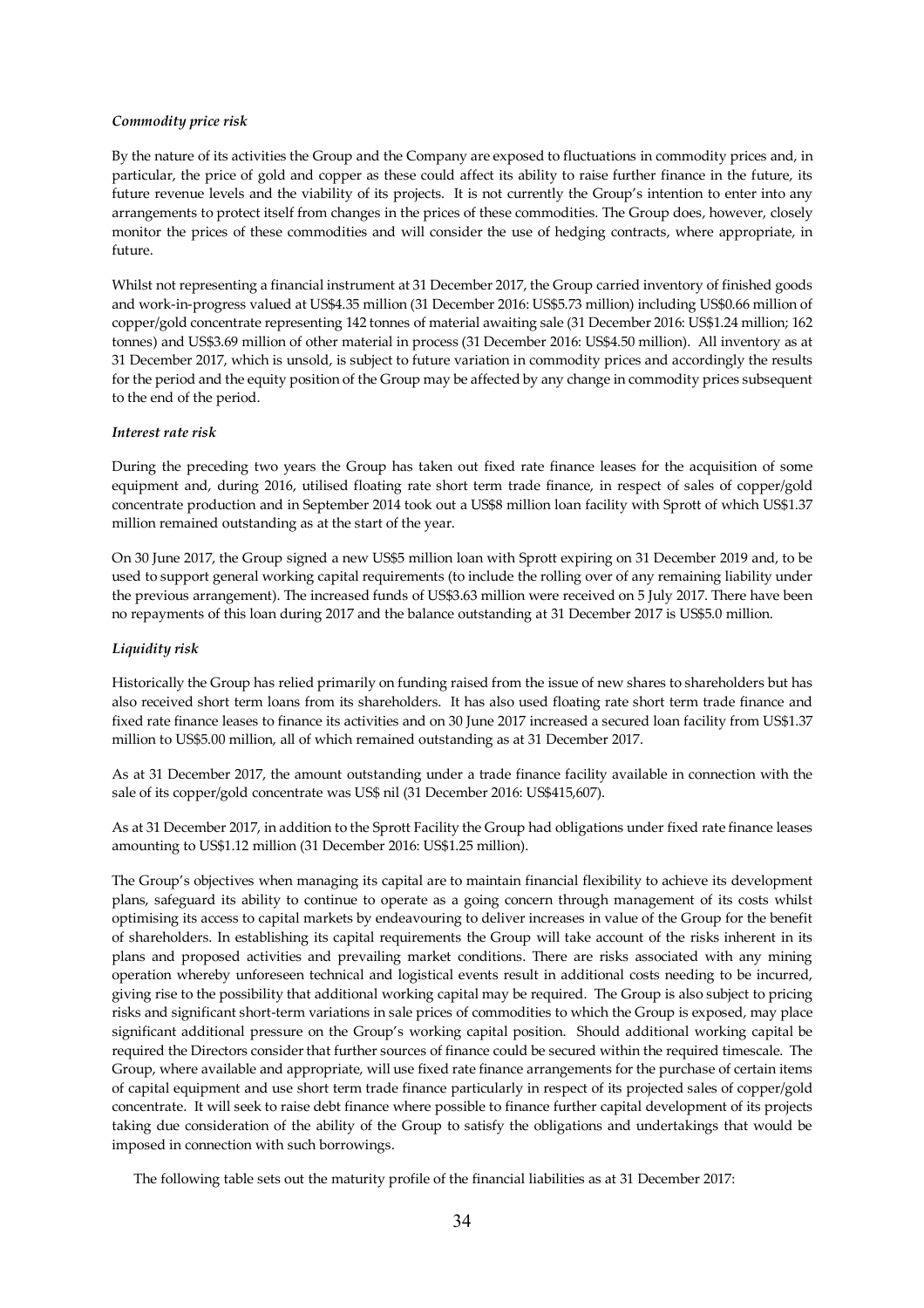|                                        | 31 December 2017 | 31 December 2016 |
|----------------------------------------|------------------|------------------|
|                                        | Group            | Group            |
|                                        | US\$             | US\$             |
| Due in less than one month             | 1,082,671        | 1,774,068        |
| Due between one month and three months | 1,897,943        | 2,462,350        |
| Due between three months and one year  | 5,213,062        | 4,179,387        |
| Total due within one year              | 8,193,676        | 8,415,805        |
| Due more than one year                 | 2,749,412        | 2,288,876        |
| Total                                  | 10,943,088       | 10,704,681       |

# *Currency risk*

Although the Company is incorporated in the United Kingdom, its financial statements and those of the Group are presented in US Dollars which is also considered to be the functional currency of the Company as funding of activities of its subsidiaries is generally made in US Dollars, all sales for the Group are denominated in US Dollars and future remittances of dividends, loans or repayment of capital from the subsidiaries are expected to be received in US Dollars.

Share issues have historically been priced solely in Sterling but the issue of Special Warrants undertaken in December 2010 and the issue of new Ordinary Shares and Warrants on 30 March 2011, were priced in Canadian Dollars. The Company expects that future issues of Ordinary Shares may be priced in Sterling or Canadian Dollars. Expenditure is primarily in Brazilian Real and also in US Dollars, Sterling, Euros and Australian Dollars.

The functional currency of the Group's operations is US Dollars, which is also the reporting currency. The Group's cash holdings at the balance sheet date were held in the following currencies:

**Group** 

|                   | 31 December | 31 December |
|-------------------|-------------|-------------|
|                   | 2017        | 2016        |
|                   | US\$        | US\$        |
| US Dollar         | 2,635,299   | 3,425,809   |
| Canadian Dollar   | 44,578      | (5, 183)    |
| Sterling          | 126,198     | 136,159     |
| Australian Dollar | 28,101      | 6,350       |
| Euro              | 105,977     | 53,261      |
| Brazilian Real    | 1,153,713   | 544,087     |
| Total             | 4,093,866   | 4,160,923   |

The cash is held at floating rates prevailing at the balance sheet date.

The Group is exposed to foreign currency risk on monetary assets and liabilities, including cash held in currencies other than the functional currency of operations.

The Group seeks to manage its exposure to this risk by ensuring that the majority of expenditure and cash holdings of individual subsidiaries within the Group are denominated in the same currency as the functional currency of that subsidiary. Income is generated in US Dollars. However this exposure to currency risk is managed where the income is generated by subsidiary entities whose functional currency is not US Dollars, by either being settled within the Group or by ensuring settlement in the same month that the sale is transacted where settlement is with a third party.

The Group does not presently utilise swaps or forward contracts to manage its currency exposures, although such facilities are considered and may be used where appropriate in the future.

The Group seeks to minimise its exposure to currency risk by closely monitoring exchange rates and holding surplus funds in currencies considered most appropriate to their expected future utilisation.

*Credit risk*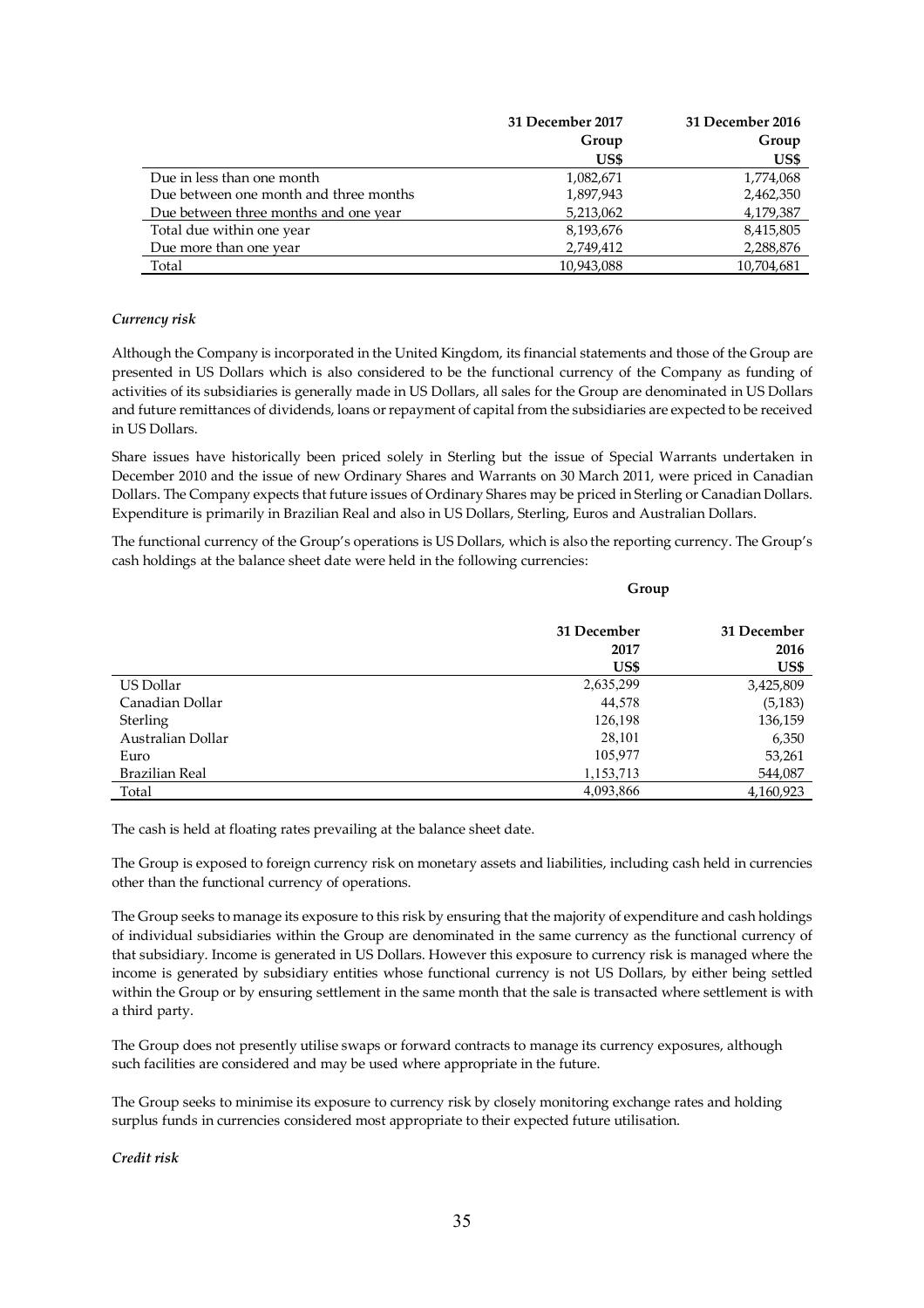The Group's exposure to credit risk is limited to its cash and cash equivalents and trade and other receivables amounting to US\$8,608,420 (2016: US\$9,090,522). It is the Group's policy to only deposit surplus cash with financial institutions that hold acceptable credit ratings.

The Group currently sells most of its gold bullion to a single customer. The Group seeks to receive full settlement by bank transfer on delivery of its product to the purchaser to minimise its exposure to any credit risk on that customer.

The Group currently sells most of its copper/gold concentrate production to a single customer, a publicly quoted trading group located in Japan having changed customer in the second half of 2016. Settlement terms are in accordance with industry norms. The customer has a strong reputation within the industry and has a good credit risk history. As at the balance sheet date there were no amounts owed to the Group that were overdue. Whilst the Group has made sales to other parties during the year all amounts due have been settled and therefore there is no credit risk associated with these sales.

# **Subsequent events**

On 22 January 2018, the Group increased its loan with Sprott by US\$3 million ("The New Loan") and at the same time extended the final repayment period on its existing US\$5 million loan (The Existing Loan") with Sprott by six months from 31 December 2019 to 30 June 2020. The New Loan may be repaid, at the Company's request and with the agreement of Sprott (the "Extension Option") in equal monthly instalments commencing 30 September 2018 with a final payment due 22 months later on 30 June 2020. If the Extension Option is not exercised the New Loan must be repaid in full on 30 September 2018. Notwithstanding the above, both the New Loan and the Existing Loan may be repaid by Serabi in full without penalty at any time.

On 23 March 2018 the Company entered into a Subscription Agreement with Greenstone resources II LP ("Greenstone"), Greenstone has conditionally agreed to subscribe ("the Subscription") for 297,759,419 New Ordinary Shares ("the Subscription Shares") at a price of 3.6 pence per share (the "Subscription Price"). The New Ordinary Shares to be issued pursuant to the Subscription will rank pari passu with the existing Ordinary Shares. Application will be made to the London Stock Exchange for the Subscription Shares to be admitted to trading on AIM ("Admission") and listed for trading on the TSX. Completion of the Subscription and Admission is expected to take place at 8:00 a.m. on or around 12 April 2018.

With these exceptions there has been no item, transaction or event of a material or unusual nature likely, in the opinion of the Directors of the Company, to affect significantly the continuing operation of the entity, the results of these operations, or the state of affairs of the entity in future financial periods.

# **Changes in accounting policies**

The Group has not adopted any standards or interpretations in advance of the required implementation dates.

The following standards and relevant interpretations, which have not been applied in these financial statements, were in issue but not yet effective (and some of which were pending endorsement by the EU):

lFRS 9 Financial Instruments lFRS 15 Revenue from Contracts IFRS 16 Leases

The Group considers that the only standard that may have any impact is IFRS 9. The new standard will replace existing accounting standards. It is applicable to financial assets and liabilities and will introduce changes to existing accounting concerning classification, measurement and impairment (introducing an expected loss method). The Group considers that whilst IFRS 15 and IFRS 16 may impact on the Group the effect will not be significant. The operating leases held by the Company are of low value and revenue contracts usually contain a single performance criterion that is satisfied at a point in time. The Group will adopt the above standards at the time stipulated by that standard. The Group does not at this time anticipate voluntary early adoption of any of the standards.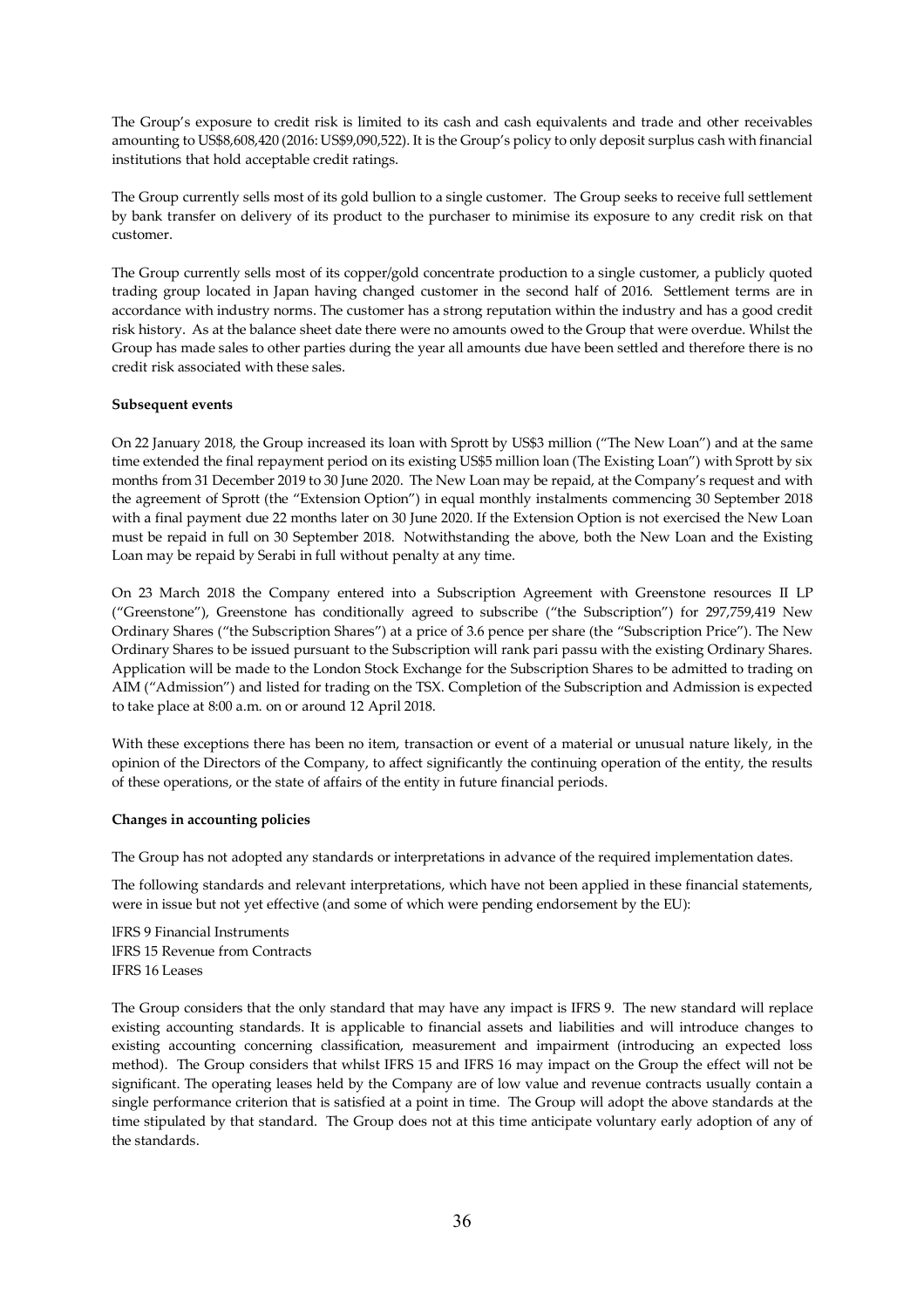#### **Off-balance sheet arrangements**

The Group has no off-balance sheet arrangements

# **Critical accounting estimates**

The preparation of financial statements requires management to make judgements and assumptions about the future in the use of accounting estimates. These are based on management's best knowledge of the relevant facts and circumstances. However, these judgements and estimates regarding the future are a source of uncertainty and actual results may differ from the amounts included in the financial statements and adjustment will consequently be necessary. Estimates are continually evaluated, based on experience and reasonable expectations of future events.

Accounting estimates are applied in assessing and determining the carrying values of significant assets and liabilities.

The estimates and underlying assumptions are reviewed on an on-going basis. Revisions to accounting estimates are recognised in the period in which the estimate is revised if the revision affects only that period or in the period of the revision and future periods if the revision affects both current and future periods.

The following are the critical judgements that management has made in the process of applying the entity's accounting policies and that have the most significant effect on the amounts recognised in financial statements.

# *Impairment of mining assets and other property, plant and equipment*

An initial judgement is made as to whether the mining assets are impaired based on the matters identified for mining assets in the impairment policy at 1 h) relating to IAS 36 impairment. .

In the event that there is an indication of impairment, mining assets are assessed for impairment through an estimation of the value in use of the cash-generating units ("CGU's"). The value in use calculation requires the entity to estimate the future cash flows expected to arise from a CGU and a suitable discount rate in order to calculate present value. A CGU is a group of assets that generates cash inflows from continuing use. Given their interdependences and physical proximity, the Palito and Sao Chico Mines are considered to be one single CGU. Management consider that there was an indicator of impairment. Details of the estimates used are included within note 21.

The value in use calculation will also be determined by the judgments made by management regarding the levels of Mineral Reserves and Mineral Resources that are included in the value in use calculations and judgments regarding any future changes in legislation or economic circumstances that might impact the operations.

As described in note 1(d) (iv), the Group reviews the estimated useful lives of property, plant and equipment at the end of each annual reporting period. Further disclosure is provided in note 21 regarding the key assumptions made in assessing the value in use.

# *Mineral resources*

Quantification of mineral resources requires a judgement on the reasonable prospects for eventual economic extraction. These judgements are based on assessments made in accordance with the provisions of Canadian National instrument 43-101. These factors are a source of uncertainty and changes could result in an increase or decrease in mineral resources and changes to the categorisation or mineral resources between Mineral Reserves, Measured and Indicated Mineral Resources and Inferred Mineral Resources. Only Mineral Reserves have been established to have economic viability and only at the time that such estimation is undertaken, Any change in the underlying factors under which the economic assessment was made may give rise to management making a judgment as to whether it is reasonable that such Mineral Reserves should be used for the purposes of forecasts. This would, in turn, affect certain amounts in the financial statements such as depreciation, which is calculated on projected life of mine figures, and carrying values of mining property and plant which are tested for impairment by reference to future cash flows based on projected life of mine figures (see note 21).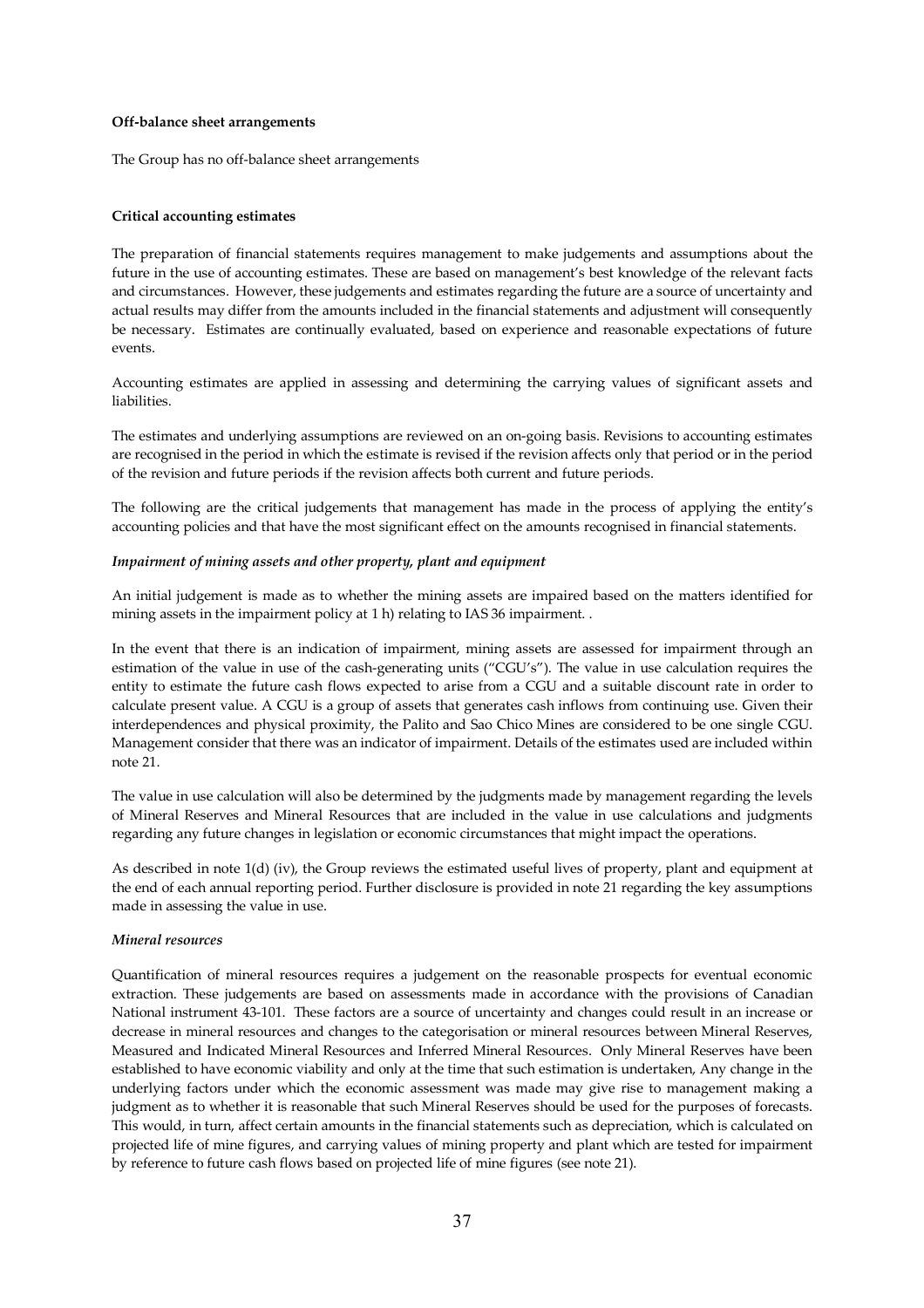Mineral Resources have not been established to have economic viability and to the extent that management includes Mineral resources to calculate projected life of mine figures or in calculations of amortisation or depreciation, management will make judgements based on historical reports, future economic factors and other empirical measures to make estimates as the level of Mineral Resources that in incorporates into its assessments.

# *Recoverability of deferred exploration expenditure (note 10)*

The recoverability of exploration expenditure capitalised within intangible assets is assessed based on a judgement about the potential of the project to become commercial viable and if there are any facts or circumstances that would suggest the costs should be impaired. In making this judgement management will consider the items noted in the impairment policy in respect of exploration assets as noted in accounting policy 1 h). Should an indicator of impairment be identified the value in use is estimated on a similar basis as the mining asset as detailed above. Management determined that there were no indicators of impairment in the year.

# *Recoverability of debts including recoverable taxes*

In making its judgments over the recoverability of any amounts owed to the Group management will assess the creditworthiness of the debtor, the legal enforceability of the Groups rights and the practicalities and costs of obtaining and enforcing judgments relative to the debt outstanding. Based on these assessments it will estimate the likely recoverability of sums that are due to the Group, the likely time period over when such debts might be received and any provision that needs to be established against the future recoverability. Management have determined that the debts are recoverable and that no provision has been made.

# *Acquisition of Chapleau (note 22)*

Chapleau Resources Limited was acquired by the group in the year. An initial judgement is made as to whether to account for this as an asset acquisition or a business combination. If an acquisition is determined to be a business combination then it falls within the scope of IFRS 3, if it does not then it is treated as an asset of group of assets.

The judgement involves whether the acquired entity meets the definition of a business. Key components of a business consist of inputs, processes and outputs. Inputs and processes are the essential elements that have to be present in order to be classified as a business. A business does not have to have outputs to qualify as a business. The acquisition has been accounted for as an asset acquisition as Chapleau is judged not to have the required inputs and processes to qualify as a business and that a market participant would not be capable of conducting and managing the entity as a business.

Estimates are involved in determining the respective attributable value of the assets and liabilities over which the cost of the acquisition is attributed. Further details are included in note 22.

The following are the critical estimates that management has made in the process of applying the entity's accounting policies and that have the most significant effect on the amounts recognised in financial statements

#### *Inventory valuation (note 11)*

Valuations of gold in stockpiles and in circuit, require estimations of the amount of gold contained in, and recovery rates from, the various work in progress. These estimations are based on analysis of samples and prior experience. A judgement is also required about when stockpiles will be used and what gold price should be applied in calculating net realisable value; these are both sources of uncertainty. The balance that is most subject to changes in estimates is the stockpile of mined ore which has been impaired in the year.

#### *Utilisation of historic tax losses and recognition of deferred tax assets*

The recognition of deferred tax assets is based upon whether sufficient and suitable taxable profits will be available in the future against which the reversal of temporary differences can be deducted. Recognition of deferred tax assets therefore involves judgement regarding the future financial performance of the particular legal entity or tax group in which the deferred tax asset has been recognised. Where the temporary differences are related to losses, relevant tax law is considered to determine the availability of the losses to offset against the future taxable profits.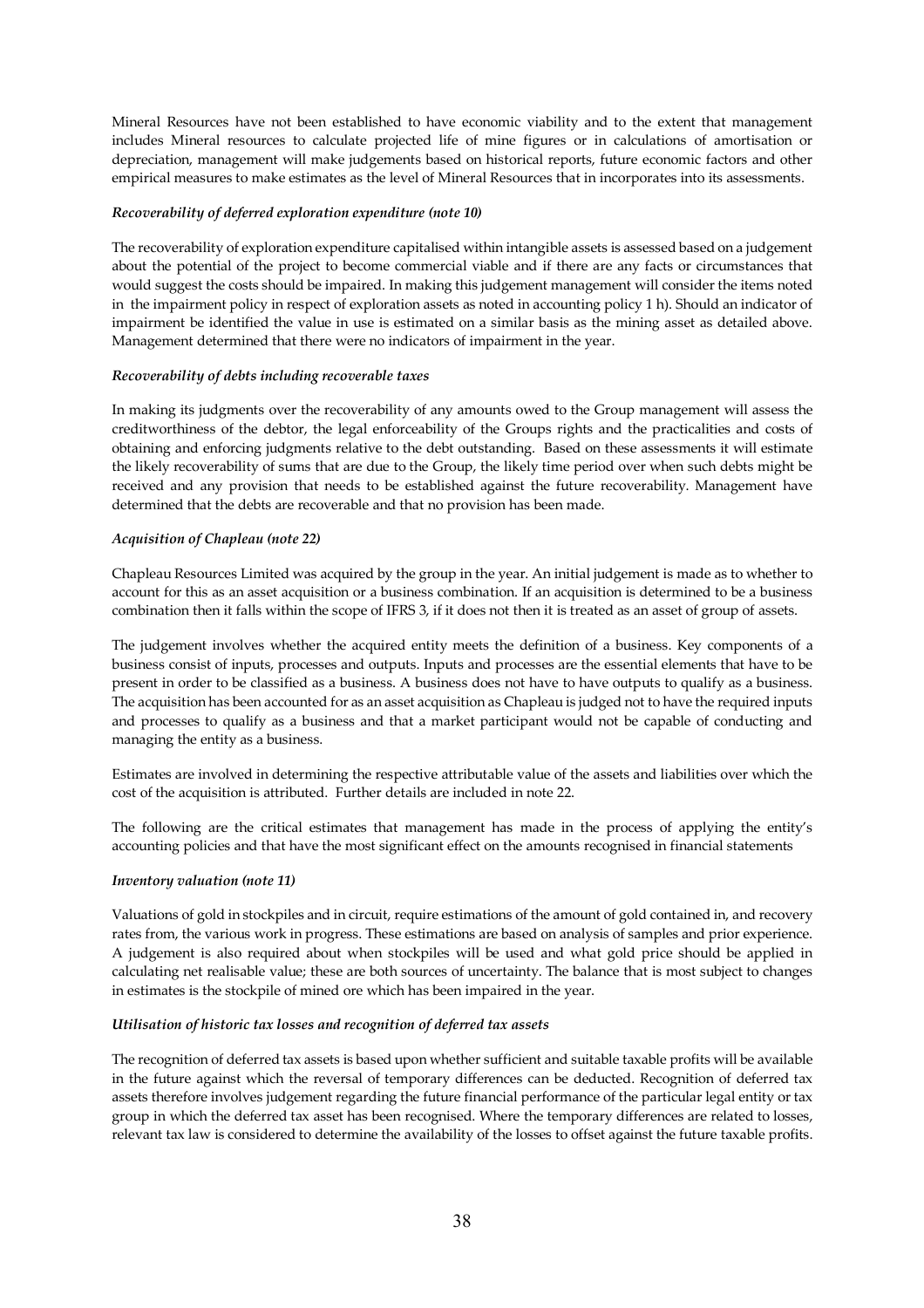The amounts recognised in the consolidated financial statements in are derived from the Group's best estimation and judgement as set out in note 5.

# *Restoration, rehabilitation and environmental provisions (note 16)*

Management uses its judgement and experience to provide for and amortise the estimated mine closure and site rehabilitation over the life of the mine. Provisions are discounted at a risk-free rate and cost base inflated at an appropriate rate. The ultimate closure and site rehabilitation costs are uncertain and cost estimates can vary in response to many factors including changes to relevant legal requirements or the emergence of new restoration techniques. The expected timing and extent of expenditure can also change, for example in response to changes in ore reserves or processing levels. As a result, there could be significant adjustments to the provisions established which could affect future financial results.

#### **Disclosure controls and procedures**

The Chief Executive Officer and Chief Financial Officer have designed disclosure controls and procedures, or have caused them to be designed under their supervision, in order to provide reasonable assurance that:

- material information relating to the Group is made known to the Chief Executive Officer and Chief Financial Officer by others, particularly during the period in which the interim and annual filings are being prepared; and
- information required to be disclosed by the Group in its annual filings, interim filings or other reports filed or submitted by it under securities legislation is recorded, processed, summarised and reported within the time periods specified in securities legislation.

As at 31 December 2017, an evaluation was carried out, under the supervision of the Chief Executive Officer and Chief Financial Officer, of the design and operating effectiveness of the Group's disclosure controls and procedures. Based on this evaluation, the Chief Executive Officer and Chief Financial Officer concluded that the Group's disclosure controls and procedures were effective as at 31 December 2017.

#### **Internal controls over financial reporting**

The Chief Executive Officer and Chief Financial Officer have also designed internal controls over financial reporting, or have caused them to be designed under their supervision, in order to provide reasonable assurance regarding the reliability of financial reporting and the preparation of financial statements for external purposes in accordance with IFRS.

As at 31 December 2017, an evaluation was carried out, under the supervision of the Chief Executive Officer and Chief Financial Officer, of the design and operating effectiveness of the Group's internal controls over financial reporting. Based on this evaluation, the Chief Executive Officer and Chief Financial Officer concluded that the internal controls over financial reporting were effective as at 31 December 2017, using the criteria, having taken account of the size and nature of the Group, put forward by the Financial Reporting Council in their revised guidance for directors on internal controls for UK listed companies (issued 2005).

The Group's management, including the Chief Executive Officer and the Chief Financial Officer, does not expect that its disclosure controls and internal controls over financial reporting will prevent or detect all errors and fraud. A cost effective system of internal controls, no matter how well conceived or operated, can provide only reasonable, not absolute, assurance that the objectives of the internal controls over financial reporting are achieved.

#### **Changes in internal controls over financial reporting**

There have been no changes in the Group's internal controls over financial reporting during the 12 month period ended 31 December 2017 that have materially affected, or are reasonably likely to materially affect, the Group's internal controls over financial reporting.